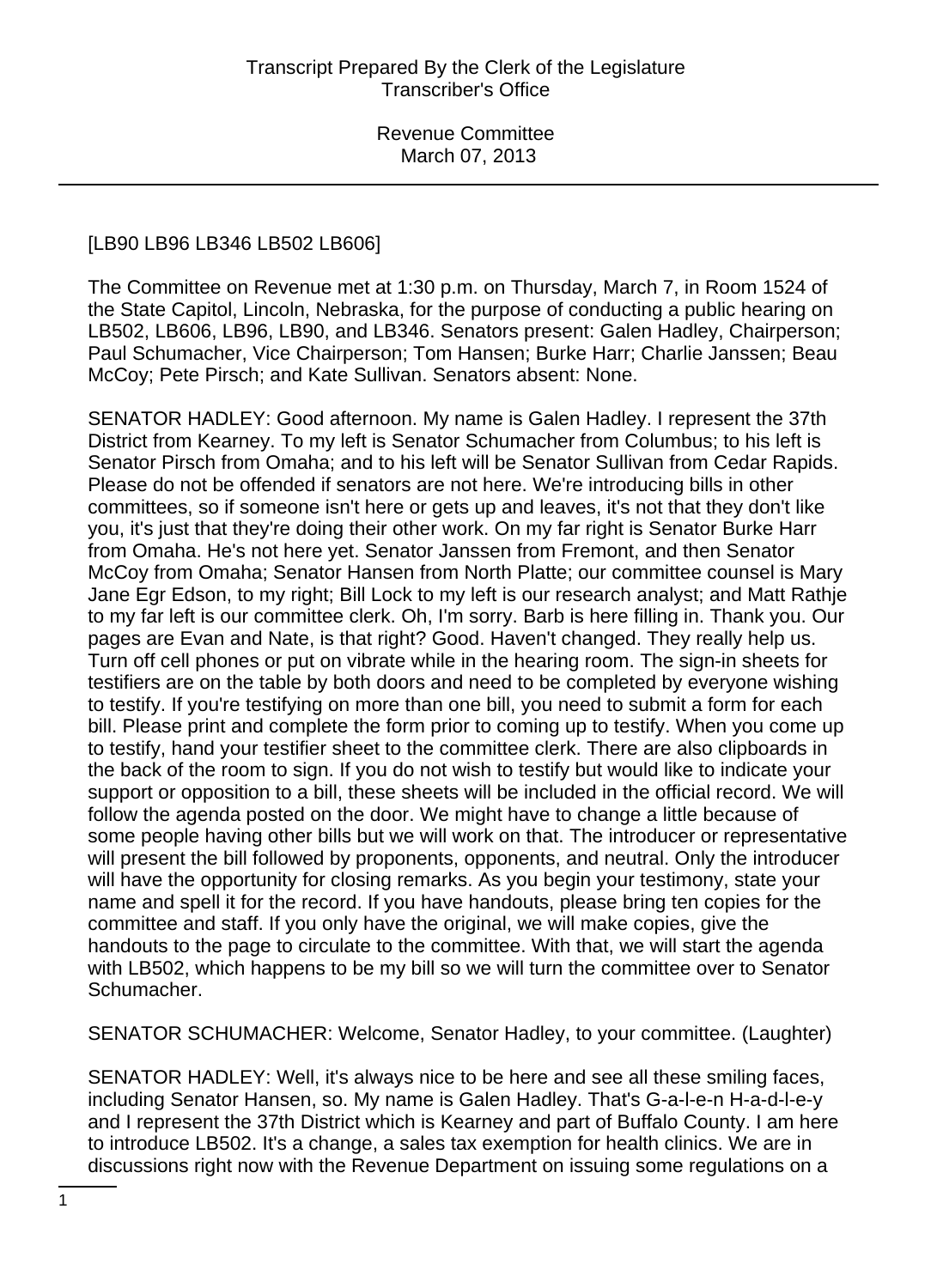bill that was passed last year. So all I can say is that this bill, if we need anything later we will amend the bill and visit with you later. But right now, it's very possible we will not need the bill. So with that, that would be my opening. [LB502]

SENATOR SCHUMACHER: Any questions for Senator Hadley? I just have one, Senator Hadley. The bill has no underlining in it. Does that mean that because it's all new, or...? [LB502]

SENATOR HADLEY: I think...didn't we underline two to one? [LB502]

SENATOR SCHUMACHER: Oh, oh, I see it now. Thank you. (Laughter) [LB502]

SENATOR HADLEY: And that is certainly not what we want, but we had to have some kind of change to have it put in there. [LB502]

SENATOR SCHUMACHER: Okay. Thank you, Senator Hadley. Any other questions for Senator Hadley? Seeing none. Proponents? Any opponents? Any neutrals? Senator Hadley, do you want to close? [LB502]

SENATOR HADLEY: I will waive. [LB502]

SENATOR SCHUMACHER: And he waives. I thought I was the only one that never had any supporters. [LB502]

SENATOR HADLEY: I wish some other senators would take that tack when they're doing their bills. (Laughter) I don't believe we have Senator...Senator Pirsch, did you say yours was a real quick bill? Is that right?

SENATOR PIRSCH: I did, yes.

SENATOR HADLEY: So we will, if that's all right, we'll change the order real quickly and go with LB606, Senator Pirsch's bill, which I believe is a quick bill.

SENATOR PIRSCH: Yes, and thank you, Chairman, for accommodating me. So, LB606 would create what's called the Nebraska Technology Entrepreneur Act. Under this act a qualified small business which is engaged in a high-technology field in which can document financial need will be eligible for a sales and use tax refund for depreciable business equipment purchases of up to \$5,000 per year. The total amount of sales and use tax refunds granted to all qualified small businesses in any year would not exceed \$300,000. So it's envisioned as a pilot program of sorts, and so that we had the ability to see how it's working at a smaller level before we would in future years approach this committee about a significant funding. But the underlying concept here is similar to that which we discussed for Angel Investment Tax Credit. Our...you know, the Battelle study,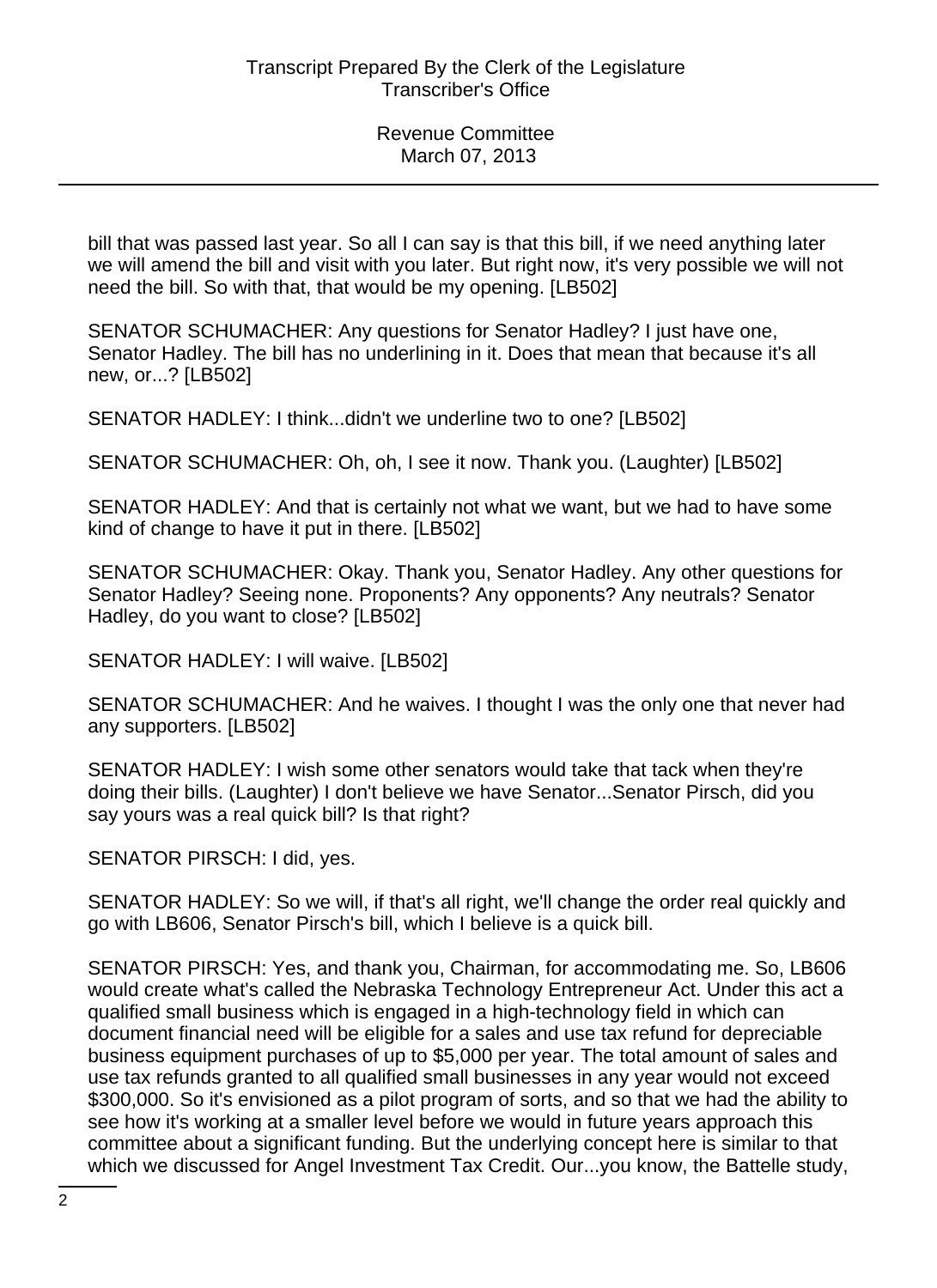Revenue Committee March 07, 2013

it identified with respect to entrepreneurialism in general and specifically within the high-technology sector, Nebraska does not fare well; and that is even compared to peer states, neighboring states, Kansas, Iowa, and whatnot. So the concept is now, not approaching it from the investor's side. The investment side would change what investment does, but rather from the actual would-be entrepreneur side to encourage that individual who is, you know, thinking about starting a technology-related company who's maybe working during the day and kind of tooling around with an idea of having a startup, or in various stages of an early startup, and trying to take the sting out of that type of an activity that the state needs so desperately for individuals to start taking in the state, which is these technology startups. And so, to that end we would remove a limited portion of these...if they're out buying depreciable business equipment toward the creation of that business, that startup, this would take a little bit of the sting away to the extent that they would be...they could have their sales and use tax refunded up to a total amount of \$5,000 per startup per year. So that's the concept in a nutshell, and I'd open myself up to any questions if anybody had them. [LB606]

SENATOR HADLEY: Senator Pirsch, I appreciate your bringing the bill because I think any bill that we can look at that encourages entrepreneurship in Nebraska is worthy of discussion and I very much appreciate your bringing the bill. Are there any questions for Senator Pirsch? Seeing none, thank you, Senator Pirsch. [LB606]

SENATOR PIRSCH: Thank you. [LB606]

SENATOR HADLEY: The first proponent. We'll need you to fill out a form. The page will get the form. That can be done after your testimony. Just make sure after your testimony. If you could give us your name and spell it for us and... [LB606]

RANDALL JONES: (Exhibit 1) I'm Dr. Randall W. Jones. I'm from Omaha. R-a-n-d-a-l-l Jones. (Laugh) Probably don't need help with that one. I come from Omaha. I am a small businessman and entrepreneur. I wish you had this in front of you, so I'll give you a quick rundown of my background. I am a Nebraska native. U.S. Air Force veteran. I went to university at Texas A&M University because Nebraska didn't have the curriculum that I needed. It was in biomedical engineering and then Ph.D. in electrical engineering. I moved back to the state after some industrial experience in Milwaukee and started a business here. When I first moved back to the state I want to tell you, frankly, it was a dinosaur. We are so far behind technologically compared to most other states that I have lived, had the pleasure of living in both the military and during and after my college education, that I want to be a proponent to try and make this state come up to the level of those that are already there. And I can name some of Cleveland, Wisconsin, obviously California, North Carolina--MRI hubs. And my company is an MRI developer and manufacturer. And I have to say then since I've been here, the state has turned around significantly and I applaud all of the efforts from the people that have introduced those bills that have created some Department of Economic Development,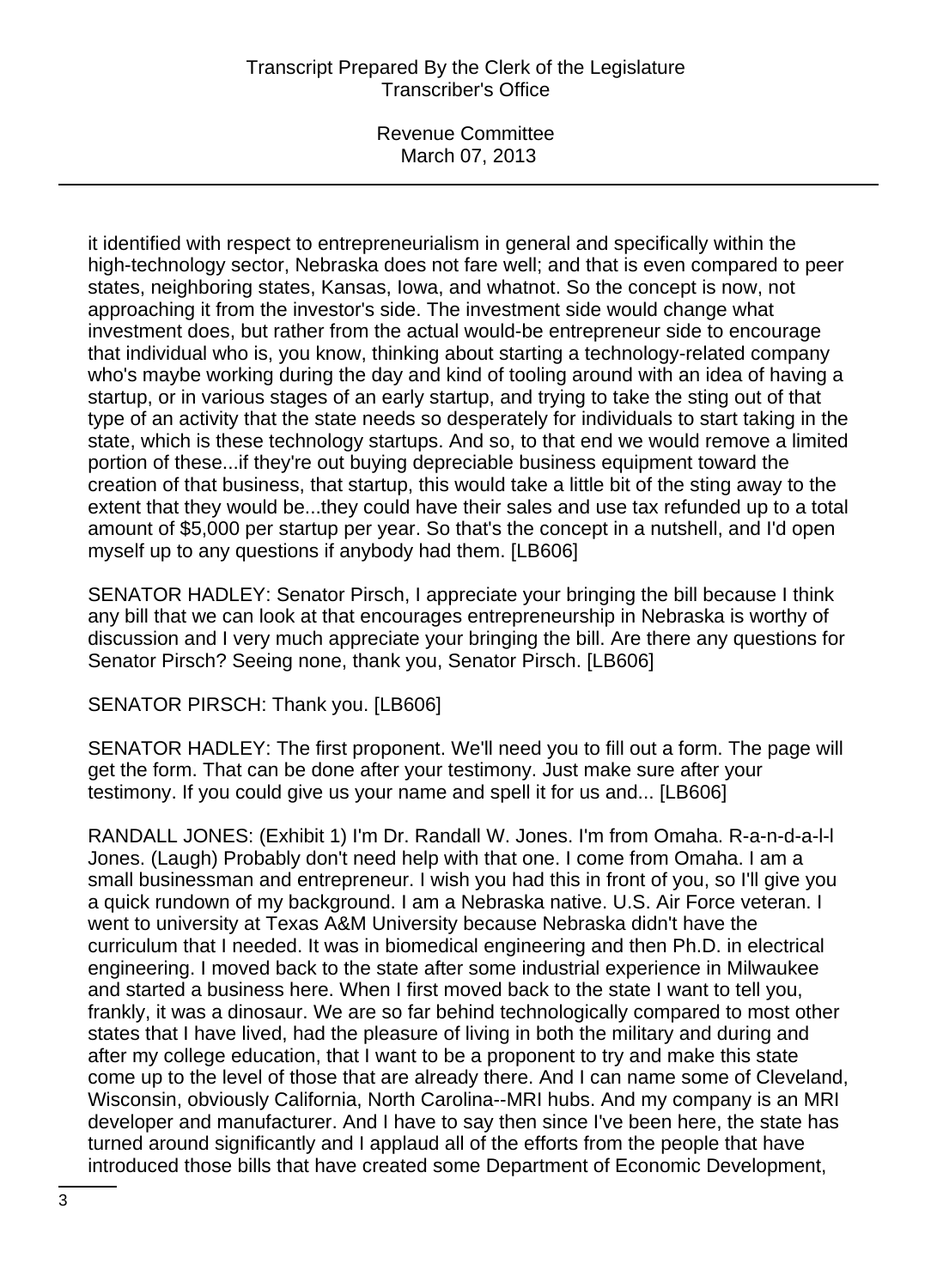Revenue Committee March 07, 2013

Advantage Act, funds available for training offsets, for research and development, and just for jobs creation and such. And my company has benefited from those and I thank the Legislature for those. So this is just another opportunity as Senator Pirsch has introduced that we can become more competitive. We can offset the risk associated with starting up a new small business or a high-tech business. And we need those. Frankly, the only reason that I moved back here is because of my native ties and because of my family. But from a business perspective it was not an attractive environment to be in. It's much, much better but there is still has to be a need to stay in this state. And we also have to prevent the brain drain that we have from this state, that the brightest students don't stick around. They go to those states that offer high-tech jobs. So these are all things that I'm concerned with. At the public education level, I'm trying to involve myself now that my company is off the ground and started, well-positioned. You'd see in your fact sheet that the company is only about five years old. We just about broke \$2 million in revenue last year. We're on a 70 percent growth rate and I've created 20 jobs from an investment of roughly \$700,000 in equipment. So the example that we're talking about for Senator Pirsch is, that \$700,000 worth of equipment cost me \$35,000 worth in sales and use taxes. That's a discouraging aspect alone. That's one job. But that is just the start. That's the tip of the iceberg because that same \$700,000 investment created 20 jobs. I needed those pieces of equipment for supporting those 20 new jobs. So those 20 new staff members that I have are now out spending their money in our economy, buying homes, renting, cars, groceries, you name it, not to mention the state taxes. They've already got their \$35,000 back in just the state employment tax for those individuals. So in one year the state of Nebraska is going to get back everything that I took the risk to invest, everything back in one year. And, of course, if we kept the laws the way it is, then that equipment would depreciate away in just a few years and the state would get nothing further from that equipment. Yet, if you translate it to jobs created and the revenues from those new employees, the state is going to continue an annuity that is a growing annuity as those employees are promoted, get more money, and pay more taxes. So that's my argument. The only comment that I have to Senator Pirsch is, in for a penny, in for a pound. That 5 percent isn't going to help me, but it's going to help a new startup and it's a great start because we have to start with the people that are going to take the initial risk and get a company going. But then when you want to retain my company after it's grown three- or fourfold in the next couple of years, you're going to have to be more competitive than \$5,000. Thank you, people. [LB606]

SENATOR HADLEY: Thank you, Dr. Jones. Are there questions for Dr. Jones? Senator Schumacher. [LB606]

SENATOR SCHUMACHER: Thank you, Senator Hadley. I noticed that we were kind of picking winners in categories of small businesses that might be eligible for this. They're talking in terms of agricultural processing, renewable energy. And if I go through that list, there's the area of financial services, the area of moving and organizing capital are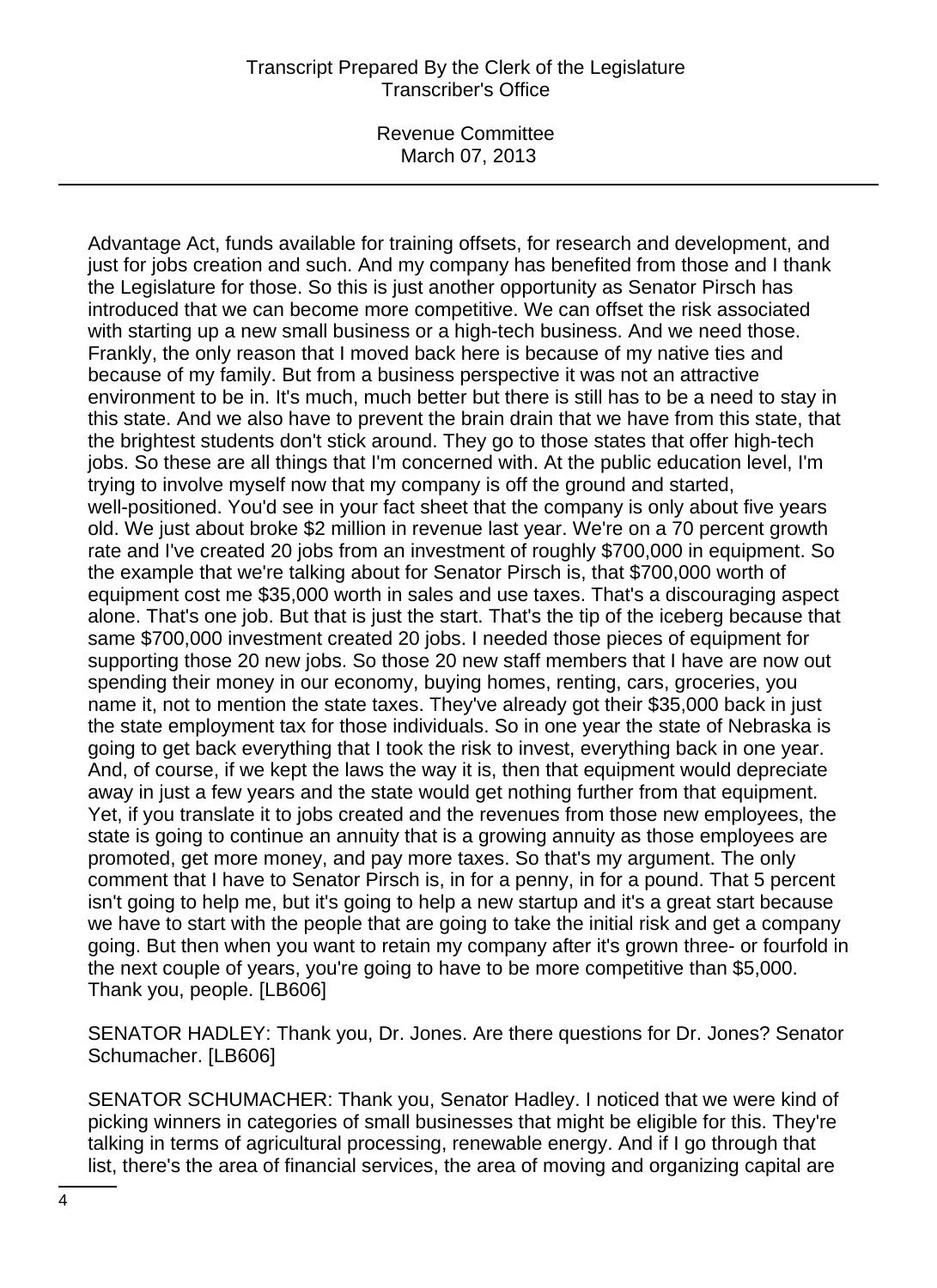omitted from that list. Is there any reason that we don't let any small business just qualify that we have to say you've got to be in these categories? [LB606]

RANDALL JONES: Well, I'm not sure of the senator's initial intentions, but answering from my own opinion, the startup capital requirements when you're in the high-tech industry is that you have to buy high-tech equipment. And moving money around or shipping widgets back and forth is not a hefty investment. My barriers of entry to get into the medical device industry are and were significant. We are ISO 13485, IS0 9001 and regulated by the Food and Drug Administration. And I have had the FDA in the basement of my house auditing my home and all of the records that we were using in developing new medical devices. And that is a tremendous risk because had that not gone well, they have the authority to lock the door to keep me from conducting further business. That's significant business risk. I don't think I know of another industry that has those levels of and barriers of entry. So if you want medical devices, if you want companies to be here truly in that high-tech arena, you have to try and mitigate that risk as much as possible. That's where we're different from moving materials and money. [LB606]

SENATOR SCHUMACHER: But if you had a proper mechanism for capital organization... [LB606]

RANDALL JONES: Yes, sir. [LB606]

SENATOR SCHUMACHER: ...then \$5,000 in sales tax savings is peanuts. [LB606]

RANDALL JONES: Yeah. I would agree with that. [LB606]

SENATOR SCHUMACHER: So hand in hand with these type of new tech deals is the ability to organize capital. And if those folks have some sales tax, or maybe we should look at income tax breaks, maybe they would be there to organize this vast amount of capital we're sitting on so we wouldn't have to worry about a measly \$5,000 sales tax. [LB606]

RANDALL JONES: Senator, and I would side with you on that. I wouldn't exclude them from this bill. [LB606]

SENATOR SCHUMACHER: Okay. Thank you. [LB606]

SENATOR HADLEY: Other questions? Dr. Jones, did you say that you were able to take advantage of some of the Advantage...? [LB606]

RANDALL JONES: Yes, I have. [LB606]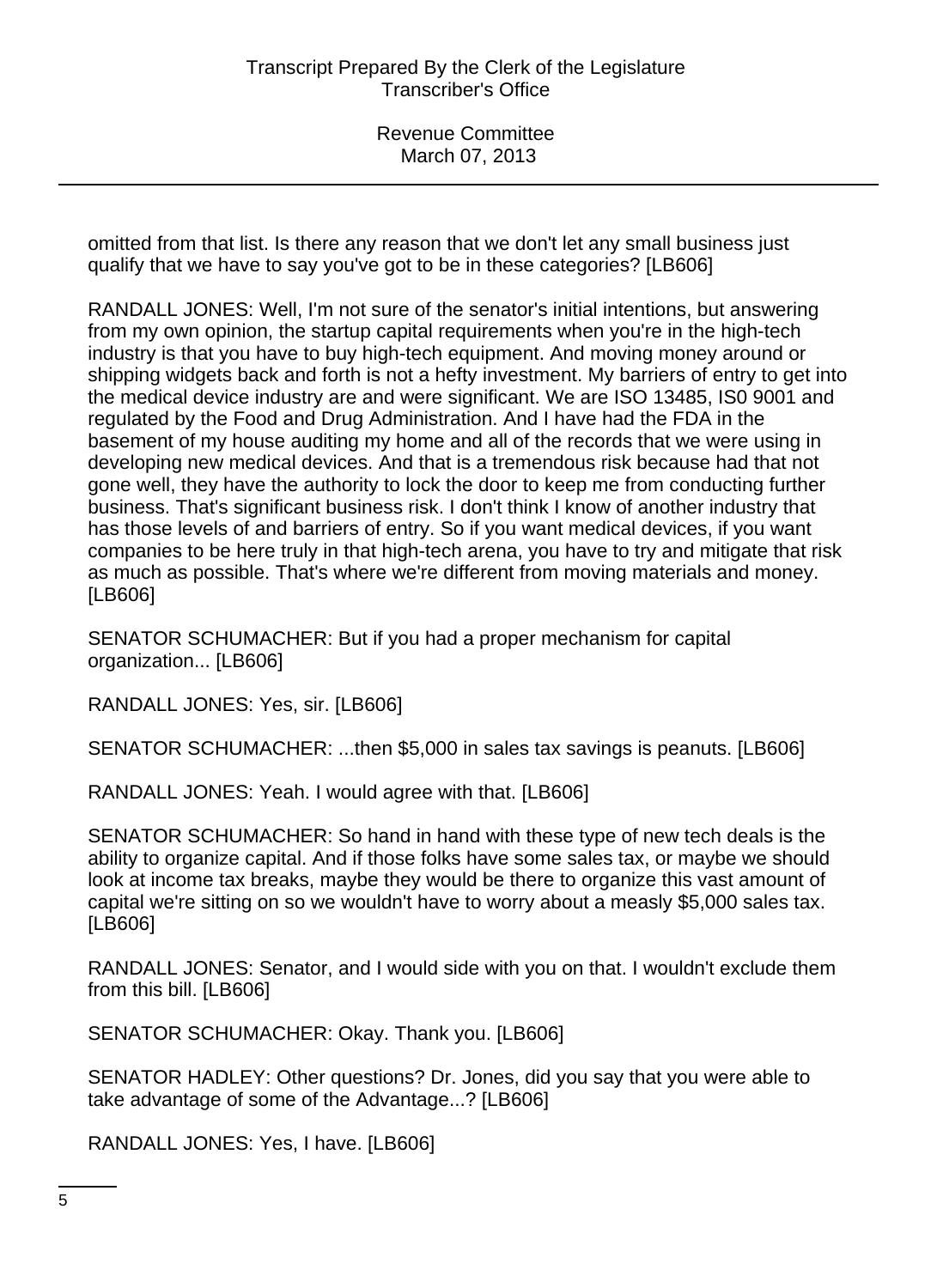SENATOR HADLEY: Okay. And was it a successful experience working...? [LB606]

RANDALL JONES: Yes. And again, these programs were so new that I was unaware of them. I had already been in startup mode for about four years and then I got a wonderful visit from an entourage from the DED. And they started spelling out all these opportunities and my company fit perfectly for every one of them. It was wonderful. It was research and development. I have ten United States patents and I have two pending. You think we do some research and development there? I have three Ph.D's on staff, several master's degrees, and a lot of other engineers. That's what we do. So getting an R&D break was a wonderful shot in the arm, a \$50,000 little research grant. We've taken advantage of the Nebraska Advantage Act for the Angel Investor program where they had matching funds up to \$500,000 for that private investor. So I found the private investor; Nebraska came in and matched that. We've also had training grant refunds, basically, where a certain percentage like up to 5 percent or so of that employee's annual salary is rebated to you as a training offset. Because frankly, I couldn't hire a single employee in the state of Nebraska because they weren't qualified to work for my company. And so everyone that I hire, regardless of high school, tech school, or University of Nebraska-Lincoln or Omaha, has to be brought in and trained by myself and my other advanced degree people in the specific field that we're training them. So it's a wonderful offset in that risk to help us create jobs. [LB606]

# SENATOR HADLEY: Senator Schumacher. [LB606]

SENATOR SCHUMACHER: Just one follow-up. And again, in the definition of these qualifying businesses. Let's pretend that you had somebody who was building computers and writing specialized programs for those particular computers. And they wouldn't be outside of their initial unit that they were playing with themselves, they wouldn't be paying any sales tax. But they wouldn't be existing unless they had a specialized business computer buyer out there in society to buy their toys that they just got done making. Is there any reason that we shouldn't extend this sales tax credit to the buyer of those devices? Because they don't have sales tax to pay, very much of, but their customer does. And so by giving their customer the sales tax break, we're encouraging them to buy from the new entrepreneur who is making the computers and programming the computers, something like that. Any problem with that approach? [LB606]

RANDALL JONES: If you would restrict that only to the state of Nebraska I think it would be zero benefit to myself, just speaking for myself. My customers are, in fact, United States-wide and now becoming worldwide and there's only so many MRI units in the world and certainly in the state of Nebraska. So my customers are limited in my home state to where it wouldn't be necessarily good for me but certainly another high-tech company that was selling something that was useful more for the general public, there could be some advantage to that, certainly. [LB606]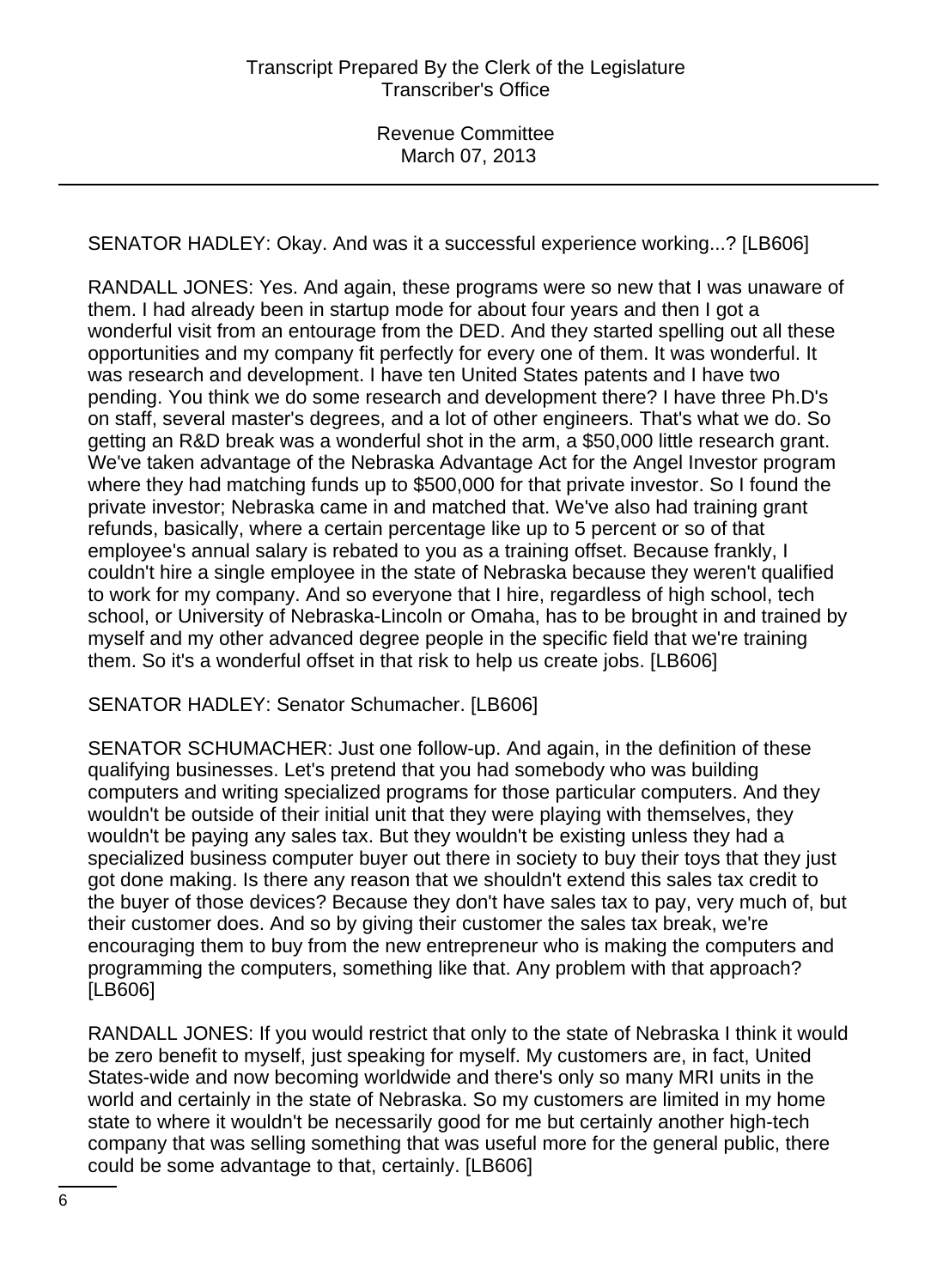SENATOR SCHUMACHER: If they're making computers that weighed beef in packing plants or something. [LB606]

RANDALL JONES: Right. And another...along that same vein, my particular small industry of medical devices is being penalized by our federal government as of January 1. We get to pay 2.3 percent excise tax on medical devices and that's off the top line. That's not off of profit, that's off of gross sales. If Nebraska offset that 2.3 percent somehow, you would have a wonderful winning formula right there to say, let's turn this around and bring those companies in here. [LB606]

SENATOR SCHUMACHER: Thank you. [LB606]

SENATOR HADLEY: Thank you, Dr. Jones. Any other questions? Senator Sullivan. [LB606]

SENATOR SULLIVAN: Thank you, Senator Hadley. Thank you for your comments. To follow up on a couple of things not directly related to this bill, but from some things you've said, you indicated you probably wouldn't have your business located here if it weren't for family ties, that this has not been a very friendly state. However, you're growing your staff, and so I'd be interested to know, first of all, why it isn't an attractive state for you, and secondly, where are your pool of growing employees coming from? [LB606]

RANDALL JONES: Good questions, all. Well, let me further qualify. When I first moved here and it was over ten years ago, it was not. It has continuously improved and then just in the last three years exponentially improved. So now, I would rank it certainly in the top ten in terms of a lot of the tax advantages and development grants that this administration has put into place. So I say that, starting back then, it was not a good choice. Now, it's much, much better. Is it still as good as some of the others? No, but we're headed in the right direction. And secondly, the employment pool. I'm going to say at least one-third of them I am recruiting from out of the state. In fact, every Ph.D. and every master's candidate that I have hired has been from out of the state or out of the country. I've sponsored three H-1B visas to bring in the talent that I need. [LB606]

SENATOR SULLIVAN: Thank you. [LB606]

SENATOR HADLEY: Okay, thank you, Dr. Jones. Appreciate it very much. [LB606]

RANDALL JONES: Thank you, Senators. You bet. My pleasure. [LB606]

SENATOR HADLEY: Any further proponents? Opponents? Neutral? Senator Pirsch, would you like to close? [LB606]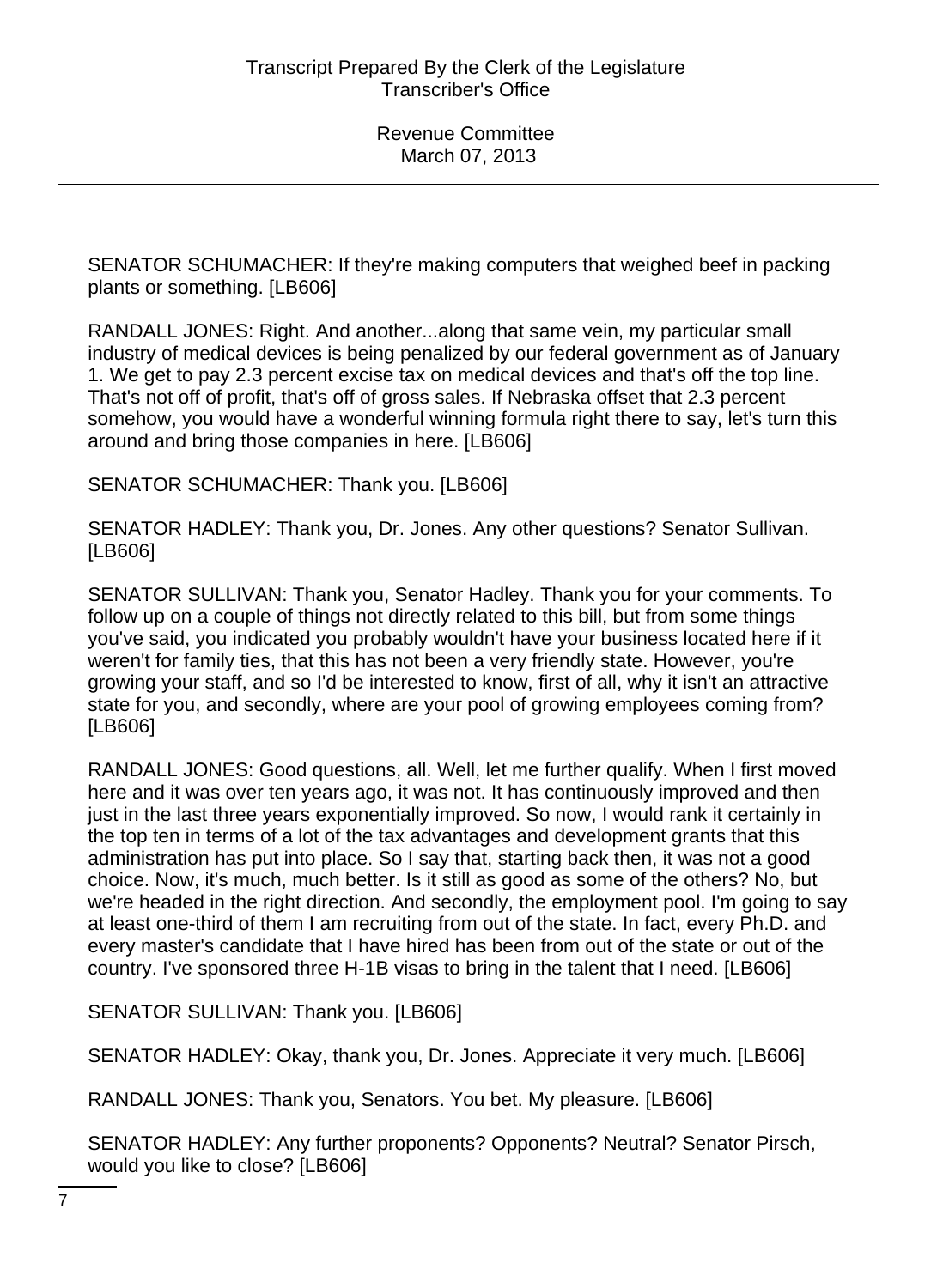Revenue Committee March 07, 2013

SENATOR PIRSCH: Just briefly. Well, I appreciate the questions that the committee asked. And one of the...I guess, topics that was brought up is the size. This is intentionally a scaled down, as I think most measures should be as we're kind of putting together a pilot program to...from which we can measure effectiveness and determine if we were to roll this out on a larger scale, does this actually pan out the way that we expect to. Again, we have the objective, background, research by the Battelle that identifies this as a sorely needed area. So, objectively, this has been...when we spend I think a half a million dollars for that study a couple of years ago to identify in an area that if the state is going to compete in five, ten, twenty years from now, what types of jobs are going to be the high-paying good jobs for the state of Nebraska, and that is what they identified as along these lines; and I thank Dr. Jones for testifying about his company and his needs. I think it is fairly reflective of the type of jobs that would be brought about. Why this particular definition of high technology? Because we have a great certainty that these type of jobs will be high paying and does meet that area that was identified in the Battelle study. Obviously, if it's this committee's prerogative and purview to determine if there's certain areas that we would like to include as well, that would meet those...or be similar to those, and actually I think there's a residual clause in...this language was borrowed from the Angel Investment Tax Credit so it's not new. But I think that there is language in there that, on line 23 of page 2, that does talk about "and other similar fields," and so that gives the department some leeway and I think looking at other types of similar high paying jobs for Nebraskans for the future. In closing, I think that it's clear that this objectively is an area where Nebraska has to be moving in and that we are sorely lacking; that this would incentivize entrepreneurs to act in this field of high-paying jobs. So with that, I just open myself up to any questions. [LB606]

SENATOR HADLEY: Senator Pirsch, we did receive a couple of letters from the State Chamber and the Department of Revenue, and I hope you would take a look at those. I think they give you some ideas of improving the bills to do that, so. [LB606]

SENATOR PIRSCH: Certainly. I would just add that I am extremely open and flexible to any suggestions that anyone might have that make sense, so. [LB606]

SENATOR HADLEY: Okay. Questions for Senator Pirsch? Thank you, Senator Pirsch. [LB606]

SENATOR PIRSCH: Thank you. [LB606]

SENATOR HADLEY: We appreciate that very much. [LB606]

SENATOR PIRSCH: Yep. [LB606]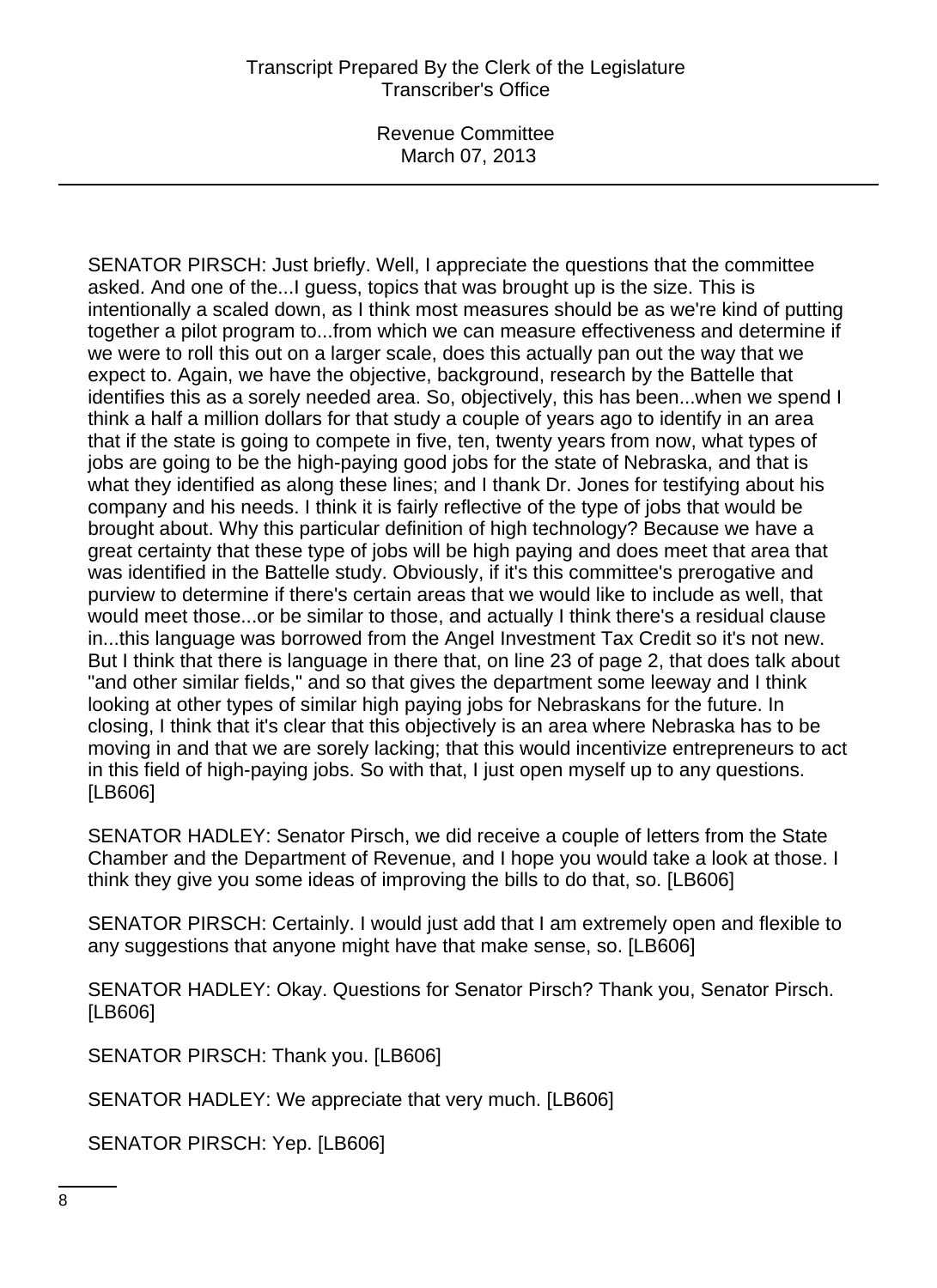SENATOR HADLEY: I think we've been joined by Senator Dubas. If you would like to come up and join us... [LB96]

SENATOR DUBAS: Is that so they can't hear me? [LB96]

SENATOR HADLEY: LB96. I should give the same talk that Senator Dubas gives in Transportation; it's really good: Don't play with the microphone. (Laughter) The transcribers just go nuts when you play with the microphone. Senator Dubas, welcome to the Revenue Committee. [LB96]

SENATOR DUBAS: Thank you very much, Senator Hadley. Members of the Revenue Committee, my name is Senator Annette Dubas, A-n-n-e-t-t-e D-u-b-a-s. And I represent Legislative District 34. Some of us just don't take "no" for an answer. And so I am back with my bill dealing with a sales tax exemption on farm repairs and parts. LB96: I understand that this bill as well as many of the others that have been introduced this year will likely not advance because of the extensive study that your committee will commission, ensuing after the legislative session. I am in full support of that study because we truly do need to take a big-picture look at our tax policy. We need to look at property taxes and sales taxes and income taxes, our incentive programs, and the number of exemptions that have been provided over the years. We need to justify--to ourselves, as the budget-setting authority for the state, as well as to our constituents, who provide the financial resources to support state services--why we have whatever policy we choose to have in place. But currently Nebraska is one of eight states that still charges sales tax on ag repairs. All of our neighboring states except for Wyoming are tax exempt. So that puts all of our equipment dealers, and especially those on the borders, at a very distinct competitive disadvantage. Nebraska's pace of job losses in the farm equipment business was more than three times that of our border states. Our farm equipment dealers along the border lost 16.3 percent of their jobs, compared to 5.8 percent of those dealers from the interior of our state. All of the farm equipment dealers in Brown, Furnas, Dixon, and Johnson counties no longer exist. We are always looking for ways to create a competitive business climate. This bill will give those businesses that support the number 1 industry in our state that competitive advantage that they need. For those of you who have not seen this report, "The Economic Impact of Exempting Farm Repair and Replacement Parts from Nebraska Sales Taxes," done by Goss and Associates, I can provide you either a hard copy or an e-mail copy, should you want to see it. But the data in this report is very compelling as to what is happening to our implement dealers and especially those along the borders. We speak passionately through the course of our debates about the importance of job creation and how to support our rural communities and find opportunities to keep young people at home. This bill can help us attain all of those goals. We have community colleges right now that are training their students to repair farm equipment or to work in parts departments in those equipment dealerships. Equipment companies are providing scholarships to these students, who more often than not graduate and walk right into a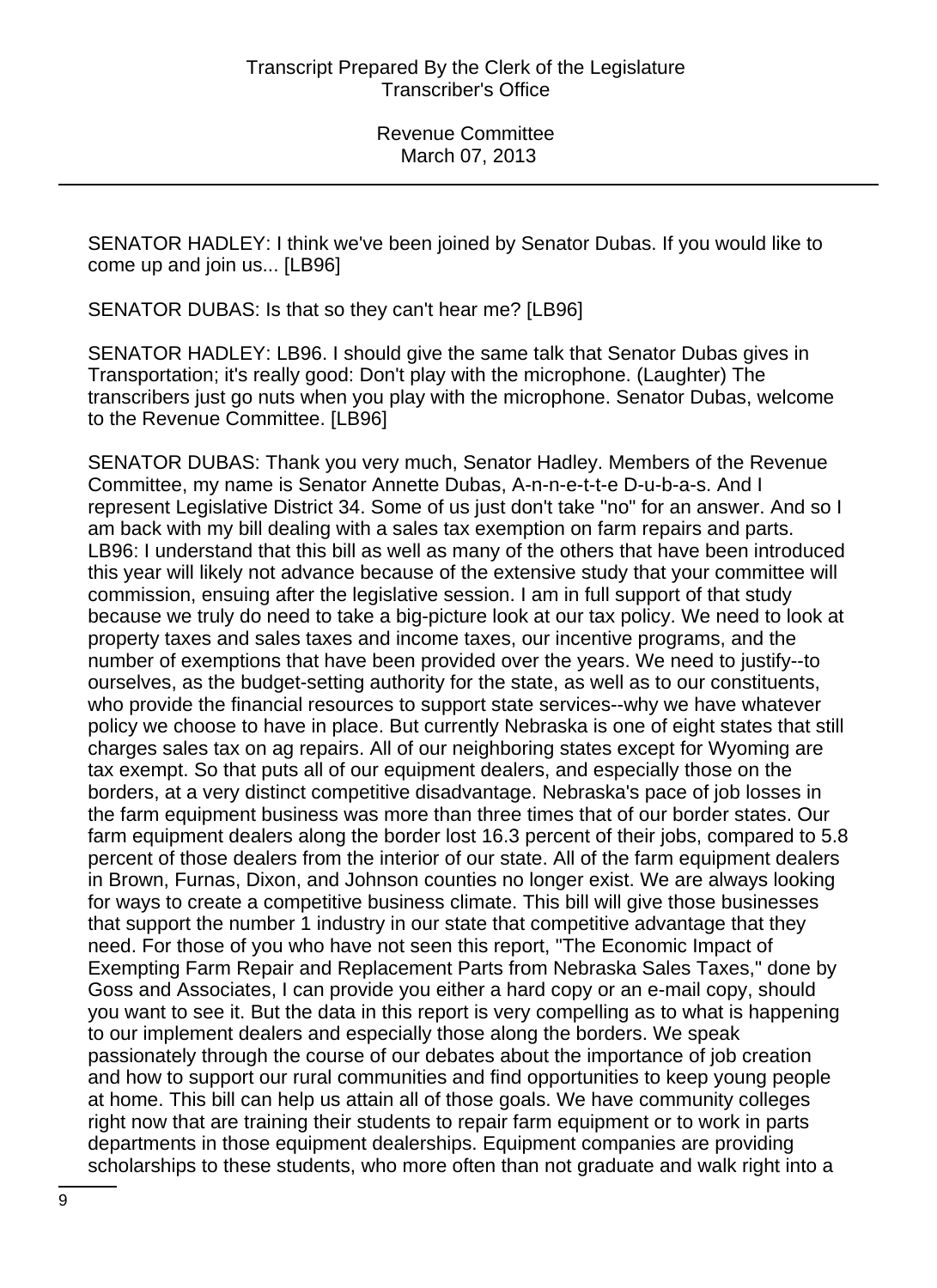Revenue Committee March 07, 2013

great-paying job with a good future. If we had maintained our 1998 share of the region's equipment dealers employment, we would have employed over 3,900 workers in 2009. Instead, we show a loss of 283 employees, which computes to over \$5 million in lost wages. Agriculture and the ag-related business field is highly competitive. The profit margins are slim even when prices are good. Inputs are climbing at a rapid rate. So shopping around to save dollars is a critical component to running a profitable farm and ranch. It is not out of line for a producer to travel additional miles to avoid the higher prices as a result of our sales tax, because when we go for repairs, we're not talking...typically not talking a \$5 or \$10 or \$20 or even a \$50 repair. You're talking about repairs that are in the hundreds up to the thousands of dollars. So those are significant sales tax dollars that, you know, it's worth traveling a little bit out of their way to save money. And it's not just the loss of the initial sale that is felt. The sales of new and used equipment, which are big-ticket items amounting to hundreds of thousands of dollars, are outsourced too, because we typically create a relationship with those dealerships that we do business with. And so if I'm going to go somewhere else to get my parts, I'm going to start to develop a relationship with that particular equipment dealer. And likely if I'm ready to buy a new or even a used piece of equipment, I'll probably go back to where I'm doing my business on a regular basis. There's also a multiplier effect: dollars spent with implement dealers ripple out across the local and state economy. My job when I'm home is usually gofer; that means that I run errands. I often am going for parts or whatever is needed at the time. And so if I'm...and I do have to travel, you know, to other communities close to home, but, you know, I'm talking 40-50 miles, sometimes a little bit farther. So if I'm going to make the trip, I'll probably stop and buy some groceries, I'll run some other errands. I'm going to spend my dollars...you know, I'm going to make my time and my trip count. So not only now...if I'm going elsewhere to save some sales tax dollars, that's probably where I'm going to buy those other things as well. To further illustrate the challenges to keep these businesses viable and profitable, we are seeing more dealerships across our state being bought by out-of-state companies. Over the past 24 months, Titan Machinery, a publicly traded company based in Fargo, North Dakota, has purchased 10 Case IH or New Holland dealerships in Nebraska. Now those dealerships are still in existence, but they are no longer locally owned, as they have been in the past. Over the past 12 months Grossenburg Implement, a private company based in Winner, South Dakota, has purchased a dealership in northeast Nebraska that has locations in three communities that are close to the border. A&M Green Power, based in Glenwood, Iowa, purchased a John Deere location in Plattsmouth, closed it, and built a new facility and corporate headquarters near Glenwood, Iowa. So, you know, not all of that is directly related to the fact that we have sales tax on these parts. But it is an indication of, again, that highly competitive nature and the challenges that our locally owned implement dealerships are having. And in order for them to keep their doors open, you know, they're having to turn to these types of resources in order to keep the businesses going. And if you have out-of-state companies buying these businesses, a lot of our dollars are going out of state; and no longer do these local dealerships have much, if any,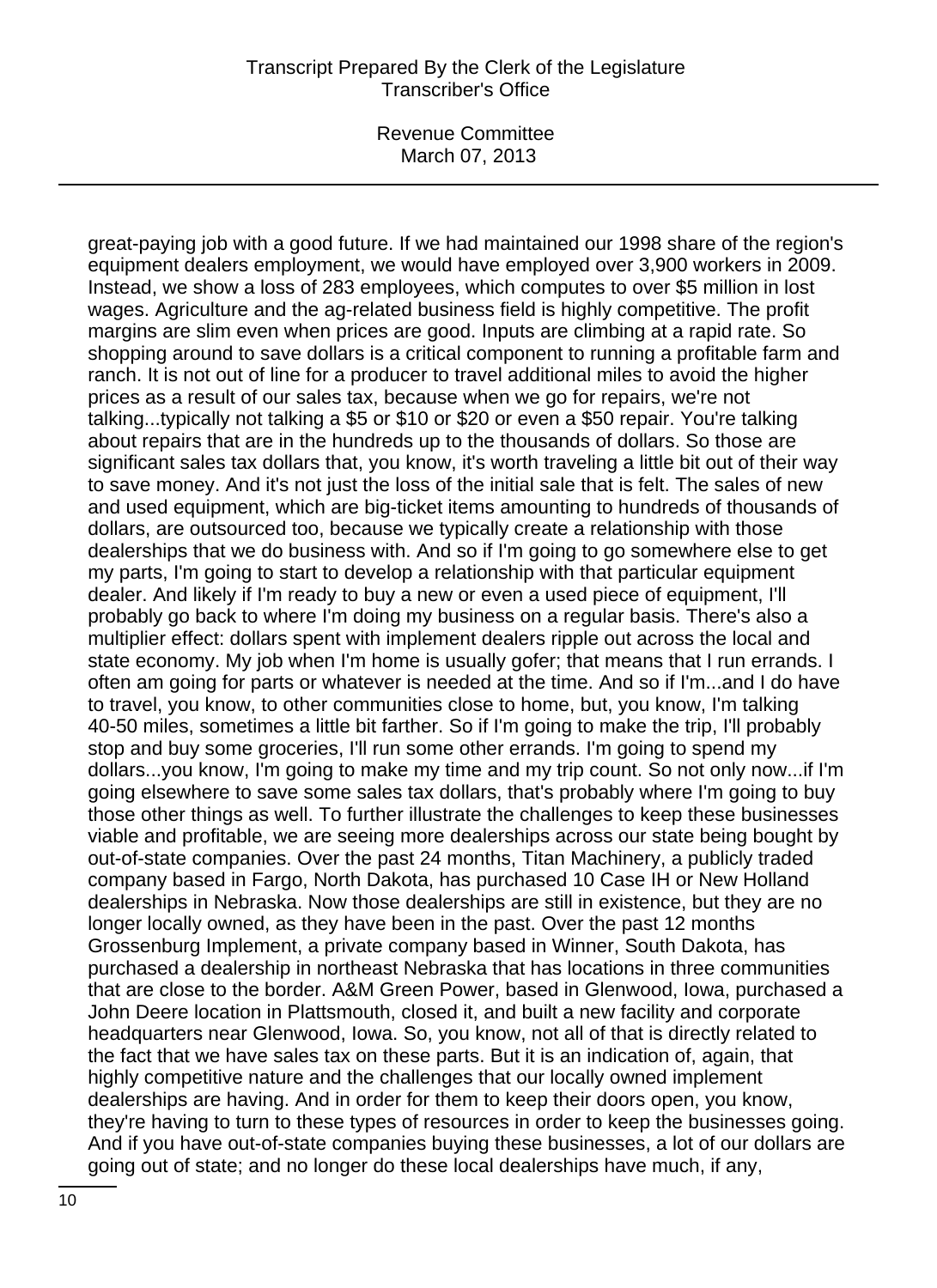Revenue Committee March 07, 2013

decisions...the ability to impact decisions about how their business will operate in the future. Of course, our focus over the next few months will be on the big-picture tax structure of our state. We'll hear from many who will make their case for or against a particular tax policy. Looking at the number of exemptions we have implemented over the years will no doubt be a part of that examination. I do appreciate your thoughtful approach. I believe the information that I can provide to support the need for this particular exemption is compelling, and I will continue to make my case for this issue. If we are going to grant exemptions, there should be solid rationale to support that decision. I firmly believe I can provide that rationale for this committee to support this particular exemption. I believe this bill will provide a positive net result to our budget and much-needed jobs. I look forward to the study that will take place over the interim and, if provided the opportunity, will bring this bill or at least the issues that this bill addresses before the study group. I want to thank you in advance for all the hard work and commitment that lies ahead of you so that you'll be able to provide to the full Legislature a detailed accounting of where we are at with our tax policy and what may be the best direction to go in the future. So I thank you, and I will try to answer any questions you may have. [LB96]

SENATOR HADLEY: Thank you, Senator Dubas. Are there...Senator Sullivan. [LB96]

SENATOR SULLIVAN: Thank you, Senator Hadley. Thank you, Senator Dubas. As you said, we are going to have to reach some decisions in this whole process, and you've outlined rationale for this particular type of exemption. But do you have any thoughts on, as we step back and look at all the rationales that will be brought to us, what sort of thought process, in terms of...how do you decide which exemption is more important than the other? [LB96]

SENATOR DUBAS: That's going to be challenging, because I think the vast majority of the exemptions probably do have some very solid rationale; they were put in place because they were trying to address a particular concern or benefit a particular industry, helping them remain competitive. But I think the things, as I look through this study and I've worked on this issue...if we put this exemption in place, what will it do for those bordering implement dealers? The jobs that it will be able to...I think we need to look at our jobs connected to that exemption, you know, stimulating the economy. You know, yes, we're going to lose revenue from the exemption, but how will we recapture that revenue and, hopefully, more? I think those are probably at the top of the list of what we need to be looking at. It's, you know, there's give and take on all those things, but if you're giving away more than you're bringing in, there's probably not...that's probably not a good thing to be doing. There's got to be that cost-benefit analysis and looking at those things. But, you know, a lot of people will look at this bill and say, well, it's another break for the farmers. And I've never looked at this bill from that respect. To me, this is about an industry in our state that supports the number 1 industry in our state. And as...if we lose these implement dealers or cause them to have to do business in a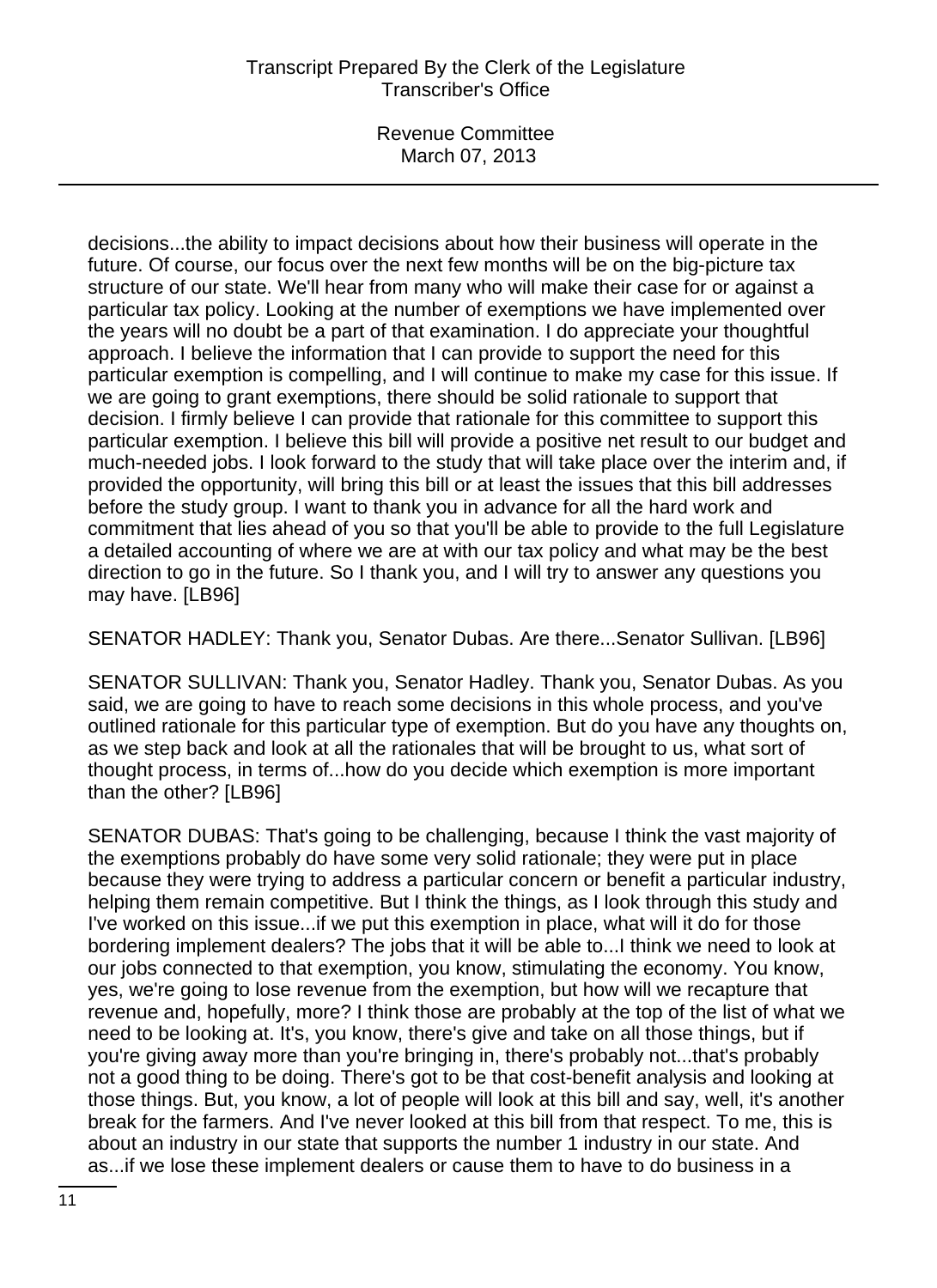different way, that's a blow to that number 1 industry in the state. And it's...as I said, we've got community colleges that have courses where they're putting these kids out who can walk into really good jobs with benefits that will keep them in our small communities. To me, that's something, I think, that should be looked at, too, coming from a rural perspective, is how does this benefit those rural communities? So, you know, we're all going to have to make our case, and then we're all going to have to ultimately decide how that prioritization should look. [LB96]

SENATOR SULLIVAN: Thank you. [LB96]

SENATOR HADLEY: Senator Schumacher. [LB96]

SENATOR SCHUMACHER: Thank you, Senator Hadley. Thank you, Senator Dubas, for bringing this bill. You mentioned the multiplier effect. Do you recall what that multiplier was? [LB96]

SENATOR DUBAS: I don't, right off the top of my head, but I know it's in here. I can certainly--I probably have it highlighted in here--I could find it. [LB96]

SENATOR SCHUMACHER: And that probably would be true for any economic activity where our people cross a border to engage in a good or service purchase. [LB96]

SENATOR DUBAS: Absolutely. It kind of goes back to the question that Senator Sullivan asked about, you know, what are you generating? What are you getting for what are you giving? [LB96]

SENATOR SCHUMACHER: Thank you. [LB96]

SENATOR HADLEY: Further questions for Senator Dubas? Senator Hansen. [LB96]

SENATOR HANSEN: I have one. I'm a gofer too, so...my main job when I'm home, too, so...let me give you an example, and tell me where, if any of these, sales tax should be, you know, collected, I guess. The steel manufacturer that buys raw ore and makes steel, sells that to a parts maker, should that be taxed? I mean, to the steel manufacturer, that's an end product. [LB96]

SENATOR DUBAS: It's an...but the steel is an input for their product, right? [LB96]

SENATOR HANSEN: Correct. [LB96]

SENATOR DUBAS: Is that what you're asking me? [LB96]

SENATOR HANSEN: Correct. [LB96]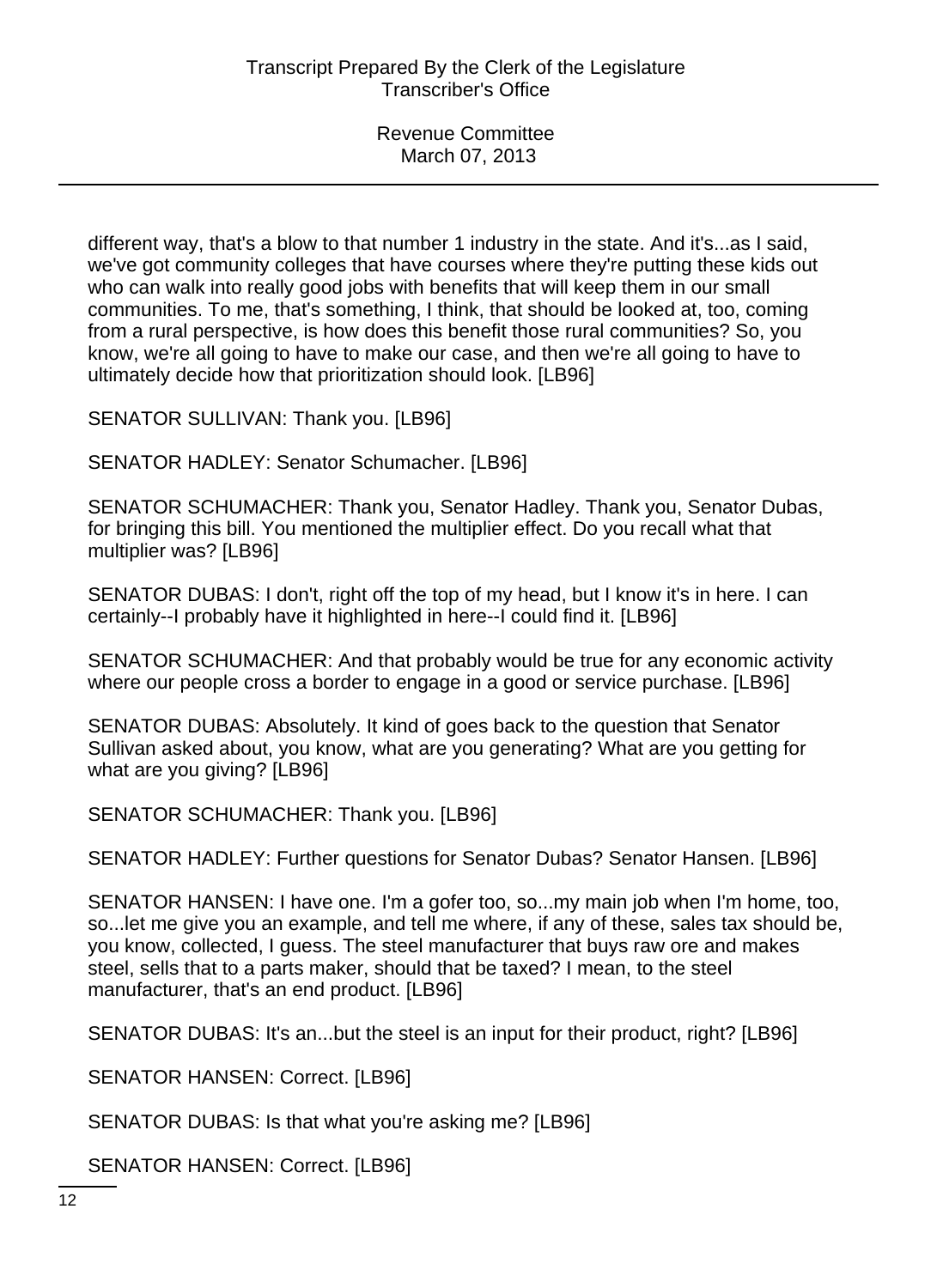SENATOR DUBAS: So typically we don't tax inputs, because you're going to get a tax on the final product. [LB96]

SENATOR HANSEN: And then that parts is sold to a distributor, who in turn sells to an equipment dealer, who in turn sells that part to a farmer, who in turn puts it on a piece of machinery that cuts hay, and which in turn feeds the cattle that raises the beef. So where should the sales tax be put? [LB96]

SENATOR DUBAS: Typically on the end product. [LB96]

SENATOR HANSEN: On the food. [LB96]

SENATOR DUBAS: But that would be food. And we don't want to tax food...typically don't want to tax food. So how do you differ...where's...I'm going to come back at you with the question, I guess, that we're all going to have to ask: you know, how do you differentiate what is an end product, what is an input; where do you draw that line between an input and an end product? You know, I would consider buying repairs and parts as an input to my business. [LB96]

SENATOR HANSEN: Certainly. Certainly is an input, especially repair parts on old machinery, is an input. [LB96]

SENATOR DUBAS: And I would consider the end product the piece of machinery that I'm buying. That's the...the part is a part of that bigger piece of machinery. So, you know, paying sales tax on equipment, we have an exemption on that as well, because that is considered what we use as an input for our... [LB96]

SENATOR HANSEN: Well, it's...you have an exemption for it, but you also pay personal property tax. [LB96]

SENATOR DUBAS: Right, we are paying... [LB96]

SENATOR HANSEN: So you don't...I mean... [LB96]

SENATOR DUBAS: Exactly. [LB96]

SENATOR HANSEN: ...in lieu of the sales tax... [LB96]

SENATOR DUBAS: So it's not... [LB96]

SENATOR HANSEN: ...so... [LB96]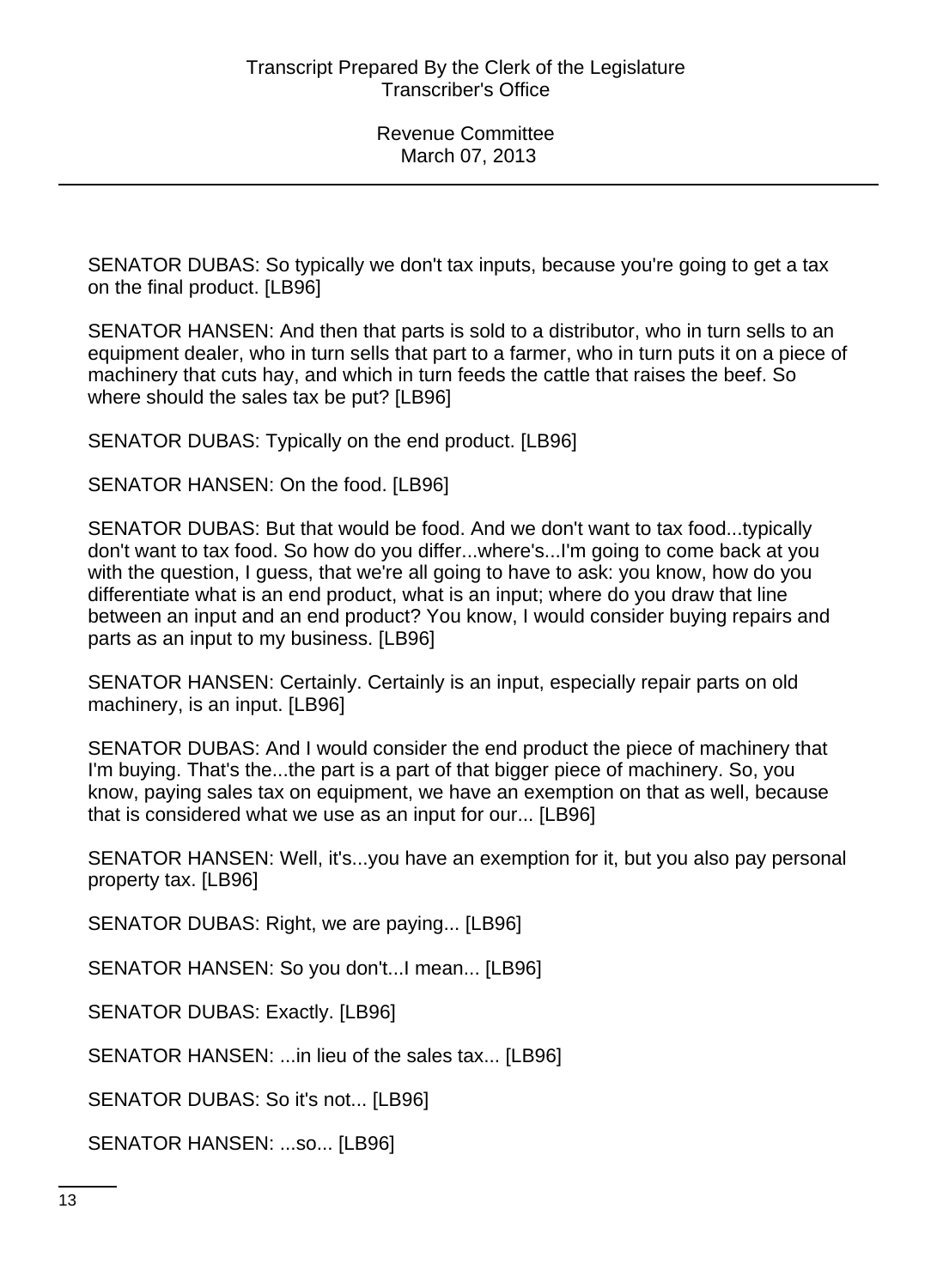SENATOR DUBAS: Yeah, absolutely, we are paying a tax on it. [LB96]

SENATOR HANSEN: There's a lot of distributors...a lot of changes in that product from start to finish. [LB96]

SENATOR DUBAS: Um-hum. [LB96]

SENATOR HANSEN: And where we pick to choose to collect the sales tax is at question here. And I really question whether we should do it at the repair part, too. So thank you. [LB96]

SENATOR DUBAS: Thank you. [LB96]

SENATOR HANSEN: Thank you for bringing the bill. [LB96]

SENATOR HADLEY: Further questions? Thank you, Senator Dubas. Could I see a show of hands of how many people would like to testify on this bill, either proponents, opponents, or neutral? One, two, three, four. I will not use the light system; but if you could be reasonable in your testimony, we'd appreciate it. First proponent. [LB96]

LARRY STAUFFER: (Exhibit 2) My name is Larry Stauffer, Humboldt, Nebraska. I spell my name S-t-a-u-f-f-e-r. I am a Case IH dealer, and I do sit along the border. And in your handout, I basically got two sheets--and I'm going to try and keep this pretty simple and quick--but there's two sheets in front of you. The first sheet depicts back in the '70s actually how many dealers were in our two counties in Nebraska, as opposed to how many dealerships were across the line. And we're just one small part down there. Well, if you look, by my figures there, we had nine dealerships in the two counties. And if you look below there, we've got it listed out, there was nine dealerships in Kansas. Let's fast-forward that, move it to the next page, and you'll see that, at current status, there are three dealerships left. I want to say, three dealerships left in the two counties where we're at. And if you look across the line, they went from nine dealerships; they're up to ten. We got a problem. We've got some highways that are pretty easily accessed to going down to these local towns, and our customers are going down there. And like Senator Dubas says, they're not going down there just to buy parts, they're going down there to buy gas, food, and all the above. I've kind of got some figures there. Are they exact figures? No. Are they pretty close? I'd say yes. But if you'd take a look, you know, the average dealership at \$10 million worth of revenue, you know, what we're generating in Nebraska, as opposed to what they're generating across the line; that's a lot of money. And when you take the difference of that between the last 20 years, it gets into an exorbitant amount of money. I am here in, you know, support of LB96. I've been in business at the local dealership since '79, and we've been fighting this for a long time. And I just hope that one of these days our state can at least put us on an equal, level playing field. I don't want anything more than that; I just want to be equal with my peers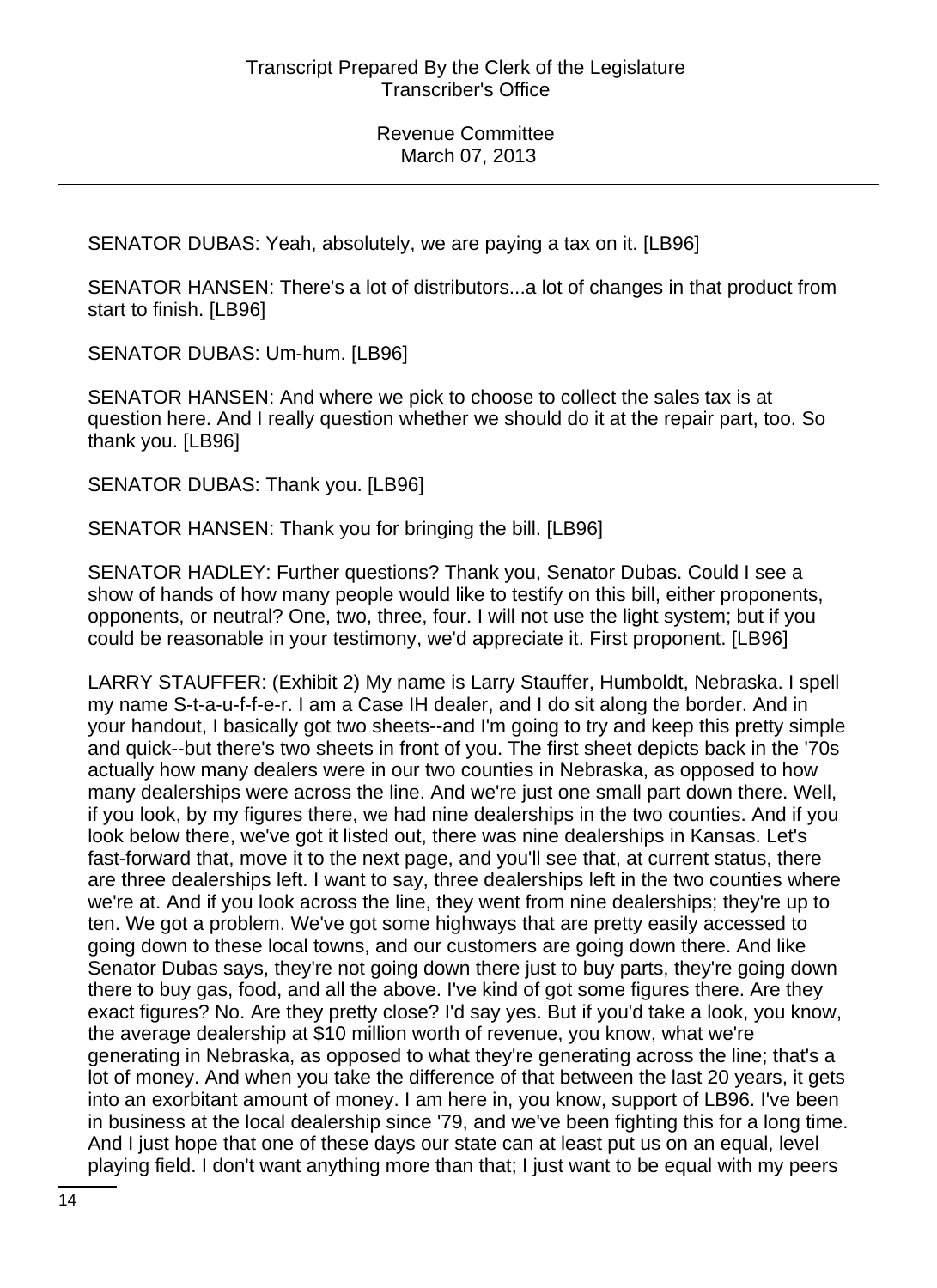and be able to survive. With that, I want to thank Senator Dubas for bringing this bill forward; and, with that, if you've got any questions I'll be happy to try and answer them. [LB96]

SENATOR HADLEY: Are there questions? Senator Harr. [LB96]

SENATOR HARR: Thank you. I'm going to play with the microphone. Sorry. So Senator Dubas stated that a lot of our implement dealers are having problems. Would you sell your implement dealer for the same price as it was worth in 2005? [LB96]

LARRY STAUFFER: Absolutely not. [LB96]

SENATOR HARR: Yeah. A matter of fact, you've had some really good years the last couple years, haven't you? [LB96]

LARRY STAUFFER: Absolutely, we have. [LB96]

SENATOR HARR: Okay. And you'd agree with me there are fewer farmers today than there were in the 1970s? [LB96]

LARRY STAUFFER: That's correct. [LB96]

SENATOR HARR: Okay, so there are fewer, probably, implements as well, then. [LB96]

LARRY STAUFFER: That's correct. [LB96]

SENATOR HARR: Okay. So we had LB405 and LB406; I'm sure you were well aware of those. [LB96]

LARRY STAUFFER: Was I ever. (Laughter) [LB96]

SENATOR HARR: That would have had a little bigger effect. [LB96]

LARRY STAUFFER: That put a little sweat on me. [LB96]

SENATOR HARR: Yeah. So...and we fought...we used to tax implements, correct? [LB96]

LARRY STAUFFER: Yes, we did. [LB96]

SENATOR HARR: Even in the '70s we did, when we had all of these. And now we don't, and we have less implement dealers. And I guess my question is, to follow Senator Hansen's: Where do we draw the line? I mean, we try to help, but at some point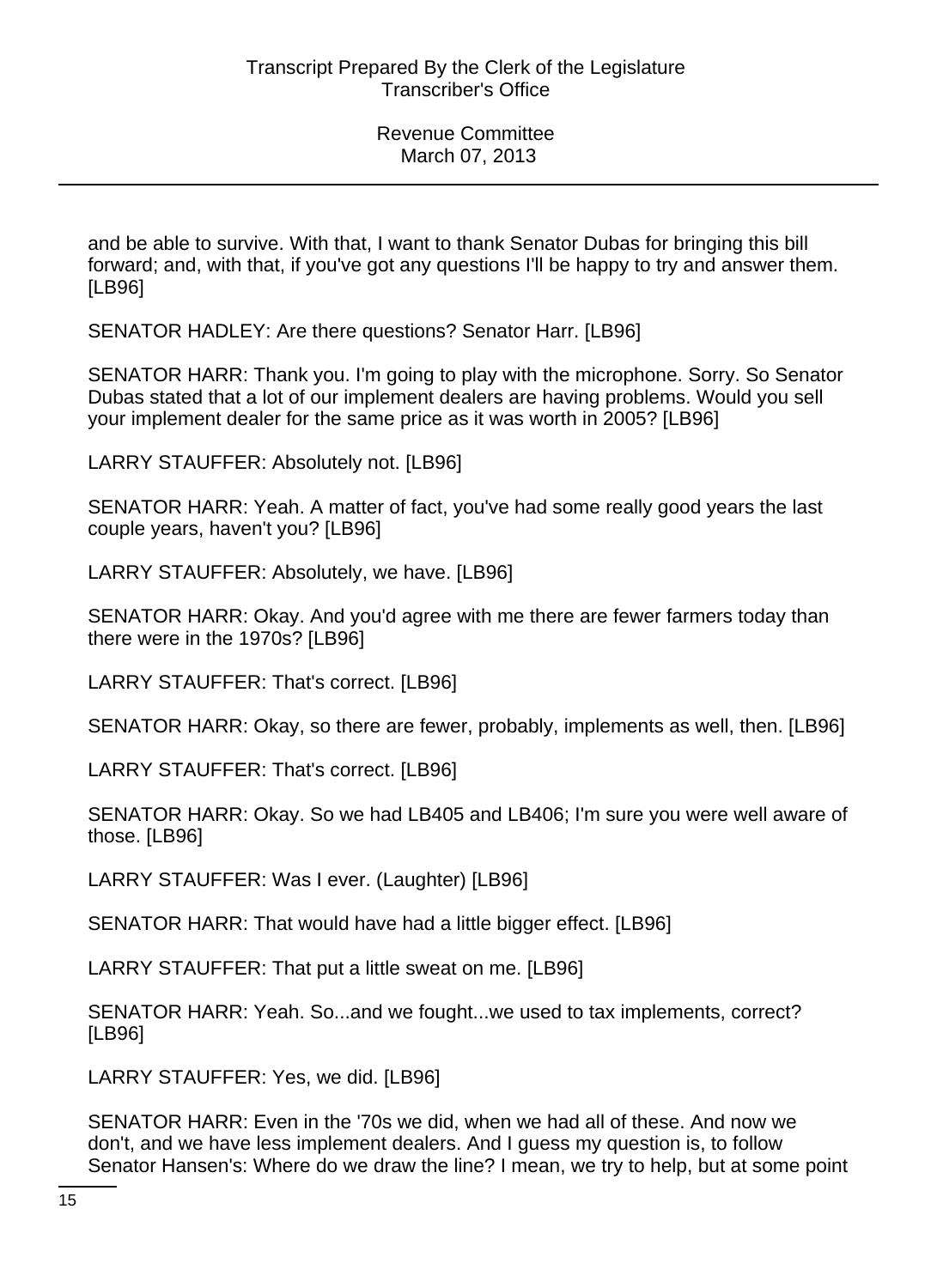we've got to balance our checkbooks. [LB96]

LARRY STAUFFER: I absolutely agree with you, Senator Harr; it's a hard decision; it very much is. And I, you know, I'm just a local dealer down there... [LB96]

SENATOR HARR: Yeah... [LB96]

LARRY STAUFFER: ...that's trying to survive. [LB96]

SENATOR HARR: ...and I definitely sympathize with you on the border, because it is difficult. [LB96]

LARRY STAUFFER: It's very difficult. [LB96]

SENATOR HARR: And we want you to stay in business, obviously. But it's just trying to figure out...you know, it's similar to what Senator Sullivan asked Senator Dubas: How do we determine what the policy is? And maybe a layman can provide some wisdom, pearls of wisdom, for us. [LB96]

LARRY STAUFFER: Well, the only thing I can think of is, you know, you have to sometimes look at things as an investment. You know, when you're putting this money out, are we going to invest the state's money wisely by doing this? And I'd say yes. I'd say that by giving some exemptions maybe we can bring some of these jobs back across the line where they need to be, where we can start paying income tax, these people, because, you know, every one of these dealerships that have lost, there's 15 employees per dealership, you know, that you lose. And it's going to be hard getting them back, very hard to get them back; and once they're lost, it's hard to get them back. So I guess I'm looking at it from the point we need to reinvest in Nebraska, and this is one way to do it. [LB96]

SENATOR HARR: Okay. Thank you. [LB96]

LARRY STAUFFER: I mean, when you look at it, you always want to put your money where you're going to get a return on it, and I would hope to think this would be one of the areas. [LB96]

SENATOR HADLEY: Other questions? Senator...I'm sorry. Senator Hansen. [LB96]

SENATOR HANSEN: Thank you. Do you think you could say that the sales tax collection in Nebraska is entirely due to this decrease in the number of dealerships in Nebraska and the increase in dealerships in Kansas? Because, I mean, this is pretty stark reality right here. Something changed. [LB96]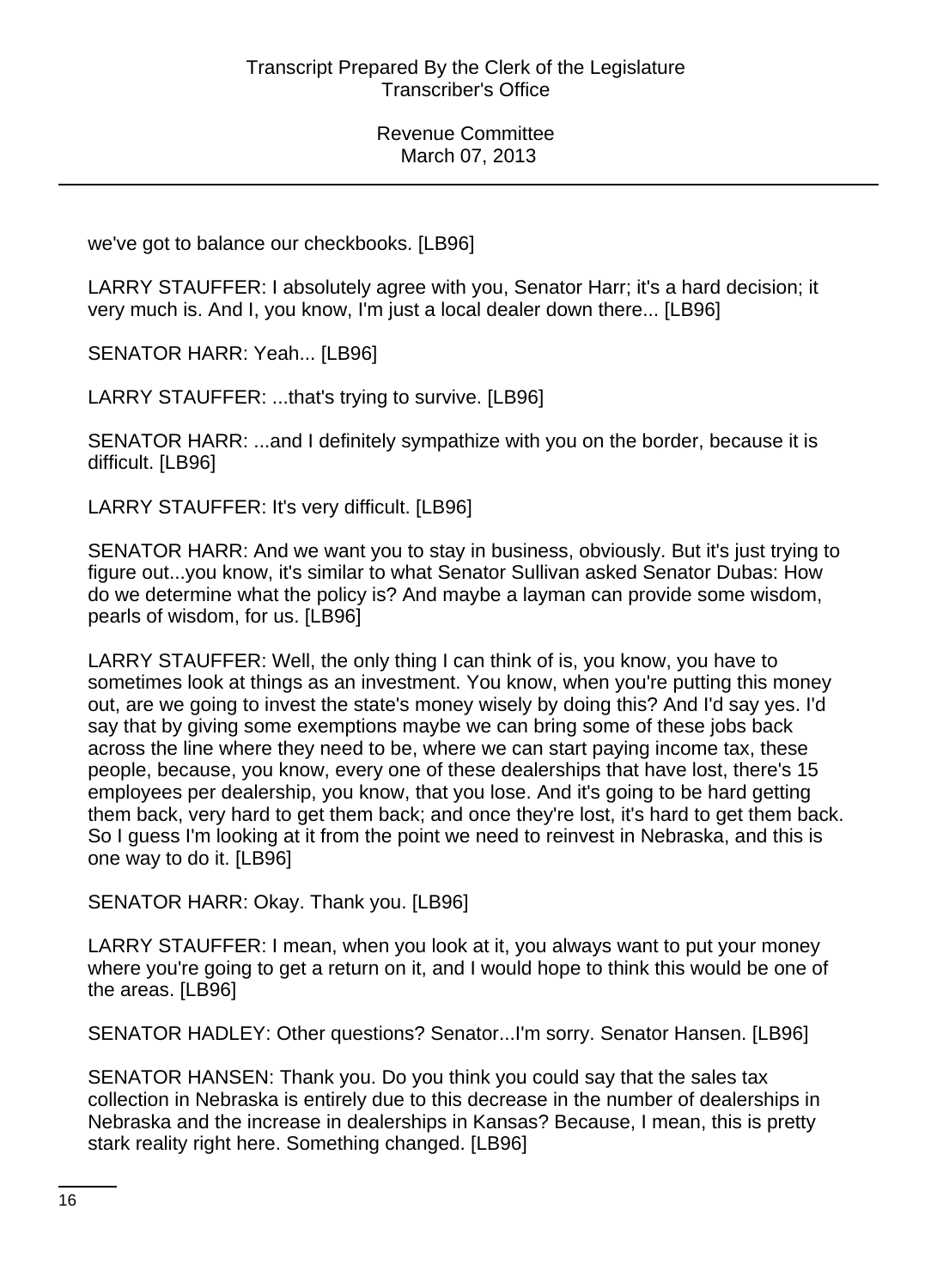LARRY STAUFFER: No, I can't honestly say that that's 100 percent of the reason that there's more dealers down there. But I can say it's a big part of it. I personally know...you know, I've got customers down in the Falls City area; you can see where Falls City was probably hit as hard as any of the places. And there's a highway, and that highway leads you straight down to Hiawatha. And I'm going to tell you, if there's a \$500 bill on the floor, these farmers are going to pick it up. And all they've got to do is drive 10 miles to get it. And our repair bills today, we're not talking about, you know, \$1,000 repair bills; we're talking about \$15,000-\$30,000 repair bills on some of these high-priced combines. And it really adds up. [LB96]

SENATOR HANSEN: Has the size of the dealerships in Nebraska grown considerably, or... [LB96]

LARRY STAUFFER: Oh, I think they've grown. [LB96]

SENATOR HANSEN: ...are they still...on the second page, you have each one of those approximately worth \$10 million. [LB96]

LARRY STAUFFER: I would say the dealerships across the line are growing faster or better, larger, than what we are in Nebraska. And by, you know, Senator Dubas' own statement, we've got dealerships, you know, outside of the state that are starting to come in and buy us out. And it's...you sit there and say, well, why is that happening? Well, guess what, they got our money; I mean, you know, they're getting a lot of the money that's coming from the Nebraska farmers, down there. [LB96]

SENATOR HANSEN: Thank you. [LB96]

SENATOR HADLEY: Any questions? Senator Schumacher. [LB96]

SENATOR SCHUMACHER: Thank you, Senator Hadley. And thank you for your testimony. What percentage of the money that's leapt across the border, in this case, is going for labor, and what percentage parts, roughly? [LB96]

LARRY STAUFFER: Right now, on an average \$30,000 combine repair bill, half of it is labor and half of it is repair parts. [LB96]

SENATOR SCHUMACHER: Okay. Now, right now Nebraska has a use tax, and they're supposed to, and I underline "supposed to," "supposed to" in bold letters, okay, pay, when they bring that part across the border, back in, they're supposed to pay for a use tax on that particular part. And the Department of Revenue is supposed to be auditing such things. Have you seen any audits of use tax, or do they do what they're supposed to do? [LB96]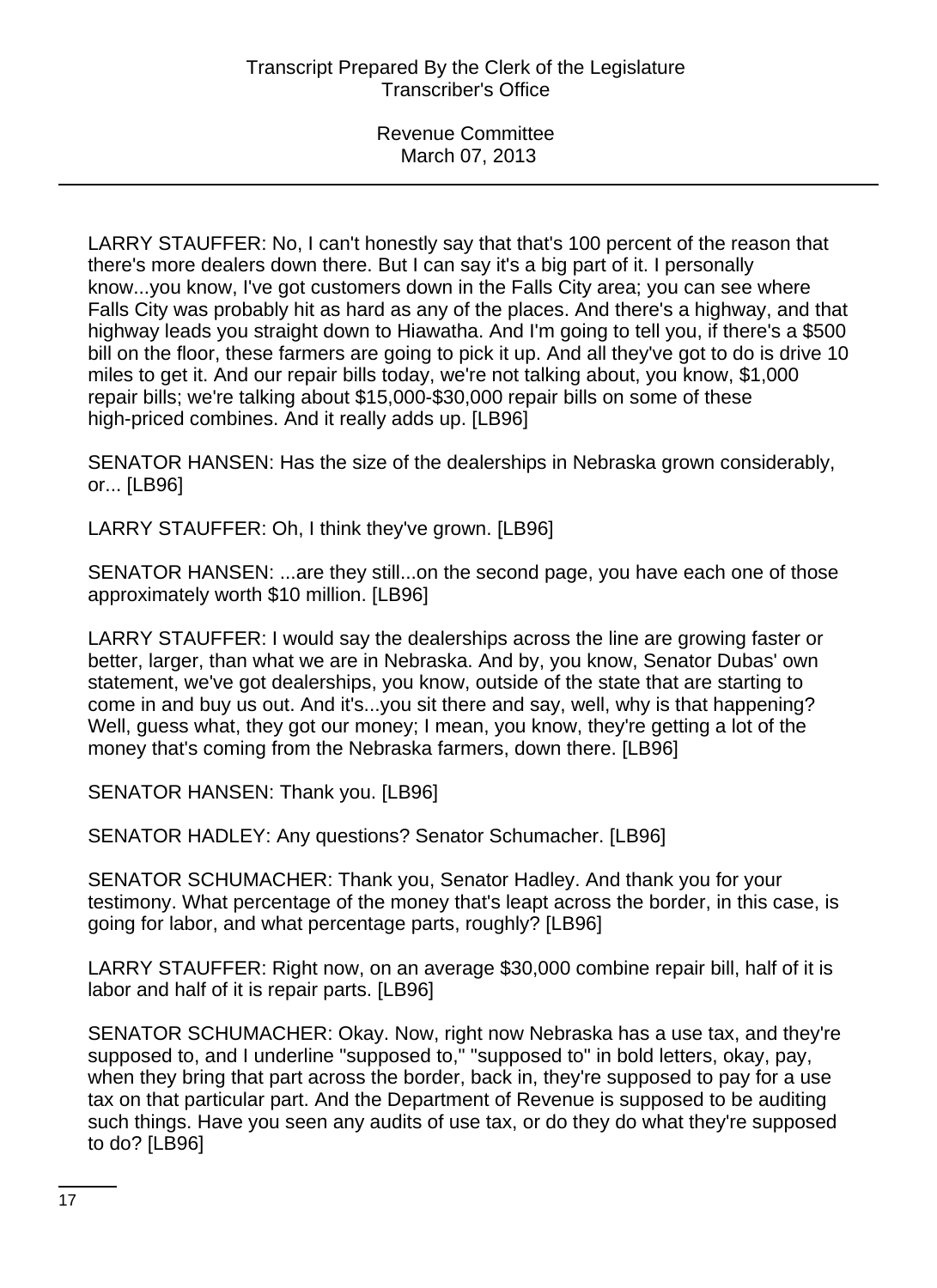LARRY STAUFFER: No. [LB96]

SENATOR SCHUMACHER: Thank you. [LB96]

SENATOR HADLEY: Mr. Stauffer, just, I guess, for the whole committee, right now, if you buy a combine, let's say, you do not pay sales tax on it in Nebraska, is that...? [LB96]

LARRY STAUFFER: That's correct. [LB96]

SENATOR HADLEY: And it goes on your personal property tax rolls, and you pay a tax on that, and it's depreciated... [LB96]

LARRY STAUFFER: That's correct. [LB96]

SENATOR HADLEY: ...over a period of time. Is that correct? [LB96]

LARRY STAUFFER: That's correct. [LB96]

SENATOR HADLEY: Is that fairly consistent with the other states around us? Do they pay sales tax on that original piece of equipment? [LB96]

LARRY STAUFFER: Senator, I really couldn't answer that question... [LB96]

SENATOR HADLEY: Okay. [LB96]

LARRY STAUFFER: ...I'm sorry. [LB96]

SENATOR HADLEY: I just wondered whether... [LB96]

LARRY STAUFFER: I don't know whether they do or not. I talked to a bunch of them, and, you know, they...the different states have different ways of collecting their revenue, and I can't answer that question... [LB96]

SENATOR HADLEY: Okay. Okay. [LB96]

LARRY STAUFFER: ...I apologize. [LB96]

SENATOR HADLEY: Thank you, Mr. Stauffer. Any other questions? Seeing none, thank you. We appreciate your coming up to visit with us. And I... [LB96]

LARRY STAUFFER: Well, thank you for listening to me. [LB96]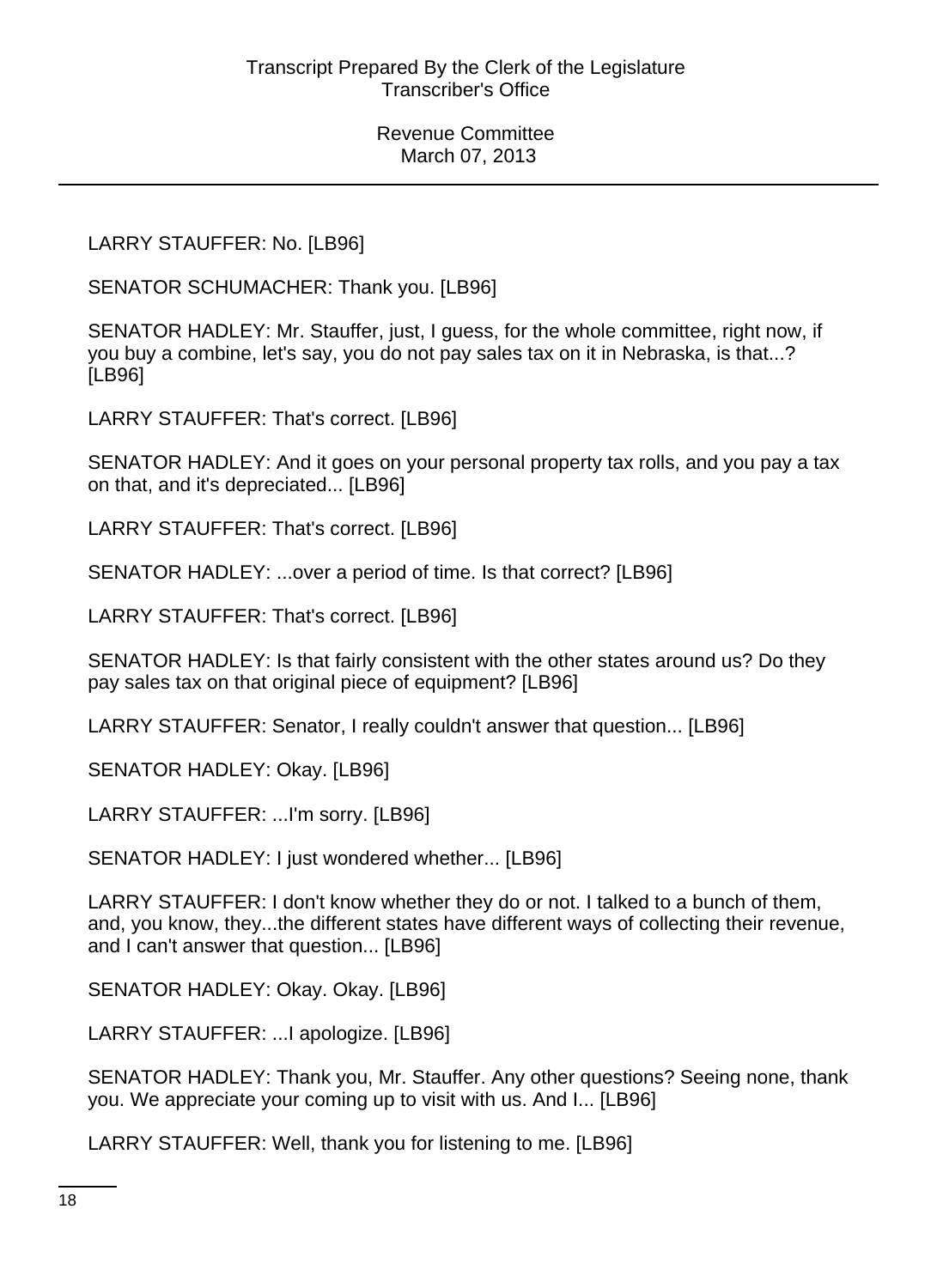SENATOR HADLEY: ...I would tell you that, being on this committee for the fifth year now, I think we certainly understand that there is a concern. So... [LB96]

LARRY STAUFFER: You know, and I know you guys know that, and I know it's a hard thing to appropriate this money, with, you know, with what's going on. And I just hope you'll keep us in your consideration when you do that. [LB96]

SENATOR HADLEY: We wish we could turn back the clock to the days when we didn't do it... [LB96]

LARRY STAUFFER: Oh, I know. [LB96]

SENATOR HADLEY: ...and tell the people, when they changed it, that... [LB96]

LARRY STAUFFER: Don't do it. [LB96]

SENATOR HADLEY: ...it caused us problems later on. Thank you, Mr. Stauffer. [LB96]

LARRY STAUFFER: Thank you, Senator. [LB96]

SENATOR HADLEY: Next proponent. [LB96]

MARK OTHMER: (Exhibit 3) Good afternoon. My name is Mark Othmer, M-a-r-k O-t-h-m-e-r. I am the Nebraska field director for Iowa-Nebraska Equipment Dealers Association. And we certainly want to thank the Revenue Committee for allowing me to testify today in favor of LB96. First of all, I almost don't have anything left to say because Senator Dubas did such a great job of outlining the issue. As far as the handouts that are coming out, one of those is a letter from Andrew Goodman, who is our CEO and president of the Iowa-Nebraska Equipment Dealers Association. If you get to reading through some of that, you'll notice that maybe it's kind of familiar to you. And that would be because it's nearly the exact same testimony that he gave in opposition to LB405. Obviously, we feel that all of the testimony of LB405 pretty well proved exactly what we've been trying to say for the last 12 years, that taxing inputs is not the right thing to do. And if we're not in lockstep--I won't say lockstep--but if we're not in a similar position as we are with our neighboring states around us, we're going to have significant border-bleeding. And both of those issues, I think, are happening at a rapid pace. Rather than me going through things that the senator already talked about, I guess I just jotted a few notes here while some of you were asking questions. One of the things, I guess, I would hope everybody understands is that the farm customer is very, very mobile, and the industry is fighting over that customer's dollar. And one of the things that I learned in the farm equipment business when I was a 20-year-old, not that long ago, was that it's much easier to maintain a customer than it is to go out and find a new customer. Unfortunately, I really believe, with our tax code at this point, we're giving our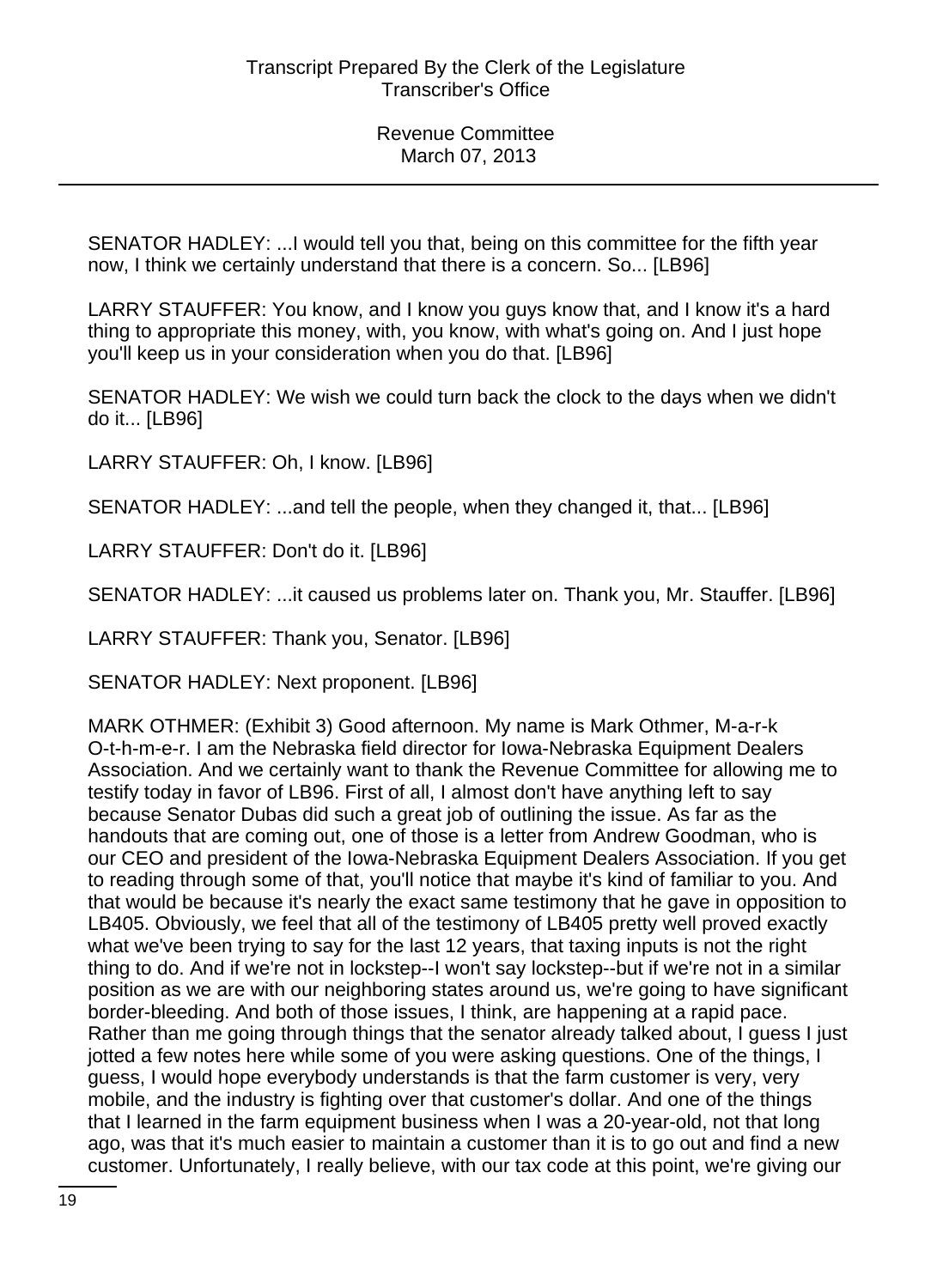Revenue Committee March 07, 2013

competitors across the line that advantage of making that first step of gaining a new customer. We're giving them a reason for our customers to go see them. And once you start establishing that relationship, it becomes harder and harder for us to maintain them and easier and easier for them to steal them away from us. Another issue, the tax on...where do we draw the line on food or the inputs on food? The only thing that I'll say to that is, if you're taxing the repair parts, eventually that tax is ending up in the price of food. So you are taxing food, you just...it's a hidden tax. And if we tax more of the inputs, obviously the price of food is going to go up, any way you look at it. To the audit issue, boy, I wish the Department of Revenue could go audit dealers outside the state of Nebraska, but I don't think they do. I'm not aware of them ever auditing an Iowa dealership, which I would become aware of because we represent both states. They have done some things recently of trying to determine whether there is some cross-line purchases going on, but they've done nothing that I'm aware of to try to audit it or stop it. I'd just like to probably finish up and say, you know, we've been after this...the easiest way for me to understand how long we've been working on this: we're on our third senator from District 1 in southeast Nebraska. We started with Senator Floyd Vrtiska, was the first one who introduced the bill for us; Senator Lavon Heidemann worked on the issue for us for several years; and, obviously, Senator Dubas now, in a different district, has picked up the mantle for us now. Over that time frame we've been asked, more than once, or said, you know: You guys have got to get us more information; or maybe the revenue picture of the state is not the right time to try to do any exemptions; or, you know, it's just not the right time. And we've always said: Okay, we understand; we'll step back; if we don't want to introduce a bill this year, we won't introduce a bill. You know, my members are kind of going: Okay, when is the right time? And I'm not sure when that right time is. Obviously, there's going to be some hard-core discussions on taxes over the summer. I certainly hope that we get to participate in that process and certainly are willing. With that, I would still ask that you move LB96 out of this committee on to the full floor, and that would be the end of my testimony. I would certainly try to answer any questions, if there are any. [LB96]

SENATOR HADLEY: Are there questions? Senator Sullivan. [LB96]

SENATOR SULLIVAN: Thank you, Senator Hadley. Thank you, Mr. Othmer. Senator Dubas, in her opening remarks, mentioned that I think it was a company in Fargo that had purchased ten dealerships. Were these ten dealerships sort of cherry-picked, or they were all under one ownership? And also, what's the future of them? Do you expect them to stay in Nebraska or leave? [LB96]

MARK OTHMER: Well, I'll describe it this way. If you draw a line, north-south, through Grand Island, Nebraska, west of that line, all Case IH dealerships, except for three, are owned by Titan Equipment. That was several different single-, multiple-location dealerships--some were single, some were multiple--that they've purchased, all within probably the last 24 months. They do have some east of that line also. So how do I see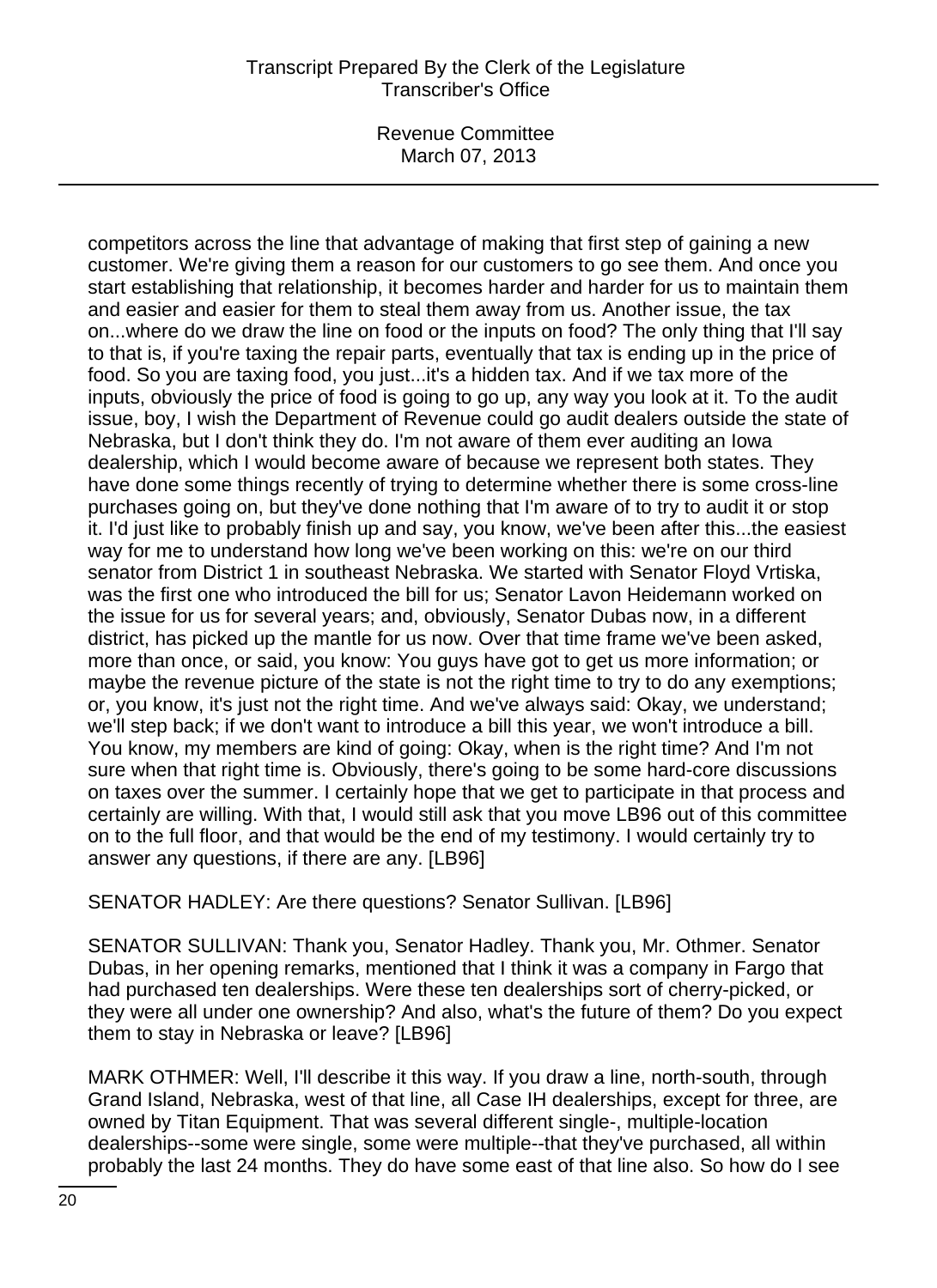the industry heading? I see that trend continuing to larger conglomerates, so to speak. We used to have single locations that did ten million dollars' worth of business; now we have multiple-location dealerships that are doing hundreds of millions of dollars' worth of business. So it is a changing...it's a real changing dynamic right now. [LB96]

SENATOR SULLIVAN: Along with that, is there any Internet sales going on with repairs? [LB96]

MARK OTHMER: Can we tax Internet sales, too, please? (Laugh) Yes. The answer to that is yes. Easiest way for me to describe it is, go to Husker Harvest Days and find out how many out-of-state parts companies or any kind of other company that sells inputs to agriculture are at Husker Harvest Days. Lots of them. And they're not collecting any sales tax. [LB96]

SENATOR SULLIVAN: Right. Thank you. [LB96]

SENATOR HADLEY: Senator Schumacher. [LB96]

SENATOR SCHUMACHER: Thank you, Senator Hadley. And thank you for your testimony. I remember when I was growing up you had International Harvester and you had Case; and Case was the orange little tractor, and International Harvester was red. Now Case IH, is that owned by an Italian company? [LB96]

MARK OTHMER: That's correct; I believe it's Fiat. [LB96]

SENATOR SCHUMACHER: Okay. The world has changed, hasn't it? [LB96]

MARK OTHMER: Yes, it has. [LB96]

SENATOR SCHUMACHER: With reference to the auditing of businesses, now when a Nebraska farmer goes across and has his equipment fixed over in Kansas and brings back a receipt for \$15,000 in parts that he bought that he's supposed to pay the use tax on, and he puts that on his income tax under "Repairs" on his Schedule F for his 1040, and he takes a deduction then against his Nebraska income taxes, that's something that's auditable by the Department of Revenue, isn't it? [LB96]

MARK OTHMER: I can't answer that for sure; I don't know what their procedures are. But I would guess that it was. [LB96]

SENATOR SCHUMACHER: Right, so...because he's not going to forgo the deduction for the repair. So it would really have a chilling effect on purchasing in Kansas if the Department of Revenue selected audits along the state line, of farmers' repairs. [LB96]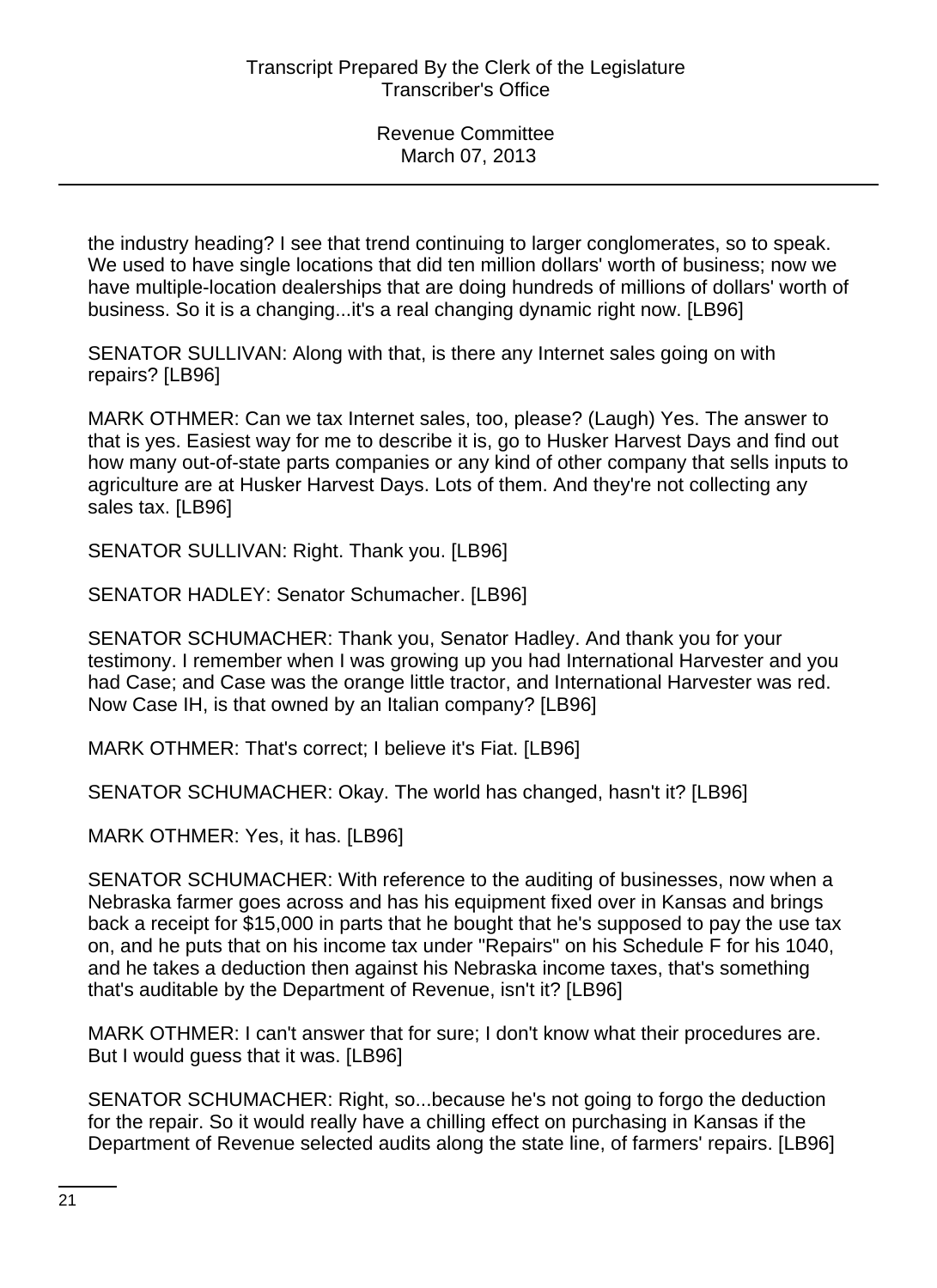MARK OTHMER: I would agree with that, but I would throw a caveat into that, and what's their rate of return on that audit? If they send someone to audit one farmer's books, and they come up with one \$15,000 repair bill of parts that they did not pay sales tax: \$750, I think that's the right number, in my head, real quick. So can the Department of Revenue, do they have the resources to be able to do those audits, for \$750? I'm afraid that they don't. I think that's why they tend to audit dealerships, because the rate of return, of the investment of their audit, is much higher when they go to a dealership, because the dealership is collecting the sales tax for the... [LB96]

SENATOR SCHUMACHER: But if the word got out from that farmer that they just got clipped for the \$750 plus a whole bunch of penalties and interest, that word spreads a little bit. I'm just trying to...because we do have that use tax in place. The other thing...let's just suppose...the core of this problem, the core of a lot of the problems that we're facing, is states trying to beat the other state out of something, across the border. And if you can suck money out using this vehicle or that vehicle, wow, it's fair game. To the extent we aren't or can't talk to the Kansas legislature and say, you know, let's call off the dogs, suppose we wanted to play dirty, what could we do to help you to just put those Kansas dealerships under? What tax breaks, what incentives? What could we do to just say, okay, we want to play thermonuclear war over farm equipment? Let's do 'er. [LB96]

MARK OTHMER: I got to tell you that I don't have a good answer for that, because I have never even considered that, Senator; I'm sorry. I...that's out of my thought process, I guess. [LB96]

SENATOR SCHUMACHER: Okay, thank you. [LB96]

SENATOR HADLEY: I have a quick question since you represent the Iowa-Nebraska...right? Can we just do a few comparisons? You're buying a combine in Iowa, versus buying a combine in Nebraska. How is that original sale of that new combine taxed in Iowa? [LB96]

MARK OTHMER: There is no sales tax on the machine. [LB96]

SENATOR HADLEY: Do they have to put it on a personal property...? [LB96]

MARK OTHMER: Well, I'm assuming it's a Nebraska customer; is that a correct assumption? [LB96]

SENATOR HADLEY: No, I...an Iowa customer. [LB96]

MARK OTHMER: Okay. [LB96]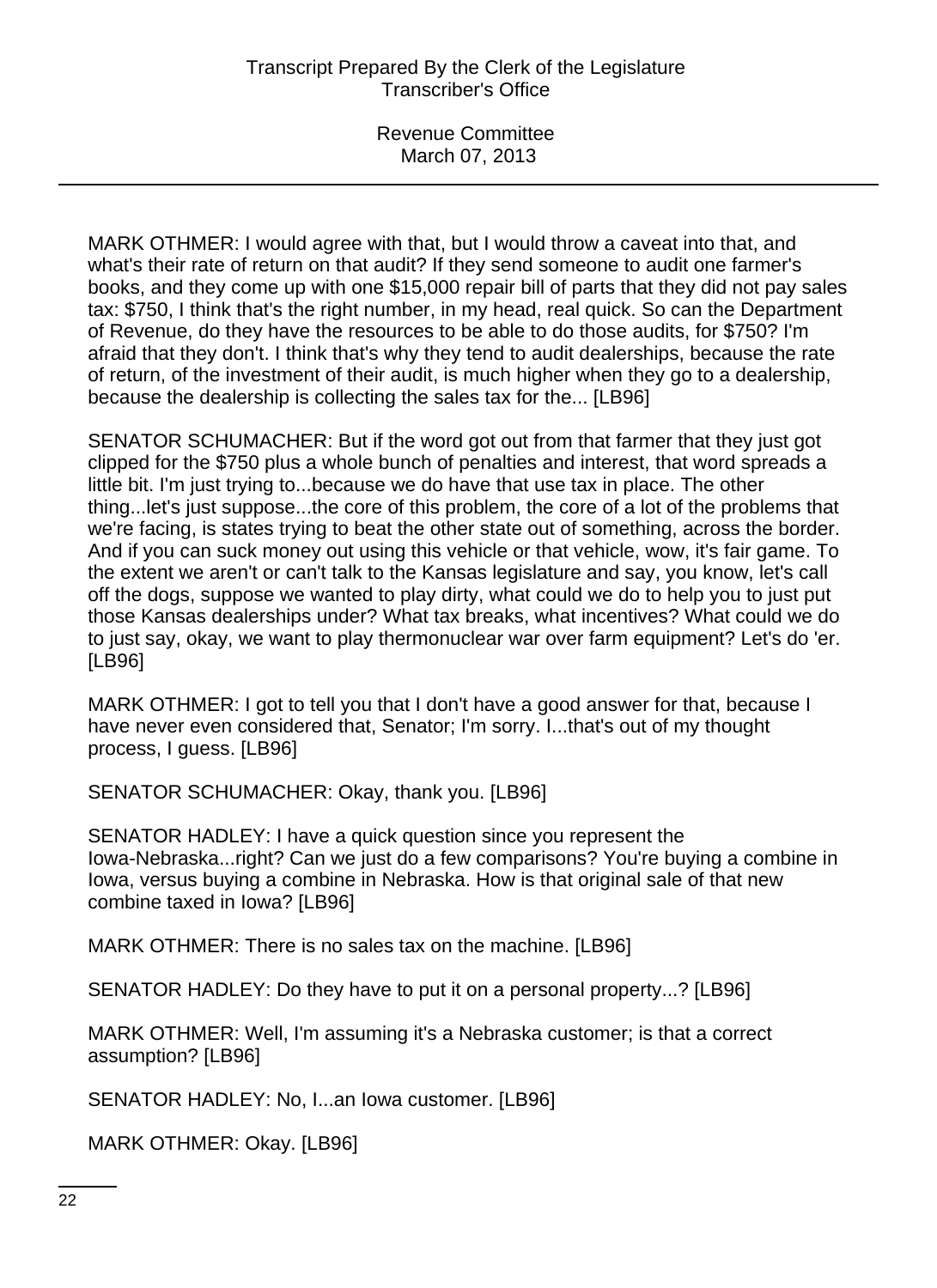SENATOR HADLEY: An Iowa customer buying something in... [LB96]

MARK OTHMER: Yep. They, obviously, do have personal property taxes in Iowa. Their rates are not nearly as high as ours; I don't know what their exact rates are, but I know that they are lower than ours. So if they want to have the IRS expense deduction for the investment, why, yes, they're going to have to put it on the Schedule F, personal property tax, on their IRS return, just like Nebraska... [LB96]

SENATOR HADLEY: So, basically, would you say that the taxation of the initial purchase is, if we forget about the difference in the tax rate, would be treated essentially the same between Iowa and Nebraska? [LB96]

MARK OTHMER: Yes, sir. [LB96]

SENATOR HADLEY: Okay. So now we get to a repair. And what we're saying is that Iowa does not charge a sales tax on a repair part. Is that correct? [LB96]

MARK OTHMER: They do not tax on parts. [LB96]

SENATOR HADLEY: On parts. Okay. [LB96]

MARK OTHMER: And I'm expecting the rest of the question now, because... [LB96]

SENATOR HADLEY: Okay, how about the labor on the...? [LB96]

MARK OTHMER: They do tax labor. [LB96]

SENATOR HADLEY: They do tax labor. [LB96]

MARK OTHMER: Yes, sir. [LB96]

SENATOR HADLEY: And we just heard earlier that it was about a 50/50 shot, would it help the dealers in Nebraska if we did away with the tax on parts and started taxing labor on...? [LB96]

MARK OTHMER: It's a tough one for me to answer because, obviously, I would like to, you know, talk to a whole lot of dealers before that, before I answered that question. [LB96]

SENATOR HADLEY: Okay. [LB96]

MARK OTHMER: But I... [LB96]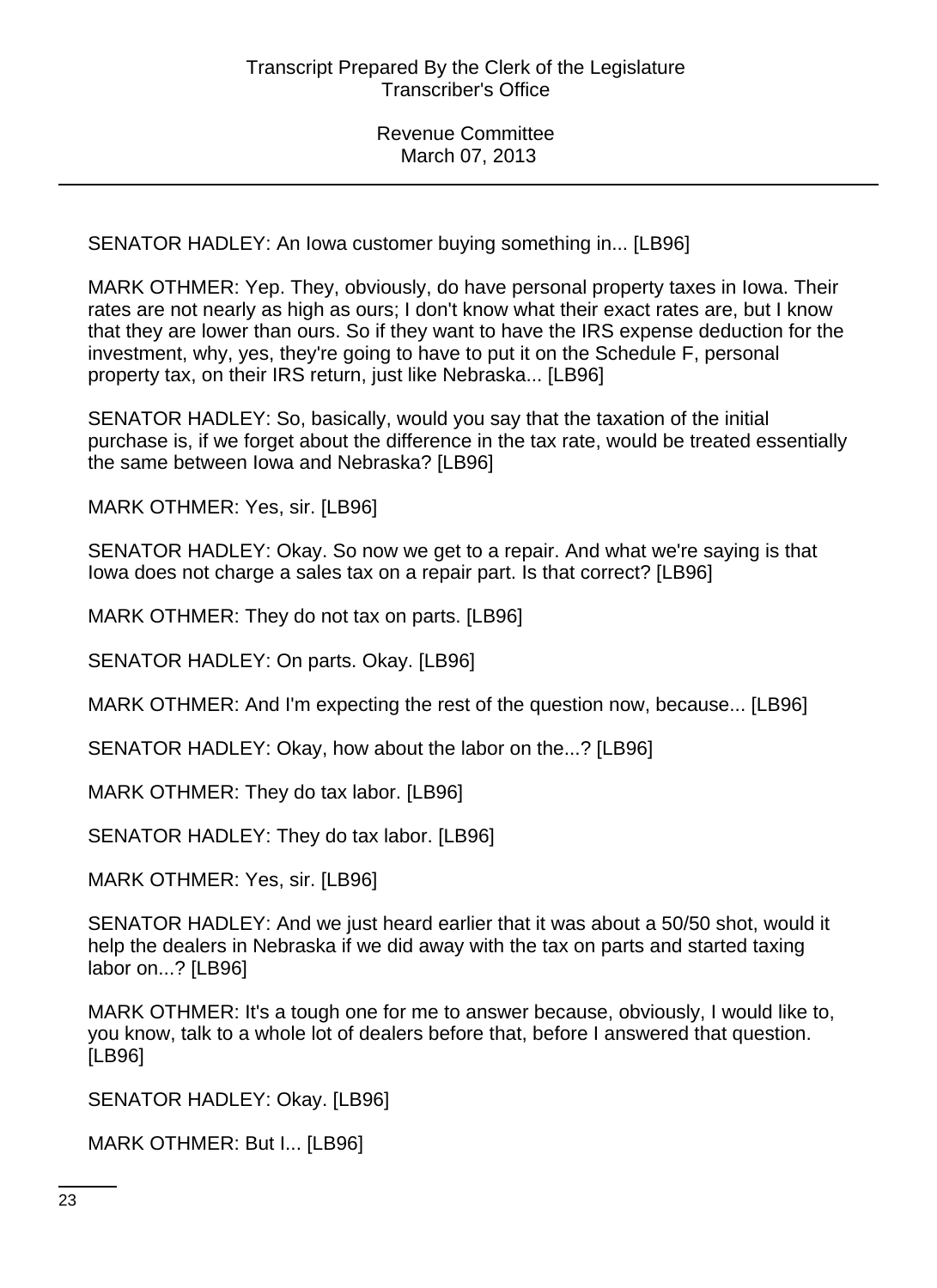SENATOR HADLEY: Yeah, I guess... [LB96]

MARK OTHMER: Theoretically speaking, from my point of view, just thinking outside the box, not knowing what dealers would say, that puts us on a level playing field with Iowa and I feel a lot better about that. [LB96]

SENATOR HADLEY: Well, and I guess that's my major point, is... [LB96]

MARK OTHMER: Sure. [LB96]

SENATOR HADLEY: ...when we look at the states around us, I'm very much in favor of a level... [LB96]

MARK OTHMER: Um-hum. [LB96]

SENATOR HADLEY: ...playing field. And that was the genesis of my first question... [LB96]

MARK OTHMER: Certainly. [LB96]

SENATOR HADLEY: ...about whether or not the transaction... [LB96]

MARK OTHMER: Yep. [LB96]

SENATOR HADLEY: ...of the new one was treated relatively the same. [LB96]

MARK OTHMER: Yeah. [LB96]

SENATOR HADLEY: And it would be interesting, I guess, just to know, the surrounding states, how they do do labor, versus other...and you don't have to answer that. [LB96]

MARK OTHMER: Well, I can give you a partial answer to it. [LB96]

SENATOR HADLEY: Okay. [LB96]

MARK OTHMER: Kansas does not tax any agricultural repair labor; Iowa, obviously, does; Missouri does not; I don't believe South Dakota does... [LB96]

SENATOR HADLEY: Okay. [LB96]

MARK OTHMER: ...tax any...so... [LB96]

SENATOR HADLEY: Where it could really run into it, though, was where a farmer went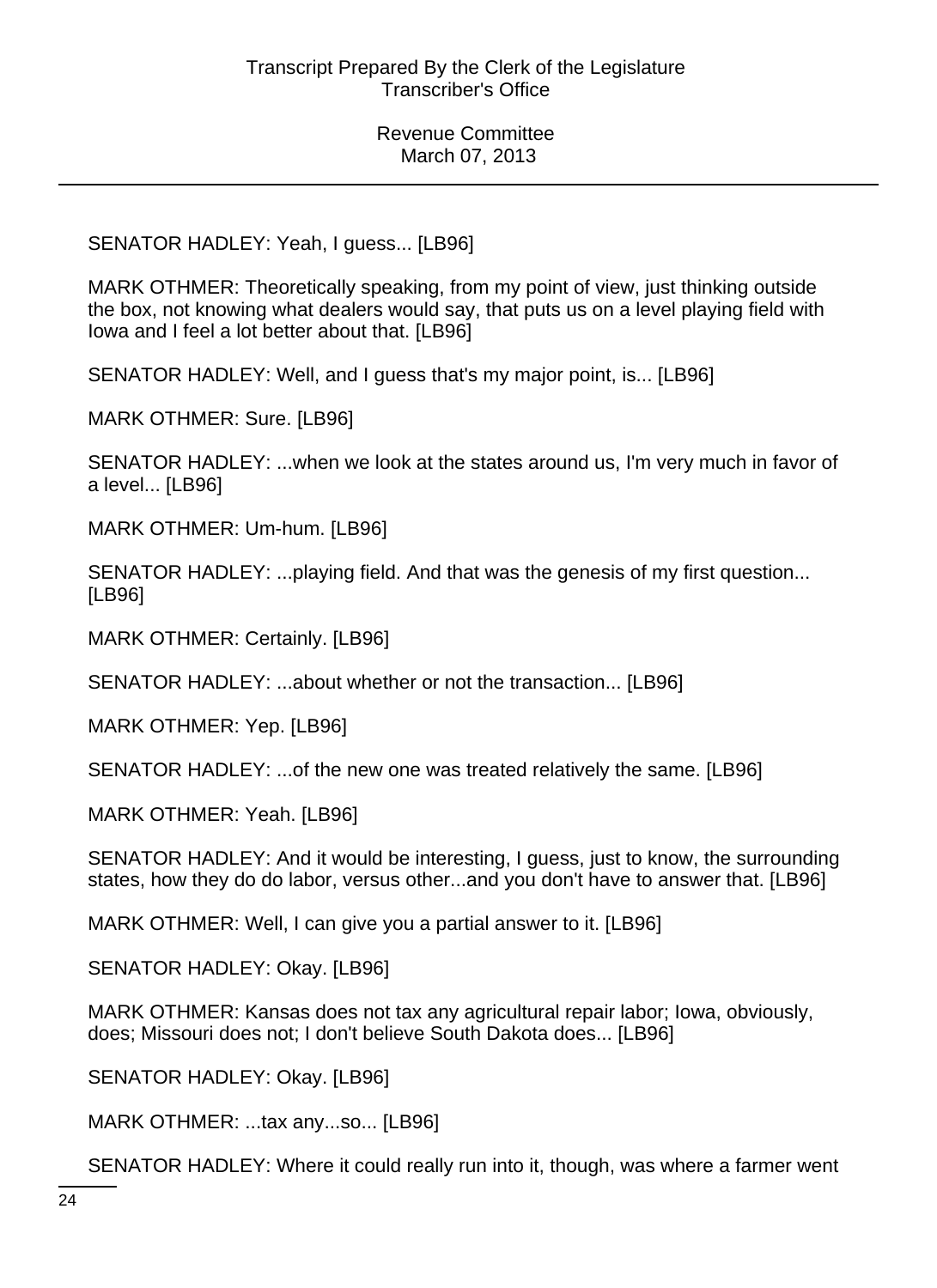over and purchased the repair part and took it home and put it on, themselves, or did the work themselves. Wouldn't that be... [LB96]

MARK OTHMER: Absolutely. [LB96]

SENATOR HADLEY: That would be... [LB96]

MARK OTHMER: And that happens more and more all the time. [LB96]

SENATOR HADLEY: Sure. And I understand, because farmers are under the same gun as the rest of us in trying to hold down costs. [LB96]

MARK OTHMER: Yep. [LB96]

SENATOR HADLEY: Okay, thank you. I just was... [LB96]

MARK OTHMER: Yep. [LB96]

SENATOR HADLEY: ...curious. Okay, thank you. Any other questions? Thank you. [LB96]

MARK OTHMER: Um-hum. [LB96]

SENATOR HADLEY: Further proponents. [LB96]

PETE McCLYMONT: Chairman Hadley, members of the Revenue Committee, for the record, my name is Pete McClymont, P-e-t-e M-c-C-l-y-m-o-n-t. I'm vice president of legislative affairs for the Nebraska Cattlemen. We want to thank Senator Dubas for bringing this back, as well as the other ten cosponsors. We have many members that are equipment dealers that are supporting members of the Nebraska Cattlemen, and so this is our effort, through our board's action, to support LB96. I don't want to be redundant to anything that Senator Dubas and Mr. Stauffer and Mr. Othmer has made, but I would say that one of the things that I appreciate that's come out of the LB405 and LB406 process is this committee's willingness to look at things, going forward. And I think one thing that's important, different than previous testimony, is that one of the benefits of sales tax exemptions, as this committee knows better than anybody, is you can incentivize and reward people in this state in certain industries. And so I think one of the fallacies of looking at rankings is that one assumes that all states are equal. That's obviously not true...demographics, geography, numerous things. And so I think in looking at LB96, you know, what this means in the continued effort, as Senator Dubas has brought forward, is that in your examination of this in the interim, you know, as we look at agriculture and the border-bleed that's been referenced, I think this is worthy of some thought. And, with that, I will conclude my testimony and answer any questions, if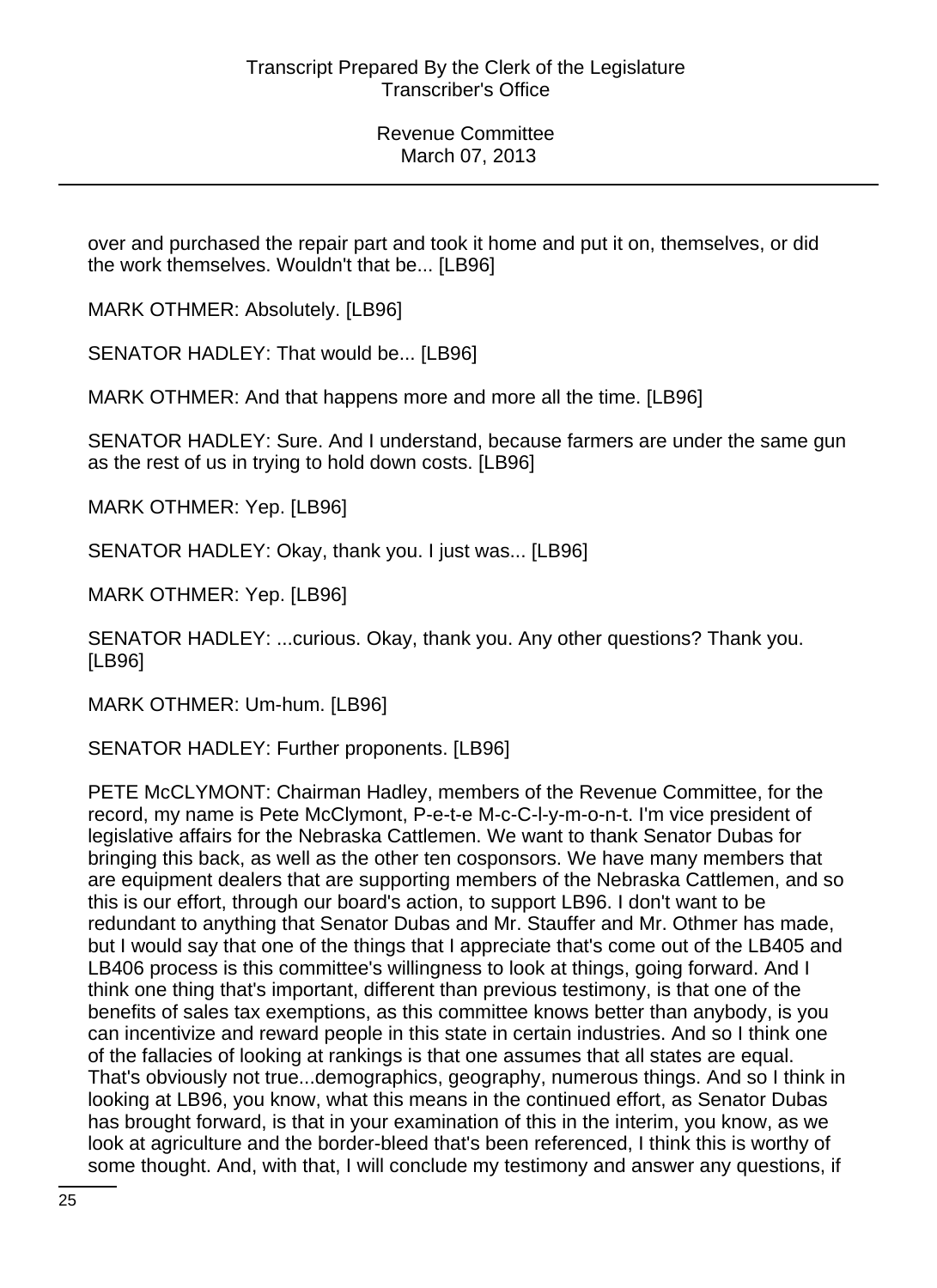you have any. [LB96]

SENATOR HADLEY: Questions for Mr. McClymont? [LB96]

PETE McCLYMONT: Thank you. [LB96]

SENATOR HADLEY: Thank you, Mr. McClymont. Next proponent. I don't want to get confused when we switch from proponents to opponents; you'll have to bear with me here in a minute. (Laughter) [LB96]

JESSICA KOLTERMAN: (Exhibit 4) Senator Hadley, members of the Revenue Committee, for the record, my name is Jessica Kolterman, K-o-l-t-e-r-m-a-n. I am the director of state governmental relations for Farm Bureau; I come before you today on their behalf. We are in support of the legislation; you have a letter coming around that outlines the specifics. I'm not going to repeat things that you've already heard. The only thing I might mention is, Senator Hadley, you did ask about other states. I can't speak to all other states, but I remember doing research for the LB405 and LB406. South Dakota, for example, does tax, but they do not then have the personal property tax on top. So you have one or the other. But I can...certainly we can get you the information on the other states. Also, just for your fun, pleasure reading over the weekend or whenever you choose, when I was researching for LB405, I went back and looked at Farm Bureau's testimony when these bills were originally discussed, when we started talking about sales tax and sales tax exemptions. And at that time Farm Bureau did request that this be included, and it was mentioned specifically and introduced as an amendment, and I believe it was 1967. So if you go back and read the transcripts, which are available, you'll see some of the same things we're outlining today are things we outlined many years ago. So with that I'll close, if you have any questions. [LB96]

SENATOR HADLEY: Are there questions for Ms. Kolterman? I just have a quick one. So in the history of repair parts, there was a time they were taxed, then they became exempt, and now they're taxed again, is that a fair statement, or...? [LB96]

JESSICA KOLTERMAN: As I understand it. But I can't speak to it definitively. [LB96]

SENATOR HADLEY: Okay. I was just curious. I would guess the state got in a pinch for money at some time or other and decided that the repair parts... [LB96]

JESSICA KOLTERMAN: I think, you know, our position is, we know you're looking at all these things; as we move forward, if you just would include this as part of those discussions and one of the things to consider, I think the industry would appreciate it. [LB96]

SENATOR HADLEY: Thank you. [LB96]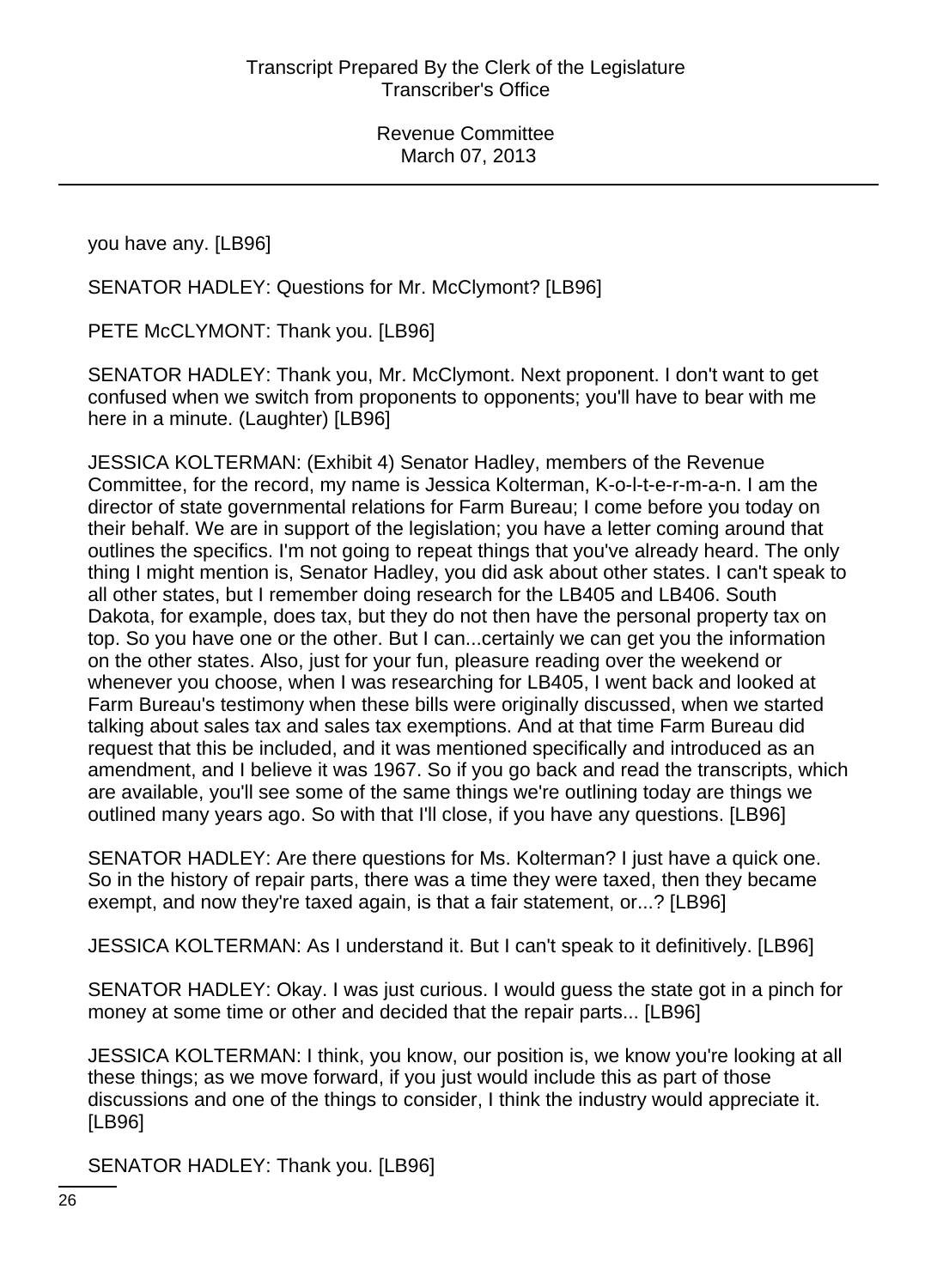# JESSICA KOLTERMAN: Yes. [LB96]

SENATOR HADLEY: Thank you, Ms. Kolterman. [LB96]

JESSICA KOLTERMAN: Thanks. [LB96]

SENATOR HADLEY: Further proponents. [LB96]

JOHN HANSEN: Mr. Chairman, members of the committee, for the record, my name is John K. Hansen, J-o-h-n, Hansen, H-a-n-s-e-n. I'm the president of Nebraska Farmers Union and also am their lobbyist. We are in support of this bill, and we have been in support of similar bills since Shep's mother was a pup. And our guys are fairly clear on this. They do go over the border, and they do buy parts. And they don't feel particularly good about it; they would rather do this at home. But when they are pinched and money is an issue and parts are as expensive as they are today, it's a pretty significant item, and so it justifies a trip. And so as you look at the amount of border-bleeding that exists, our tax policy puts our Nebraska equipment dealers at a competitive disadvantage. And one of the ways to measure a particular tax policy is to see whether or not it distorts fundamental economic activity. And this tax is significant enough that it meets that criteria. And so we are in support of this and that if you go forward with the study, it ought to be included. But if you want to surprise us and just pass it before, we'd be good with that. [LB96]

SENATOR HADLEY: Okay. Questions for Senator...Mr. Hansen? I was thinking "Senator Hansen," but I got it right. Thank you so much, John; we appreciate it. [LB96]

JOHN HANSEN: There's lots of Hansens; we're...it's very confusing. [LB96]

SENATOR HADLEY: Okay. Thank you. [LB96]

JOHN HANSEN: Thank you. [LB96]

SENATOR HADLEY: Further proponents? Opponents? Neutral? Senator Dubas, you're welcome to close. [LB96]

SENATOR DUBAS: Thank you, Senator Hadley and committee members. I'd like to thank everybody who came forward to testify today. I could have easily had a very long line of testifiers coming in to talk to you about this today because this is such an important issue to them, and they have been coming to the table for a long time asking for that issue to be recognized. And if I don't leave you with any other point, this is the one I want to make. This, on the surface, appears to be something that will benefit farmers; I'm not going to say that it won't benefit farmers, because it will. But that's not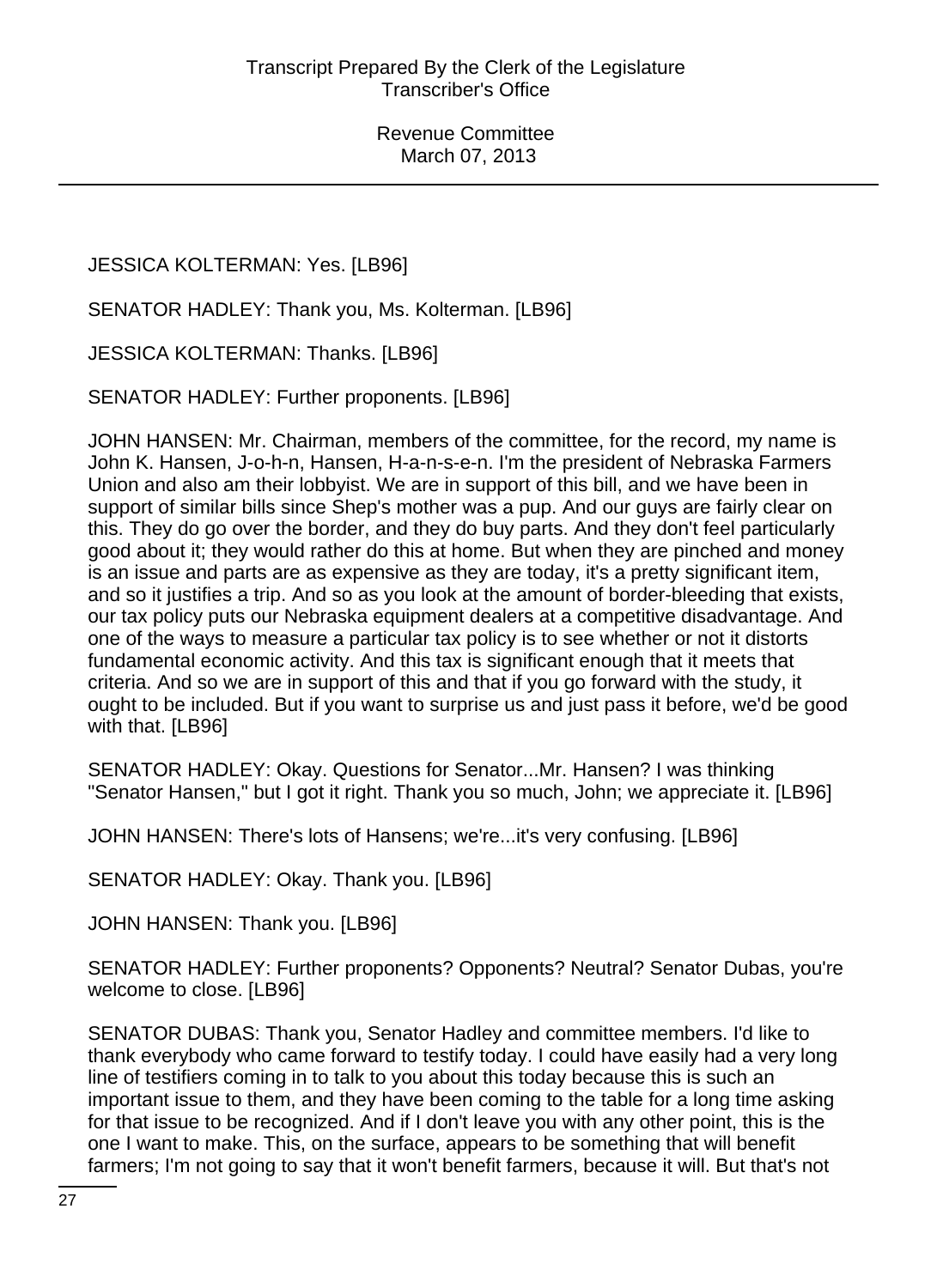Revenue Committee March 07, 2013

the driving force behind my introduction of this bill multiple times. This is about a very important support service in the state of Nebraska for the number 1 industry in our state, and that is agriculture. And if we start to lose those...well, we are losing those businesses. If we continue down that same road, either through the consolidation or the other companies coming in and buying them, or just the outright losing of these businesses, it will not help our number 1 industry; it will bring additional challenges for us to keep that industry going strong. And certainly it has changed over the generations. And we recognize that things are bigger, and machinery is bigger, and there's less of it, but there...less machinery. But there will never be less repairs. There are always repairs, no matter what. And those repairs become more costly all the time. My information tells me that parts have always been taxed; there was never a time when they weren't taxed. And as a farmer, I don't have a choice if I need a repair part. I may have a choice if I do that work myself or I hire someone else to do it. So if we would put a tax on the labor, versus a tax on the part, there's going to be some discretion there amongst the farmers; many farmers know how to do their own repairs, or they have people that they hire within their own farming operation. We sent our son to diesel mechanic school so he could take care of our machinery for us. So, again, I want to leave you with the point that this is a bill to help support an industry, keep it viable, provide opportunities for young people to walk into really good jobs that will continue to support agriculture across the state, again, recognizing the position you're in and everything that you have to look at. But I hope to have the opportunity to make my point again with you, and I appreciate your consideration. [LB96]

SENATOR SCHUMACHER: Are there questions for Senator Dubas? Senator Schumacher. [LB96]

SENATOR SCHUMACHER: Thank you, Senator Hadley. Thank you, Senator Dubas. To the extent this is a support industry that we want to try to foster and preserve and not something to necessarily direct benefit to the individual farmer, isn't the individual farmer voting with his or her feet when they say: We don't want the support industry close to home; we'll drive down the road 20 miles; and it isn't worth the \$500 or whatever in sales tax for us to have the support industry here. Aren't they telling us they don't need the industry here, by doing that? [LB96]

SENATOR DUBAS: I don't think they're telling us that at all. I think it comes down to a business decision. And when you're operating on the narrow profit margins that farmers and ranchers operate under, sometimes we have to make those decisions. As John Hansen said, they aren't happy about doing it, but, you know, when it comes down to making that bottom line work to the best of our ability...you know, right now prices are good, so maybe they won't make that decision so much, to go across the border. But prices won't always be where they're at right now. And when those prices drop back down but our inputs continue to go up, you know, it's a business decision. And I know, my family, we try very, very hard to shop locally and support our local businesses,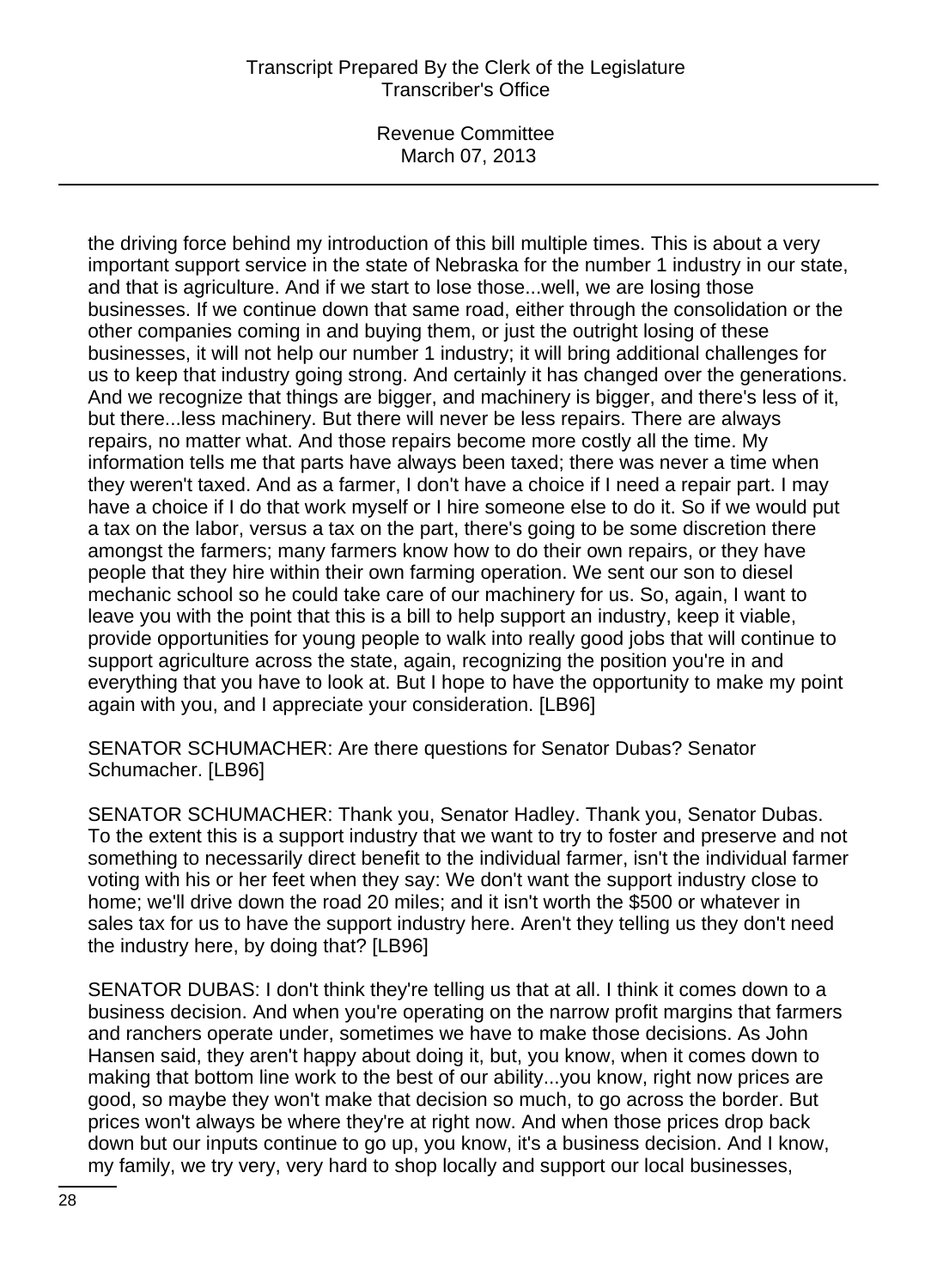because we want our small towns and businesses to stay strong. But there also comes that time that sometimes we just have to make a decision to go elsewhere because it determines whether we stay in business. So I know that, you know, you would hope that the farmers and ranchers across the state would support their local industry, but, you know, sometimes when it comes down to keeping the wheels turning and the doors open, those are decisions you have to make. [LB96]

SENATOR SCHUMACHER: Thank you. [LB96]

SENATOR HADLEY: Senator Dubas, I guess a question I was thinking about, you know, we are looking at surrounding states, and I think Senator Hansen asked some great questions about, when you do have inputs, at what point do you or do you not tax? And as a general rule, we've always talked about the ultimate sale being the place that we want to tax, so that we don't pyramid taxes. And, of course, that's complicated in Nebraska because we don't tax food. So that means, basically, that the entire process does not have a sales tax on it. How does this work, because I do know that South Dakota taxes food, and Kansas, I believe, has a limited--it's a lower rate--but also taxes food. So two of the border states are taxing the end product, so...which...you could make an argument not to tax along the way because you are taxing the end product. We can't make that argument in Nebraska, can we? [LB96]

SENATOR DUBAS: No. [LB96]

SENATOR HADLEY: Because we aren't... [LB96]

SENATOR DUBAS: No, we aren't taxing that supposed end product of agriculture. That's right. [LB96]

SENATOR HADLEY: Okay. And I know there--I don't want to have Senator Chambers' ire already on me--but I know there are a lot of reasons not to tax food. But this is a consequence of not taxing food, that the entire chain... [LB96]

SENATOR DUBAS: It's again going back to that: what's the input, and how far does that input go into the process? And that's what we get paid the big dollars for, to make those decisions. (Laugh) [LB96]

SENATOR HADLEY: And just one other thing: and I think this committee has really...does agree that the pyramiding of taxes is not something that we want to get involved in in Nebraska, nor should we get involved in Nebraska. So thank you, Senator Dubas. [LB96]

SENATOR DUBAS: Well, thank you. And thank you for the work that you will be "taking under" for us. [LB96]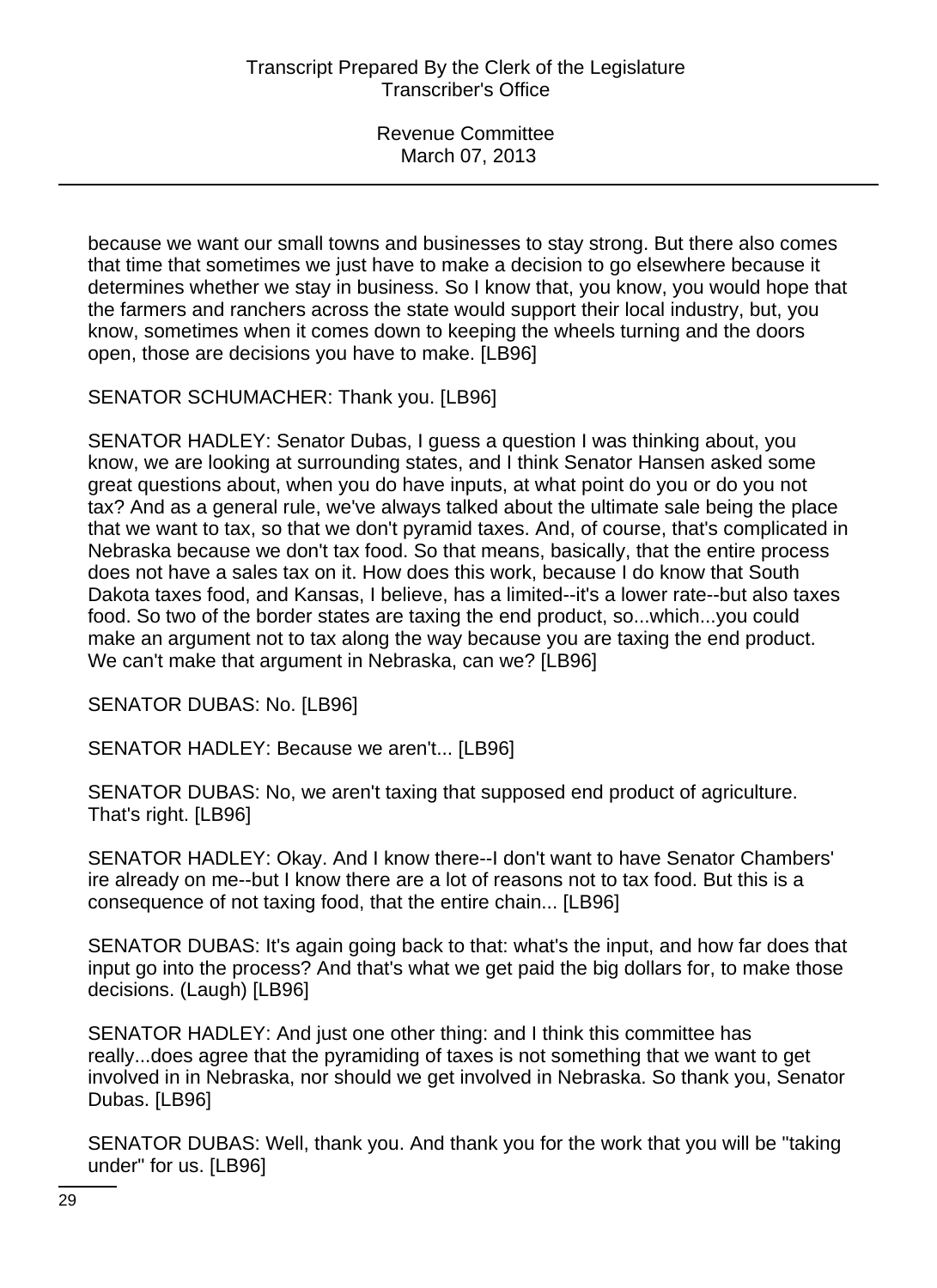SENATOR HADLEY: Thank you. [LB96]

SENATOR DUBAS: Thank you. [LB96]

SENATOR HADLEY: Appreciate it. Senator Haar, the real Senator Haar, if you'd please come up. (Laughter) [LB96]

SENATOR HAAR: This is the German Senator. (Laughter) [LB90]

SENATOR HADLEY: This is the German Senator Haar, huh? [LB90]

SENATOR HAAR: And the other Harr has a much longer story of how they got here, so we won't go into that. (Laughter) I understand I can open as long as I want, but I'm going to cut this short. (Laugh) [LB90]

SENATOR HADLEY: Okay. [LB90]

SENATOR HAAR: I have a friend who just put a bunch of solar panels on his roof and what's kind of neat is to watch his electric meter because at times it runs backwards. When his solar panels are putting out more electricity than what he's using, the meter runs backwards. And really that's the whole point of net metering. Well, LB436 was passed in 2009 so that net metering is available across the state in every public power district. Sometimes you don't have, apparently, exactly the right language in it to get across the intent. But to give you an example of the way the Department of Revenue has translated what we passed, if you're taking two units of electricity off the grid and you're putting one back, right now you have to pay sales tax on the two units you're taking off the grid. Kind of the problem with that, if you really want to measure that accurately, you need two meters. You need one going in and one going out. And that wasn't the intent of the 2009 bill. Really it was that if you're taking in two units and you're putting one back, that you pay for the one unit you're taking off the grid and that's the part you pay sales tax on, not the whole two units you're getting off the grid. So again the intent was net metering. You pay the electric company for that one unit, net unit you're taking off the grid, you pay the electric company sales tax on that one unit you're taking off the grid. That was the intent. That's not the way the Department of Revenue interpreted it and I think this bill would clarify that. As you notice, the fiscal note is relatively small. And frankly, the hassle of putting on two meters versus one meter would far outweigh this fiscal note. Because again, with one meter it runs forward when you're taking it off the grid, it runs backwards when you're putting it onto the grid, and it's only when it's running forward that you pay for the electric company and you pay the sales tax. Last year, I know there was a bill. I'm not sure why it didn't get out of committee but it was supported by the REA, as I believe they're coming in neutral this year. But when you look at the cost benefit and the intent, really, people that are doing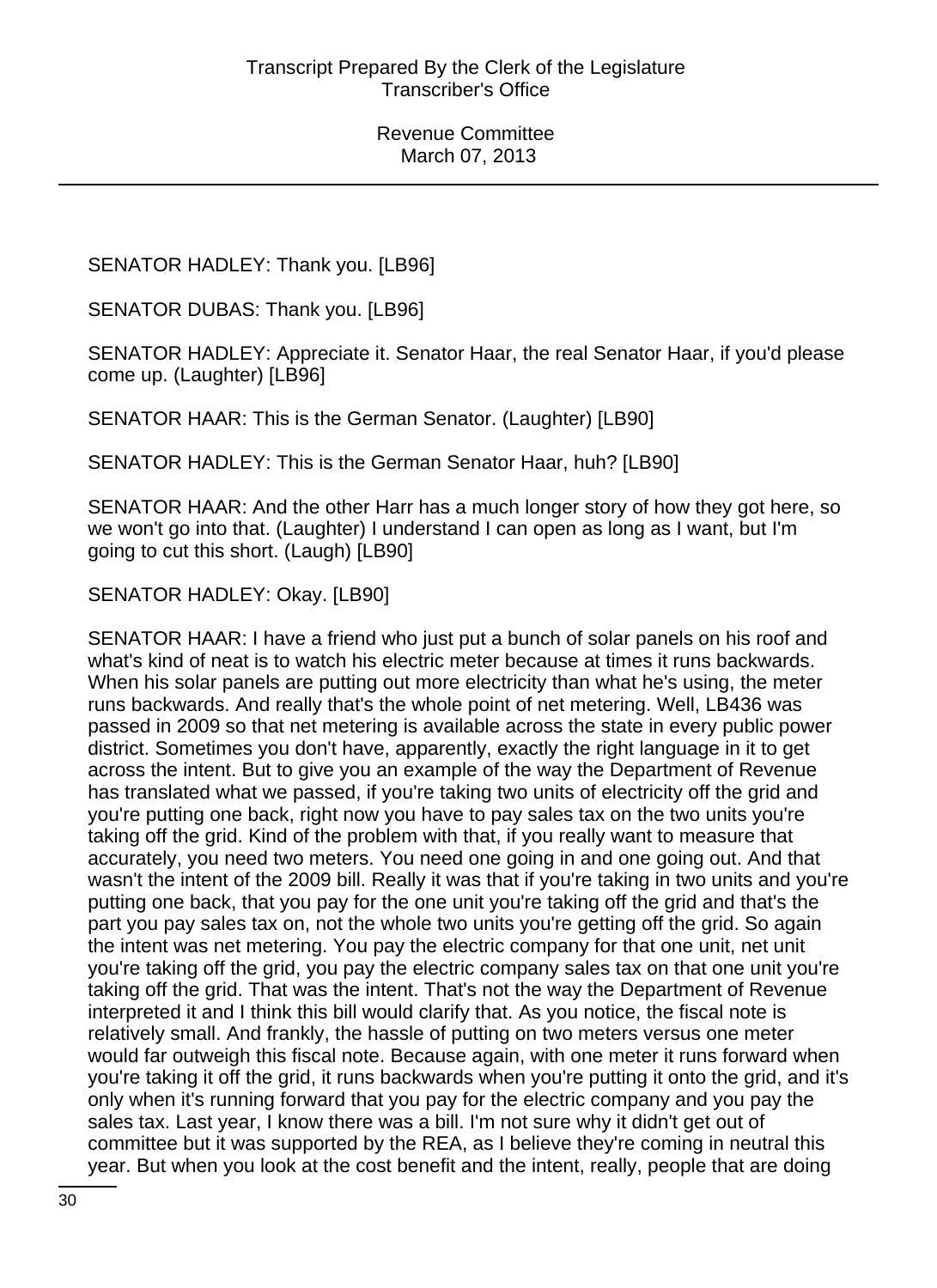net metering should just be paying sales tax on the net electricity they're taking from the grid. [LB90]

SENATOR HADLEY: Questions for Senator Haar? Senator Schumacher. [LB90]

SENATOR SCHUMACHER: Thank you, Senator Hadley. What's the rationale behind not using the bottom line but saying, we can count it this way and not count it that way? Is there a reason other than money? That money isn't very much, apparently. [LB90]

SENATOR HAAR: I don't know why they've interpreted it that way. But certainly, it complicates the issue, and it again was not the intent. I'm not sure if anybody from the Department of Revenue will be here but that would be a question to ask them. [LB90]

SENATOR SCHUMACHER: So, basically, all you're saying is they should pay on the net amount of electricity rather than the flows back and forth? [LB90]

SENATOR HAAR: Net metering. Yeah. [LB90]

SENATOR SCHUMACHER: And if it went back and forth 50 times and the net was zero, they'd pay on the amount they took one direction but not get credit on the amount they went the other direction. [LB90]

SENATOR HAAR: Right. The kind of unusual situation would be is if with my solar panels I take three units off the grid and I put three units back on, right now I'd still be charged...my electric bill would be zero but I'd be charged sales tax on those three units I took off the grid. And then I need two meters to accurately assess that. [LB90]

SENATOR SCHUMACHER: Thank you, Senator. [LB90]

SENATOR HADLEY: Senator Haar, I guess I...I run the risk of Hadley v. Hadley because I can't remember what I...how I voted three or four years ago or whatever I did. (Laughter) So I run that risk at this point in time. [LB90]

SENATOR HAAR: You voted for the intent I was talking about. [LB90]

SENATOR HADLEY: Okay. I understand the intent, but there are some people who believe there are two transactions going on: one, the buying of electricity as a transaction; and the sale of the transaction...or the sale of electricity as another transaction. And I think as a general philosophy of business, we don't generally net buying activities with selling activities. I'm not saying that's right, but I'm just saying I think that's the stance the Revenue Department might have taken that there are actually two different transactions. [LB90]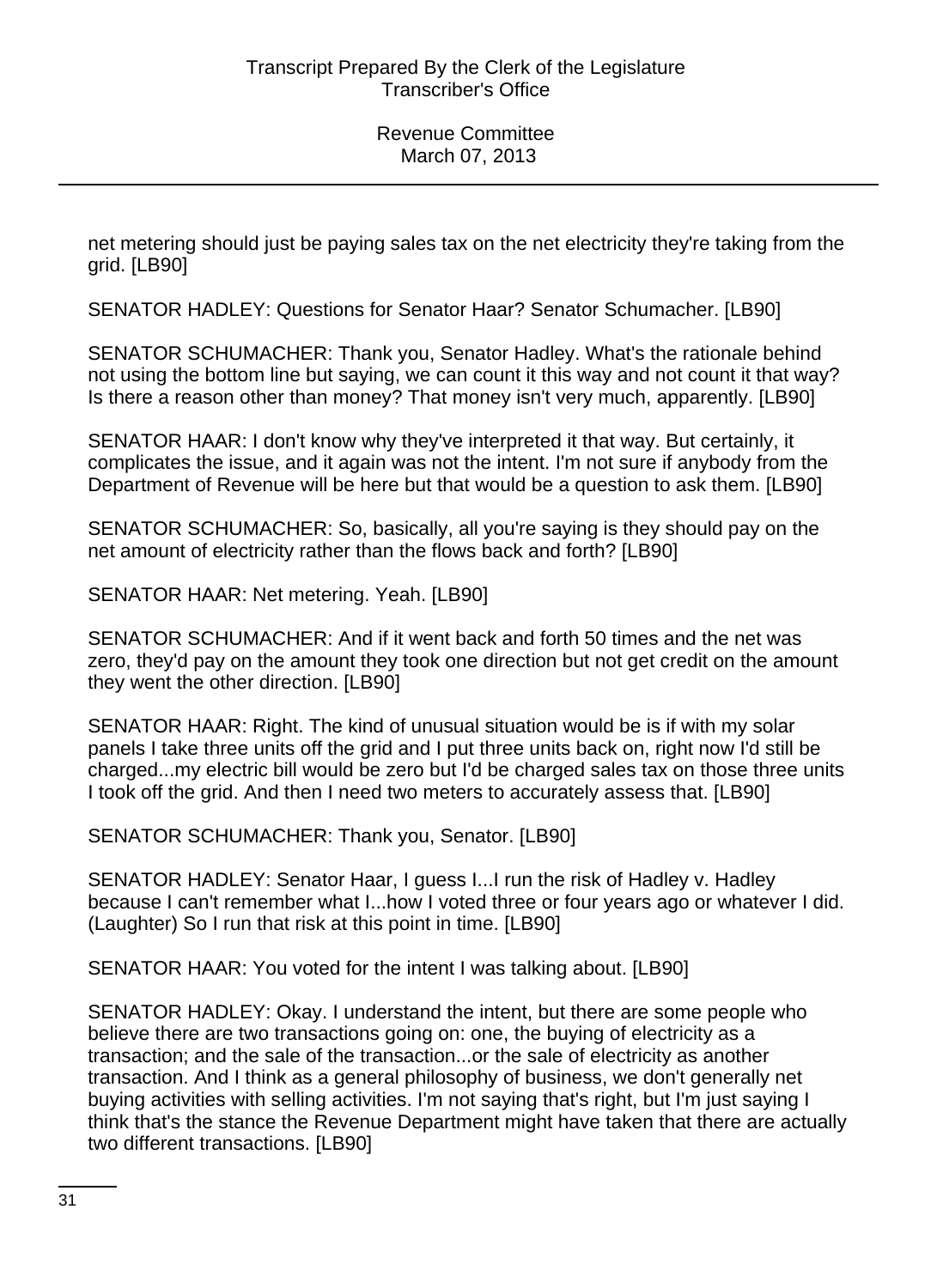SENATOR HAAR: Yeah. And sometimes, you know, they look at it one way and... [LB90]

SENATOR HADLEY: And I understand that, but... [LB90]

SENATOR HAAR: ...and I can't say how many states do it that way, but my best guess is that almost all states have net metering now and almost all states would say, net. [LB90]

SENATOR HADLEY: Yeah, and you know, the monetary amount is small enough that we certainly wouldn't want somebody having to put up a completely separate metering system to take into account when they're selling it versus another metering system when they're taking it off the grid themselves, so. [LB90]

SENATOR HAAR: And I have a neighbor now who has put up solar panels. I'm jealous, but he has only one meter as far as I can figure so there must be some algorithm that then has to be applied to figure, you know. Yeah, it gets really complicated for a small amount. [LB90]

SENATOR HADLEY: Senator Schumacher. [LB90]

SENATOR SCHUMACHER: Thank you, Senator Hadley. Just one follow-up. Instead of buying off the grid and selling back to the grid, isn't it a lot more like taking what you produce, storing it on the grid, and then collecting it back off the grid? So you're not buying and selling, you're storing and retrieving. [LB90]

SENATOR HAAR: Yeah, that's...I think of the grid as a battery in that case, yeah. [LB90]

SENATOR SCHUMACHER: Well, it's almost what it looks like. Thank you. [LB90]

SENATOR HADLEY: Thank you, Senator Haar. [LB90]

SENATOR HAAR: Thank you. [LB90]

SENATOR HADLEY: You were lucky to get by not being Haar v. Harr. (Laughter) Proponents. [LB90]

RICHARD NELSON: Chairman, members of the committee, my name is Rick Nelson, R-i-c-k N-e-l-s-o-n. I'm the general manager of Custer Public Power in Broken Bow, Nebraska. I'm going to have some examples for you here in a little bit. I want to talk a little bit about LB436. I appreciate Senator Haar's efforts to pass legislation because it gave us a framework to work with on net metering. Specifically, in that bill, there were different ways that we could meter electricity and the generation. One way that was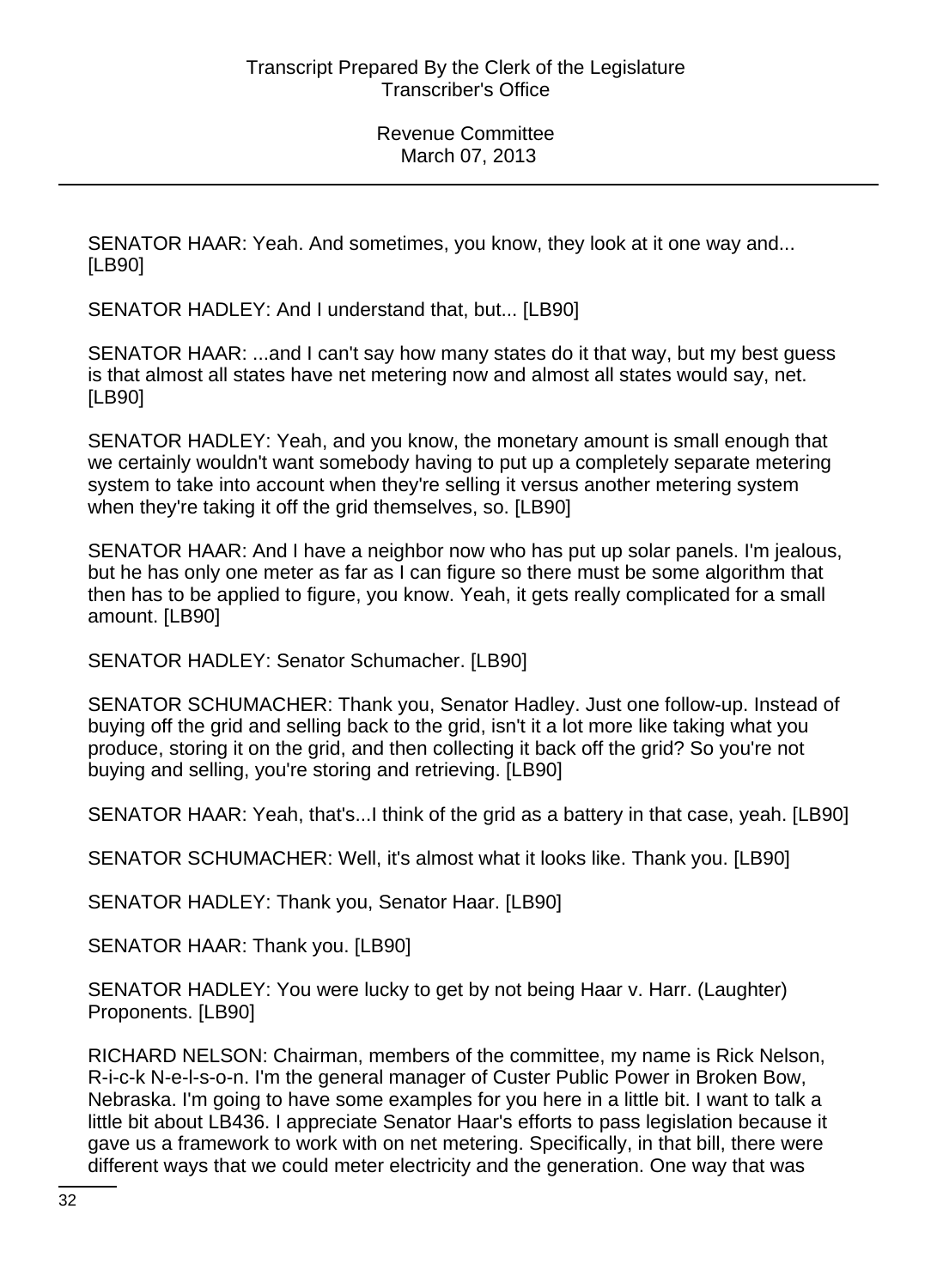Revenue Committee March 07, 2013

spelled out was a bidirectional single meter. Another way was using electronic meters and being able to program them. When the Department of Revenue came out with this, with taxing the gross instead of just the net, now that forced Custer into using a two-meter system. We do have advanced meters. They are programmable, but the problem is once I program I can only communicate one value back to the office. So, therefore, I can't bring in both values; in other words, the net and the gross. So that way...therefore, I need two meters at each location. Okay, we have two systems...I have to apologize, I'm a little nervous. I don't do this every day. We have two systems right now on our distribution system. One is a solar panel which is a 3.4kW unit. It is on a single-phase line and on that location we have two meters. That extra meter installation and programming cost us \$600. The administration that we have to do when we bring in the metering and put it through our spreadsheet, costs around \$100 each month for that installation. We also have a 25kW machine which is connected to a three-phase service. That means there's three transformers. At that location we have to have three meters to measure current and voltage. That installation cost around \$2,000. If we did not have to bring back the gross, we could get by with one meter. And again, the administration of that costs around \$100 each month to take care of it, once we get the meter readings back and plug them through and produce a bill. That's about what I wanted to convey to you. I don't see a whole lot more systems coming on, at least in my area. Some power districts might be doing it different. If they do have a single meter, it's probably because they're not communicating with it, either wirelessly or through the power line. With that, I would open it up to any questions you might have. [LB90]

SENATOR HADLEY: Any questions? Seeing none, thank you. Appreciate it. Thank you for coming in from Broken Bow. Further proponents. [LB90]

JOHN HANSEN: Chairman Hadley, members of the committee, for the record my name is John Hansen, J-o-h-n, Hansen, H-a-n-s-e-n. I am president of Nebraska Farmers Union and also their lobbyist. We are in strong support of this measure for a variety of reasons. We've worked on the net metering issue for, oh, easily over 15 years. And LB436 really did represent a negotiated agreement between the parties in conflict on what to do and how to go forward. And so we commend the rural electrics today for coming in and supporting this bill. But there wasn't anyone who was involved in this process or in this bill, any of the stakeholders, whoever thought that the way that the Revenue Department has interpreted the law would end up where we're at today. And so as a result of that, we're incurring a substantial amount of additional cost to all of the parties involved and that that cost and that trouble and that bother exceeds the value of the revenue. And so I commend Senator Haar for following through. The easy thing to do would be to say, well, you know, that boat sailed and not to worry about it. But it's important to follow through to make sure that things are done as they were intended. So we've been in support of past bills to do that and support this bill, but this is a good faith effort on our part to follow through and administer the bill the way it was intended. And sometimes we don't get the intent language right and we don't get things as clear as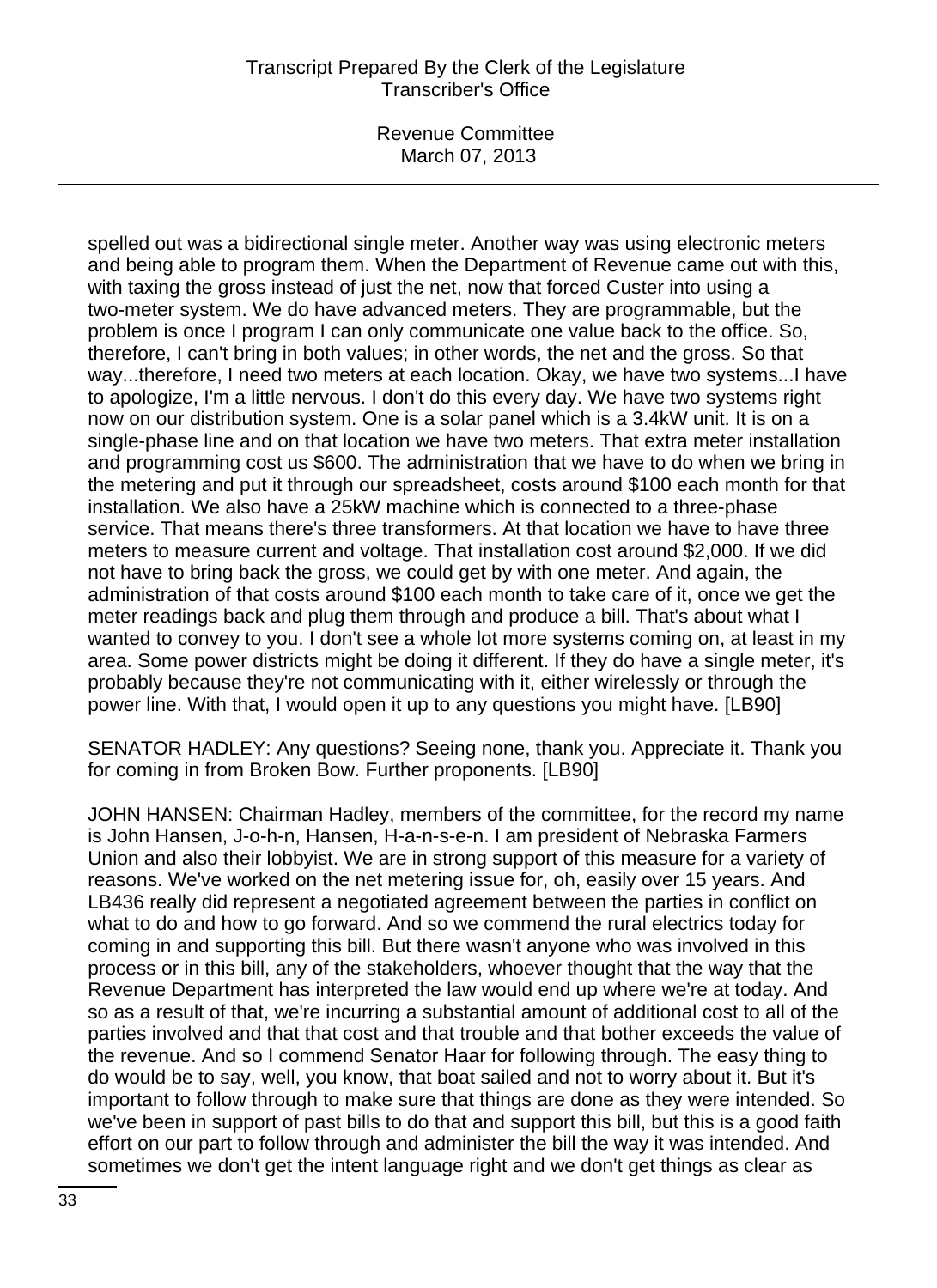they should be, but when we don't, we need to at least try to keep faith with the intent and the intent is the better public policy. It's more efficient. It also is more fair to both the folks who have invested the money to build the renewable energy devices and it's also more fair to the folks who are providing services to them in the REAs. So for all of those reasons, we support this bill and encourage the Revenue Committee to bring it forward to General File. And with that, I would end my testimony and answer any questions if I could. [LB90]

SENATOR HADLEY: Senator Schumacher. [LB90]

SENATOR SCHUMACHER: Thank you, Senator Hadley. Just so I understand the way we've done other things. Let's say we have a farmer that has a corn field and some cows. And the farmer harvests the corn, takes it down to the local co-op or elevator and stores it. And then as his cows need food, goes and picks up the corn and brings it back to feed the cows. And you've got this ongoing transaction where...and I assume also that when he stores it, it's not in a bin just with his name on it but it's stored with other farmers' corn. How do we tax that? Do we tax the...when the farmer when he takes grain out and the farmer...or do we just basically call it even? [LB90]

JOHN HANSEN: Well, I'm not sure just which tax in particular would apply in the case of a grain elevator. [LB90]

SENATOR SCHUMACHER: But isn't this a lot like that? If the farmer's cows eat more than what he put in, he's got to buy it from the elevator and he would pay tax on whatever he bought from the...well, I guess agricultural inputs aren't taxed there, but if it were a normal situation he would pay tax on what the cows ate. So it seems like if this is just storing electricity in the great grain elevator on the wires, then it just should be the net figure. [LB90]

JOHN HANSEN: Well, it in this particular case, the logic in the case of net metering is clearly, because the amount of interactions that go back and forth all the time depending on whether you're up and running or whether the sun is out or whether the wind is up or all of those things, you're still using electricity from the grid, you're still paying the access charges, you're still doing all of those things. It gets down to the amount that you actually use and so you are...you're putting energy in, you're taking money out...or, you know, you're taking energy out. And, you know, in our case in this particular approach we're doing it at, I think, a fair rate going back and forth. And so, you know, from a public policy standpoint, I think it's a good policy to encourage more renewable, small renewable energy projects. And while this is not a big thing, it does add unnecessary cost to everyone involved in the process and becomes needlessly complicated and expensive relative to the amount of revenue. And you should never have a tax that costs you more money to collect it than you get in revenue. [LB90]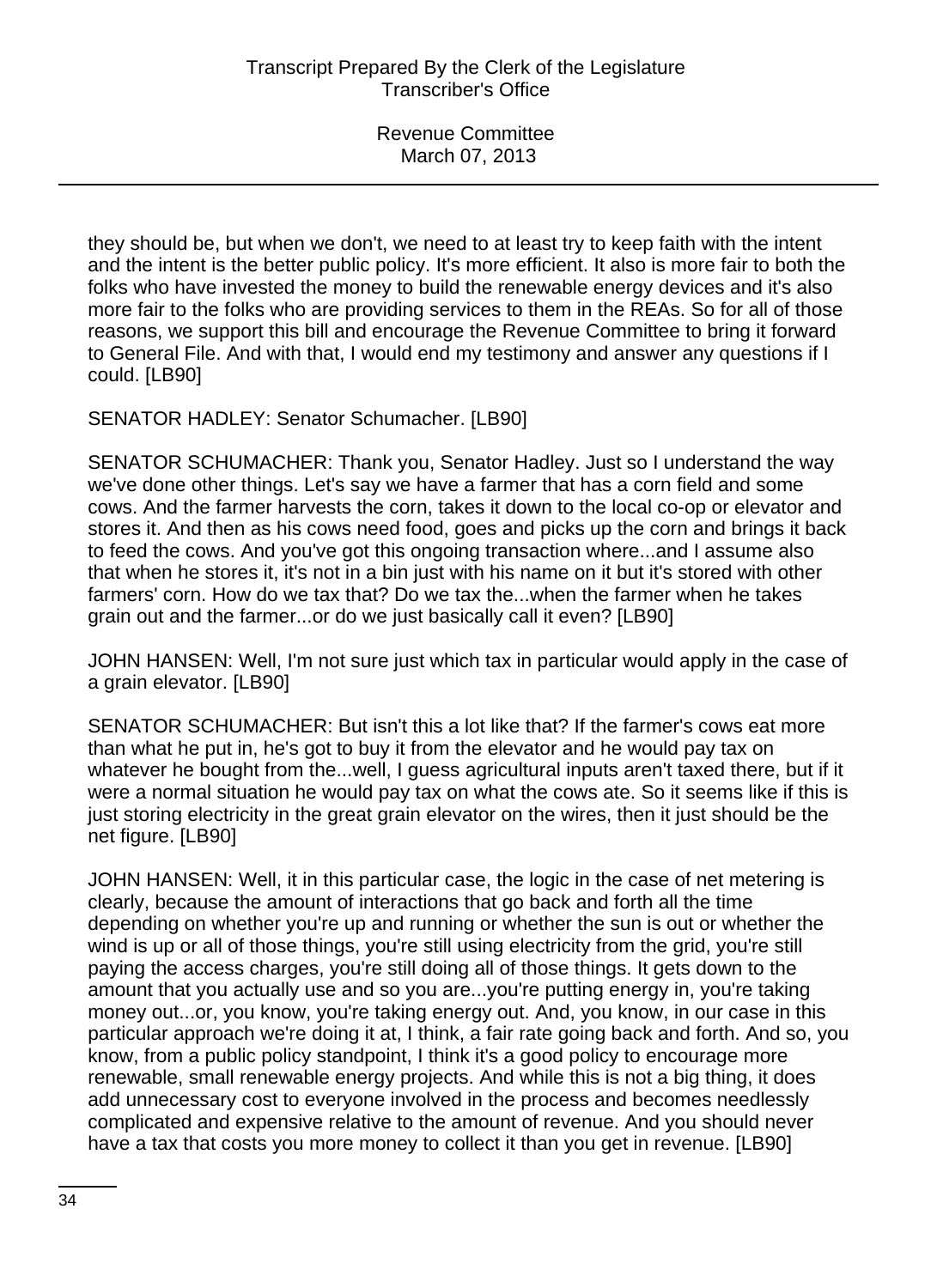# SENATOR SCHUMACHER: Thank you. [LB90]

JOHN HANSEN: I don't think I did a very good job of answering... [LB90]

SENATOR SCHUMACHER: And I didn't do a very good job with the question. [LB90]

JOHN HANSEN: ...your cow and your grain question and I'm going to have to think about that. (Laughter) [LB90]

SENATOR HADLEY: Mr. Hansen, sometimes we worry about unintended consequences, you know, for a small person having a home and with a small solar generator and, you know, it isn't a lot of money. Do you see anything in the future that we could be setting a policy that later on we would say, why did we do this? This is really significant money now we're costing the state in potential tax revenues. [LB90]

JOHN HANSEN: Do I think that if we implement the law, net metering as it was intended, do I think it will cost us a lot of money on down the road? [LB90]

SENATOR HADLEY: Yeah, sometime down the road the concept of things that we may not even be thinking about now that suddenly come into play. [LB90]

JOHN HANSEN: Well, I would say based on the total amount of actual net metering that we've developed since this law was passed, we're certainly not in immediate risk of having that happen. (Laugh) The rate of net metering going forward has been very slow. And, you know, we as a state, I think as far as renewable energy goes, we want to do the things that are prudent to encourage more renewable energy and to reduce unnecessary burden and expense and complication where it's not needed. In this particular case, the interpretation of the Revenue Department imposes, in my opinion, a hardship on both the provider and the user. [LB90]

SENATOR HADLEY: Okay. I guess my last question, you know, I think net metering is very good. I would like to go to a no-metering on my house. (Laughter) Is there any potential way we could do that and I could just send them a check that I think I might have used during the month? [LB90]

JOHN HANSEN: Well, you know, you could use as a backup system, corn and feed, some of Senator Schumacher's corn, perhaps, out of that elevator. (Laughter) I'm not sure whether that would work or not, but. [LB90]

SENATOR HADLEY: Okay. That was a little bit of a facetious question. (Laughter) Thank you, Senator Hansen. Thank you. [LB90]

JOHN HANSEN: Well, it certainly wasn't less than an honest answer there. It was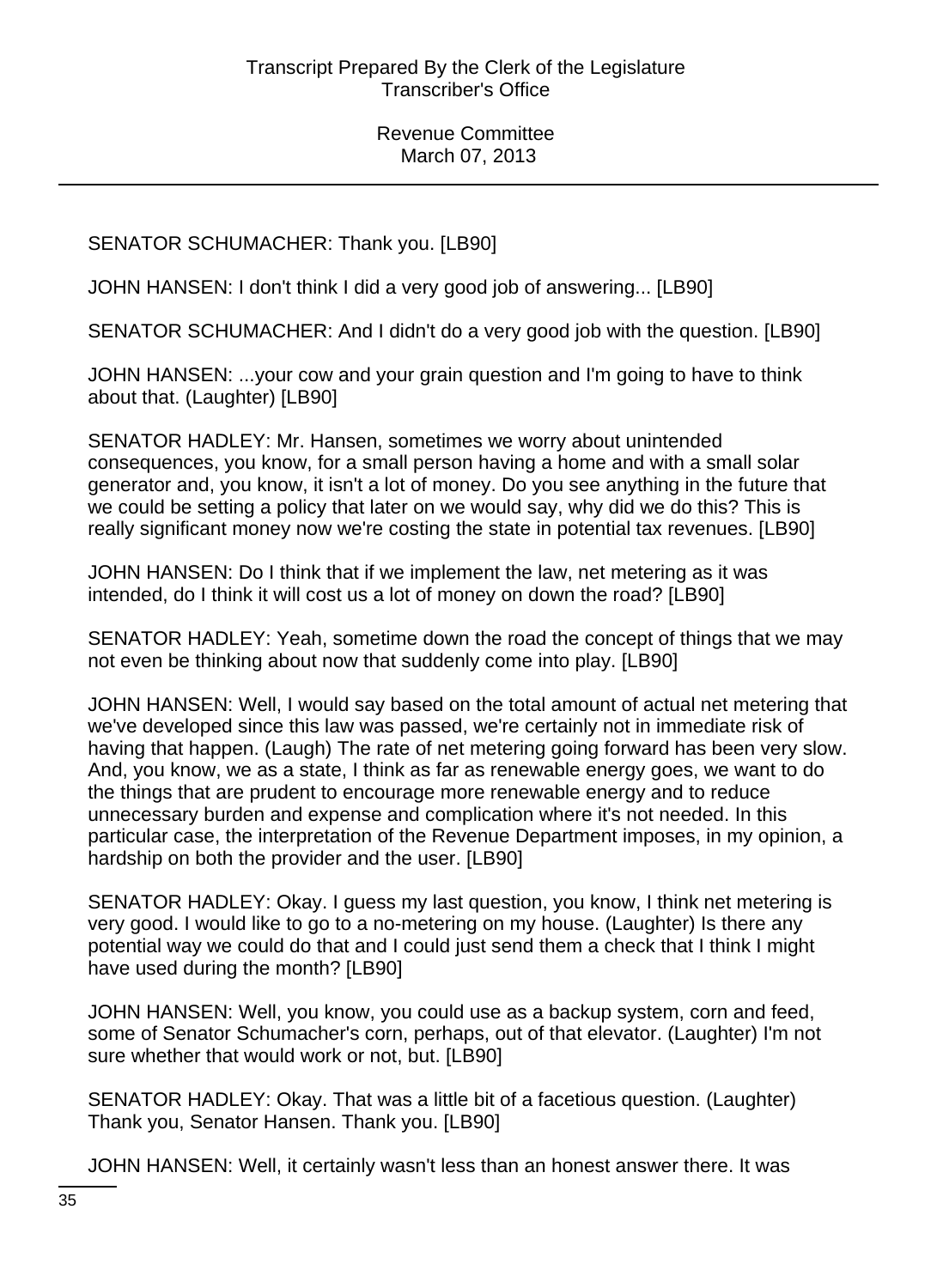the....(Laughter). I'm still not doing his question justice, I know that. [LB90]

SENATOR HADLEY: Thank you. [LB90]

JOHN HANSEN: Thank the committee very much. I appreciate it. [LB90]

SENATOR HADLEY: Further proponents. Opponents? Neutral? [LB90]

KRISTEN GOTTSCHALK: Senator Hadley and members of the Revenue Committee, my name is Kristen Gottschalk, K-r-i-s-t-e-n G-o-t-t-s-c-h-a-l-k. I'm the government relations director and registered lobbyist for the Nebraska Rural Electric Association, and our official position on this bill is no position this year. My organization took no position, but I felt like I had something to offer in a little bit of the history of the legislation and we asked about the revenue ruling, and Senator Hadley you were pretty spot on when you said that we often see these things as a dual transaction. And as the Revenue Committee is aware, Nebraska is typically considered a gross revenue state and the ruling by the Revenue Department which was ruling 01-10-3 from 2010 basically said that sales tax is imposed on the gross energy delivered to the utility. So that's where the ruling came from is the basis of the gross revenues ruling. But I might, just to get a little bit at what Senator Schumacher was talking about and the cows and corn, when I've testified on this bill in the past, I've kind of used the Walmart example. And that's where I go to Walmart and I buy ten teacups, take them home. I find out my mom has given me five teacups, so now I only need five teacups from Walmart and I take them back. Now, under the ruling that I see here, if I return those teacups I get the cost of those teacups back but the state gets to keep my sales tax. That isn't how we do it in practice and it didn't seem appropriate to continue to do that with sales tax on the gross revenues of delivery of electricity. I would be happy to answer any questions you may have. [LB90]

SENATOR HADLEY: Senator Sullivan. [LB90]

SENATOR SULLIVAN: Thank you, Senator Hadley. Thank you, Kristen. Mr. Nelson mentioned that they have two units in Custer Public Power and don't anticipate any more. Do you think that this will be a growing trend or not? [LB90]

KRISTEN GOTTSCHALK: A growing trend that we don't anticipate seeing more? No, actually, and it's going to depend on the system and locations. The cost of the renewable generation is very expensive and since the economy has been in a downturn, you don't anticipate seeing many of those things go in place. It's hard to justify the cost for the benefits and the payback on those. The economy turns around, the efficiencies of renewable energy increases, you could begin to see increases in that. I have some systems that have several units in place but they're all very, very small; very small units. [LB90]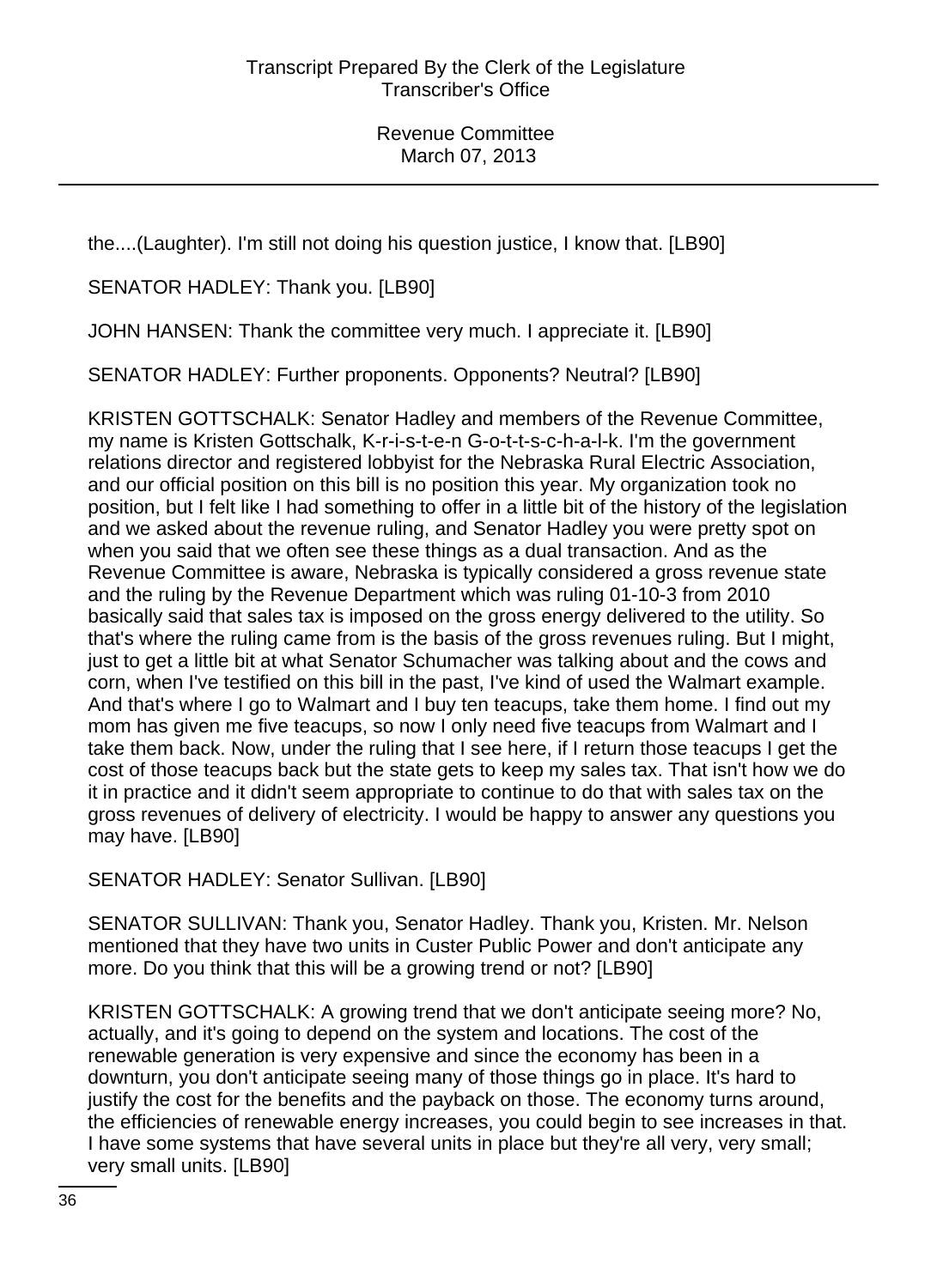SENATOR SULLIVAN: Thank you. [LB90]

SENATOR HADLEY: Senator Schumacher. [LB90]

SENATOR SCHUMACHER: Thank you, Senator Hadley. Now, when the customer gets the two units of electricity down, pays tax on two units of electricity, and puts one of them back into the system, and then that one that gets back in the system, it goes down the street a little ways and it goes to another customer and its tax is collected again. So there's really double tax on one of those little cars of electricity. [LB90]

KRISTEN GOTTSCHALK: Well, it's...that is a way to interpret it. I can see that interpretation. [LB90]

SENATOR SCHUMACHER: Thank you. [LB90]

KRISTEN GOTTSCHALK: Although we don't pay sales tax on the energy that we receive from the consumer because it's considered a wholesale transaction by the Department of Revenue. [LB90]

SENATOR SCHUMACHER: Ooh, well, let's write that down. (Laughter) [LB90]

SENATOR HAAR: Any other questions for Ms. Gottschalk? Thank you. [LB90]

KRISTEN GOTTSCHALK: Thank you. [LB90]

SENATOR HADLEY: Any other neutral? Senator Haar. I'm glad you're here to make a quick closing. (Laughter) [LB90]

SENATOR HAAR: I am. Well, I knew that John Hansen was going to talk today and I was waiting for him to do the colorful language, but now in my vocabulary is the great grain elevator of the wires. (Laughter) Thank you, Senator Schumacher, that will live on. I appreciate that. Well, I think we've described the problem. It's a lot more cost than it's worth. I hope some day we get to the problem where there's a lot of distributive generation and there the benefit will be, of course, that it will take a load off the grid. So, if and when we get to that point, we'll worry about that. Thank you so much. [LB90]

SENATOR HADLEY: Thank you, Senator Haar. Appreciate it. Any questions? Seeing none, thank you, Senator Haar, for coming in. [LB90]

SENATOR HAAR: Thank you. [LB90]

SENATOR HADLEY: Senator Kolowski, we appreciate...gee, this is the second time in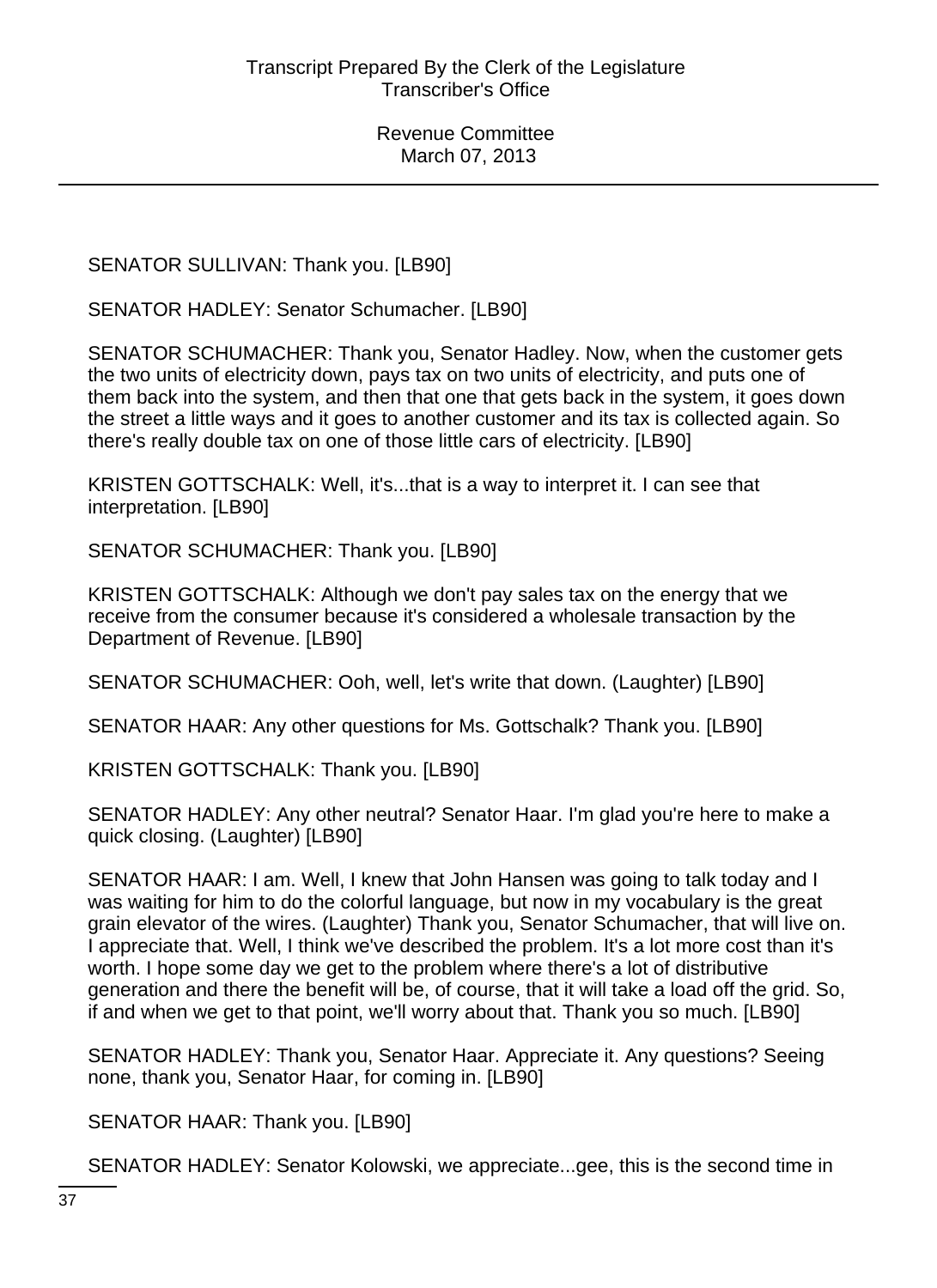a couple of weeks, isn't it, or...?

SENATOR KOLOWSKI: Yes, sir. Perfect timing.

SENATOR HADLEY: We're getting to be quite friends here with you now, huh? Well, we'll have to see if we can take care of that now. (Laughter)

SENATOR KOLOWSKI: I've heard that before. (Laughter)

SENATOR HADLEY: Welcome.

SENATOR KOLOWSKI: Thank you, sir. Ready, sir?

SENATOR HADLEY: Ready.

SENATOR KOLOWSKI: (Exhibits 5-7) Thank you. Good afternoon, Chairman Hadley and members of the Revenue Committee. My name is Senator Rick Kolowski and I represent...it's R-i-c-k K-o-l-o-w-s-k-i, and I represent District 31 in the Legislature. I introduce LB346 for two reasons: school security and local control. For each fiscal year, LB346 authorizes school districts by a two-thirds majority vote to levy up to 1 cent above the maximum level of \$1.05 for school security measures. The proceeds of the levy are to be placed in a separate school security fund and are excluded from General Fund operating expenses for the purpose of calculating state aid. Please turn your attention to the handout that is coming around that I've provided that will show you how much each school district could raise each fiscal year. The Millard Public Schools, for example, could raise over \$900,000 this year to put towards their much-needed school security improvements. And if you've been following the Millard Public Schools bond issue that's been in the paper the last couple of...in this last week, they have quite a bit on school security in their upcoming bond issue that could be helped by something like this. As an educator for over 40 years and the founding principal of Millard West High School, I know what kind of security it takes to run a school of over 2,000 students. We are talking the population of many towns in Nebraska with that number of individuals. The kind of measures we're thinking of and talking about are such things as door locks, pass cards or ID cards for doors, security cameras, school resource officers, school security personnel working for the district, radios, walkie-talkies, and items such as that. Not only have we had some of those ever since Columbine, but there are next-generation productions that come out as old equipment dies off and you have to replace and keep up with equipment that gets better and better over time. We need to provide our local school districts with the ability to make the security changes necessary to keep children, educators, and parents safe without taking money away from the students and the classroom. You'll hear similar support today from the Nebraska State Education Association, the Nebraska School Boards Association, the Nebraska Council of School Administrators, the Rural Community Schools Association, the National Rifle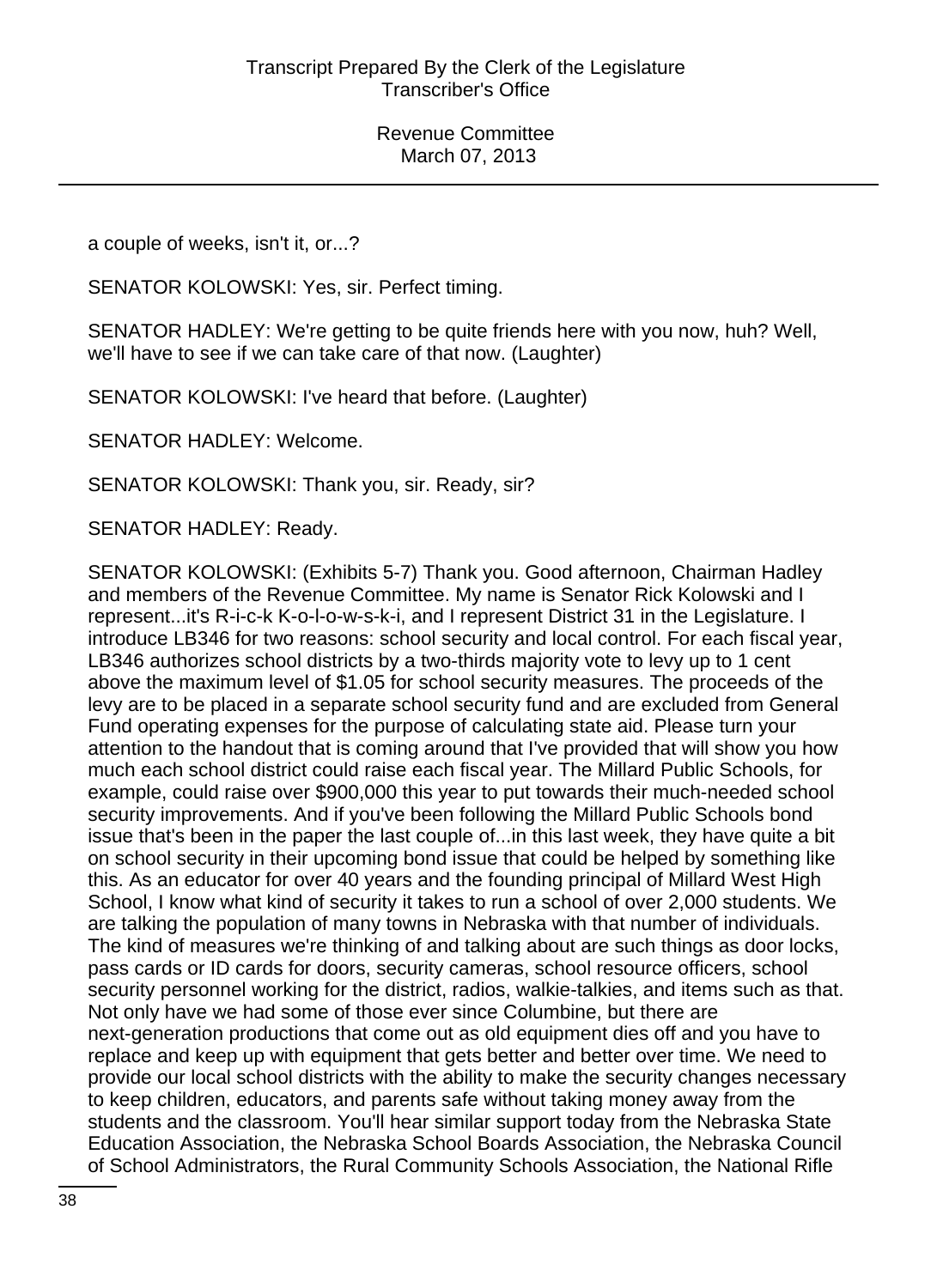Association, and representatives of the Lincoln and Fremont Public Schools. I want to read part of the testimony from one supporter who could not be here today. His name is Andy Pope and he is the athletic director for Chadron High School and a survivor of a 1995 school shooting. Andy writes: What I find appealing is the wisdom within the bill to allow each school system the choice of deciding their individual needs. You'll hear more about Andy in a later testimony, and I would ask that his personal testimony and story be read into the record. This is an issue that affects rural and urban schools; and we need to give them, all those schools, the local control to deal with the many pressures from their communities to know that their students are in a safe and secure building. Nebraskans want their children protected and it is our job to do that. Thank you. [LB346]

SENATOR HADLEY: Are there questions for Senator Kolowski? [LB346]

SENATOR SULLIVAN: Thank you, Senator Hadley. Thank you, Senator Kolowski. Do you have a sense...and you mentioned it a little bit, but in the research leading up to this legislation have you gotten a sense of what additional things schools have already done in light of some of these circumstances that have happened across the nation? [LB346]

SENATOR KOLOWSKI: A little bit from talking to people and knowing situations across the state and associates within the school districts that I've kept up with. Ever since Columbine, Senator Sullivan, we made our first moves and a lot of things that took place since that time, especially in high schools and middle schools--especially in the high schools. We did a lot of different things primarily of a security personnel basis. A lot of the early models of cameras were pretty grainy, not very good, very difficult to manipulate or manage as far as trying to cover your territory on a large high school size, no matter what the size of your school would be. And those first-generation things were just not very good. But we more or less went with people control and a lot of that took place, and more steps were made to lock down certain doors, funnel traffic into certain areas where students could be observed and start the school day that particular way. We didn't get to the extent of other urban environments around the country of having metal detectors and the scanners or anything like that, that has happened in schools...of any schools I know of in the Midwest or in the Nebraska area. But everyone took it to the next level in those early days. And since that time, with Columbine...after the Columbine time, we had better generations of different tools that came out that we could use. But none of that is cheap and it all has to come out of something. And what you see...what you would see happening and we did see happening, of course, with the limited school budget, here's another item that is not cheap that gets placed upon your plate that you're using to help make your school secure and safe, and that takes away from something else. So how long do you put off the new boiler? Repairing roofs, gutters, landscaping issues, broken concrete, parking lots, all the way down the line there's reverberations. And so you have those kind of things that impact a district and impact a district's budget. If you're building a new school, you have the opportunity to put those things in as you're building it, which escalates the cost of your new building as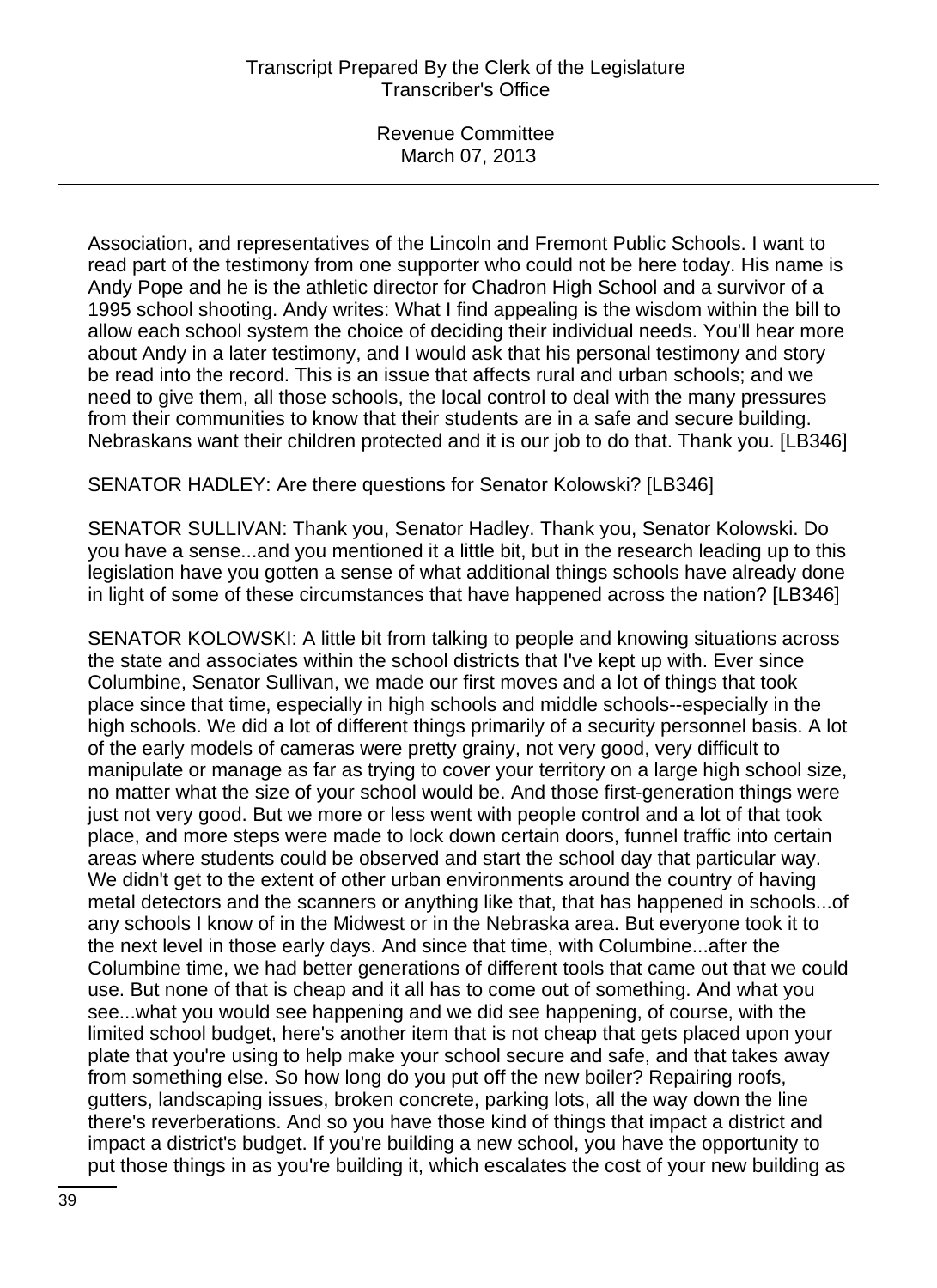Revenue Committee March 07, 2013

you're putting those in and not retrofitting; especially all the wiring for cameras and all the things that you have to put in for a large facility to cover your outside exterior areas, parking lots, and as well as all of your internal cameras that you'd put up in different areas. So it's one of those generational things but it's also accumulative that you're always trying to catch up. The Millard bond issue, as I said, will have multi-millions of dollars' worth of security and safety issues. Why? We have old elementary schools, open concept elementary schools. If you bust into...get past the front doors on one of those schools, it's basically wide open. And what you're trying to do is put up enough walls, doors, locks on the doors, that like the Sandy Hook situation, the perpetrator shot through the door. We know that now. And at least that slowed him down to 911 being called. And the things that happened internally were horrible, but it was one classroom, not two or three classrooms of kids or four classrooms. Because it slowed down his entrance and wanting to do harm that particular day was horrible. [LB346]

SENATOR SULLIVAN: Now you mentioned...and I don't know that your legislation really defines exactly what safety measures you're including, but in your testimony you mentioned that it could aside from the equipment and the hard stuff... [LB346]

SENATOR KOLOWSKI: Yes. [LB346]

SENATOR SULLIVAN: ...that it could actually include people as well. Which means there would be an ongoing cost that conceivably that would be something that the board would have to then get approval for every single year. Is that correct? [LB346]

SENATOR KOLOWSKI: Correct. And if they do that on a yearly pattern or have enough money in that account that would be able to turn over on a yearly basis to pay the fees for security personnel, or depending on the relationship with the police department or sheriff's department, the time for the school resource officer to be in your building, which I would not want to be without in today's world--in a high school anywhere in Nebraska. [LB346]

SENATOR SULLIVAN: Thank you. [LB346]

SENATOR HADLEY: Senator Kolowski, I just have I guess a quick question. We have heard numerous bills, LB405, LB406, last week we heard more bills, and to an extent they've dealt with property taxes. And obviously the school systems are at the table, significantly, when we talk about property taxes. Is there any concern at all that this is the straw that's going to break the camel's back? That people are just going to say we're tired of constantly going to property tax owners to fund different things? [LB346]

SENATOR KOLOWSKI: Senator Hadley, I think you do...it's a very legitimate question and you do have to ask yourself that question about reaching that point. Some camels' backs are weaker in certain districts than others. The burden and the decision making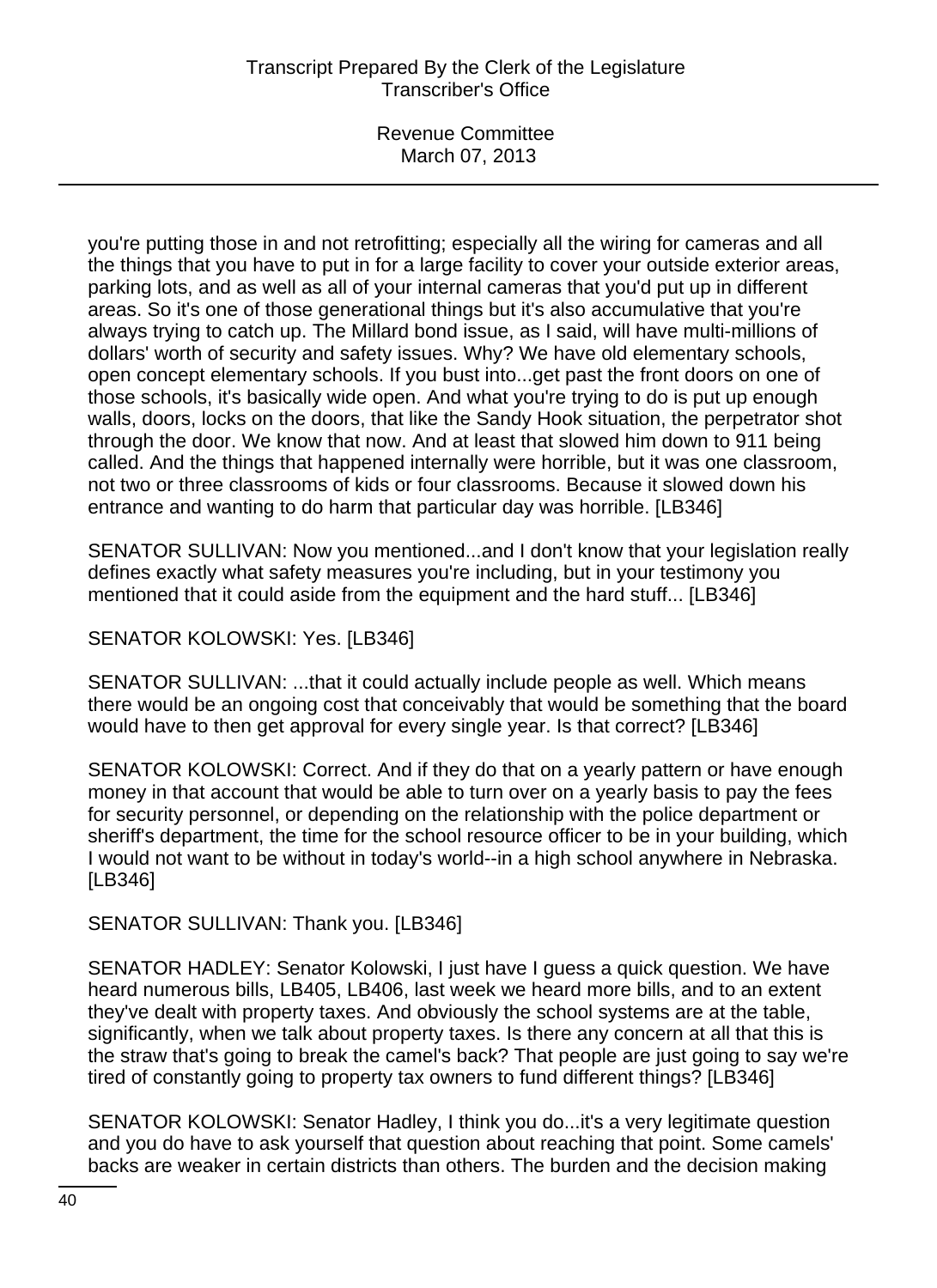Revenue Committee March 07, 2013

by that board, the good thing I think about this law is that's their decision at their level. What we're asking here is no money from the Legislature but permission from the Legislature to have this tool in the toolbox that the district can open and use as they need it, if they need it. Not all schools need all these things. The example I gave about Millard with open concept schools, you've got to put in walls; you've got to put in doors. You've got to put in different configurations at the entrance of many of these schools to funnel anyone coming into that school, into the office, so that takes place so they don't get into the building by some other means. So there's a lot of retrofitting that would have to be done in some situations. But again, the good thing is, who knows that better than your local school board to take that to their parents and work that out on a local basis there. And they can do all the comparisons they want and present it to their parents, have discussions at board meetings. But the board would vote on that, not a vote of the people. The supermajority vote would be enough to take care of this. So it comes down to their managing their own world and their own environment and making the decisions from there; not someone from the outside saying you ought to have this kind of door or you ought to have this kind of entrance or. Let them...they know what is right on these things and what they need to do. And let them deal with their own community on those issues. And I don't think you'd find...with the prevalence of what's happened in our country, I don't think you'll find many places that wouldn't say we've got to at least get to a real solid level of knowing where we are on this issue. [LB346]

SENATOR HADLEY: I guess I asked that question because I'm thinking, you know, as a committee member we're faced with this bill and we don't act on it this year or we don't act on it next year, and then something terrible happens in a school district and somebody comes back and says, why didn't you give them the 1 cent? Or I see a local school board, a tremendous amount of pressure on a local school board, you know, if you don't ask for this and then something happens in your school, for whatever reason, it just seems to me if I'm a school board member and I have this tool, I almost have to use it because I can't take the chance that I say no and then something happens and somebody points the finger and says, if you would have done this...so that's. [LB346]

SENATOR KOLOWSKI: Yes, sir. Generally speaking, I don't think there's a school district in the state that doesn't have something that needs to be done to take security to the next level to make our schools as safe and secure as possible. And now there's Cadillac versions of that and there's good old Chevy versions of that, and you have to make those decisions as to what you want and what it takes. I know from personal experience of putting much of this into a building, it's not a cheap venture. It takes time, energy, coordination. If you have a larger district, you want to coordinate the kinds of things you have from repairs and removals and replacements and all that, and have a good contract with the people that take care of these things. All that's important. [LB346]

SENATOR HADLEY: I let Senator Harr and then we'll go to Senator Hansen and then Senator Schumacher. [LB346]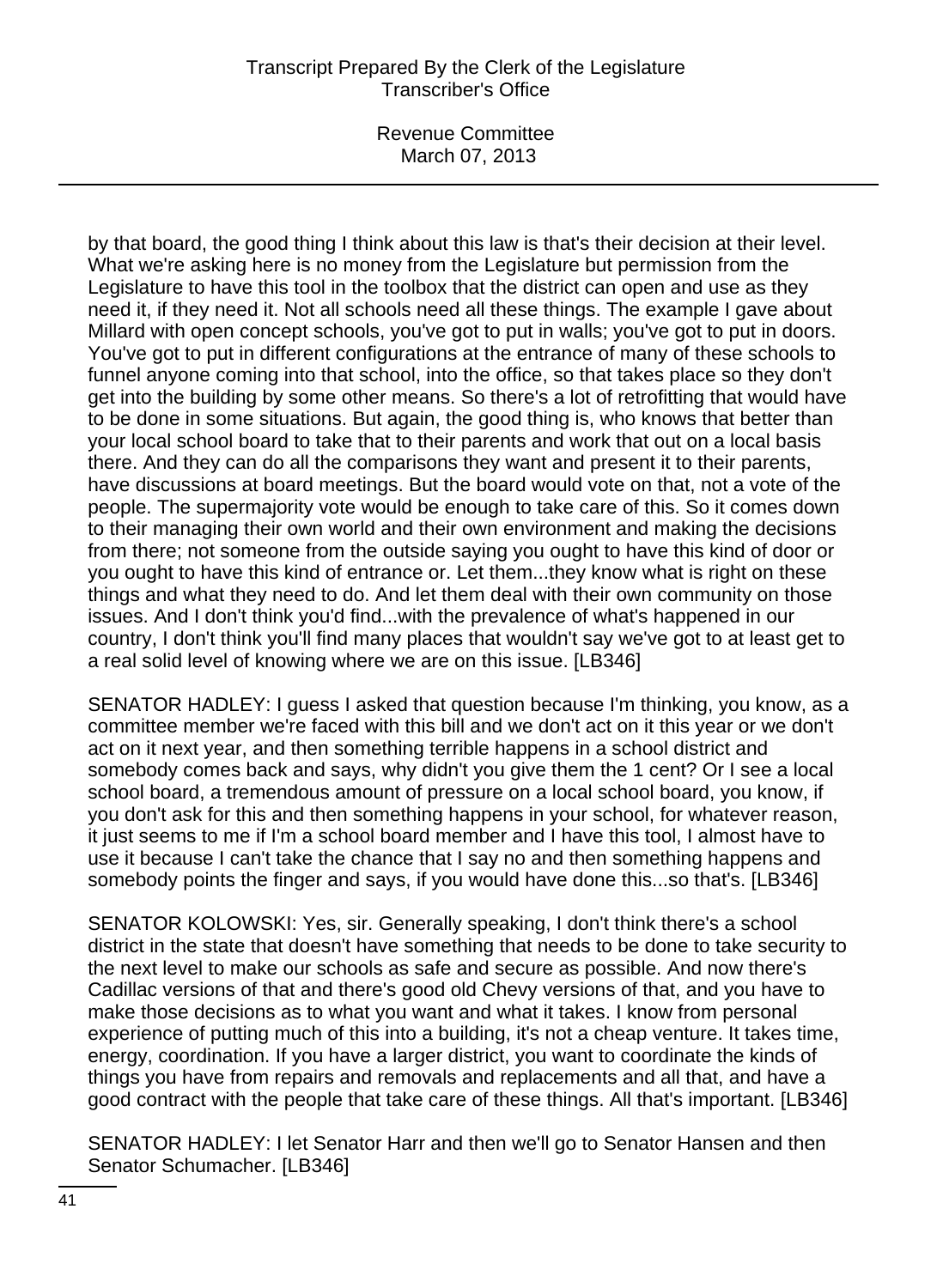SENATOR HARR: Thank you. And I'm a little concerned about the part where there's no real definition of school security measures. Are you working on an amendment to define what school security measures are? [LB346]

SENATOR KOLOWSKI: We have talked about that, Senator. And yes, we can do that. We didn't get specific. We wanted to see what the legs would be like on this particular proposal at this time. If we need more specificity, that's not impossible to do, because every district has a laundry list of what we can turn to and such as that but not limited to. We would probably write it in that particular way, because something might be discovered or built or designed and a product on the market that we didn't think about before, and all of sudden it's used in schools. [LB346]

SENATOR HARR: Well, let me ask you this, then. So my oldest daughter's school, it's an older school that you described, and traffic patterns have changed and now the main entrance is through the school library. [LB346]

SENATOR KOLOWSKI: Absolutely. [LB346]

SENATOR HARR: Would that qualify? And obviously, kids come through the school library and not to the main office. Moving the main office, that would qualify in your...under your definition? [LB346]

SENATOR KOLOWSKI: Brick and mortar can be part of that and it should be part of that because entrances are one of the...in some cases are some of the worst situations you're finding in schools. [LB346]

SENATOR HARR: What about blinds for a classroom so you can't see what's going... [LB346]

SENATOR KOLOWSKI: Can be. Absolutely. If you want to close it off, you should have blinds on your door. On any good, new building that's being built, they are part of the furniture and equipment, because you want to lock that door, close that blind, and get your kids in the far corner of a room. Our safety procedures all have that. [LB346]

SENATOR HARR: What about blinds on an exterior window though? [LB346]

SENATOR KOLOWSKI: On the exterior windows, yes. You'd want...and you'd have those as well. If you have a window. Not all classrooms have windows. But if you do have an exterior window where sunlight could come in or someone could look in, you want to have that as well. [LB346]

SENATOR HARR: I'm just trying to figure out where the limit is though. Because we can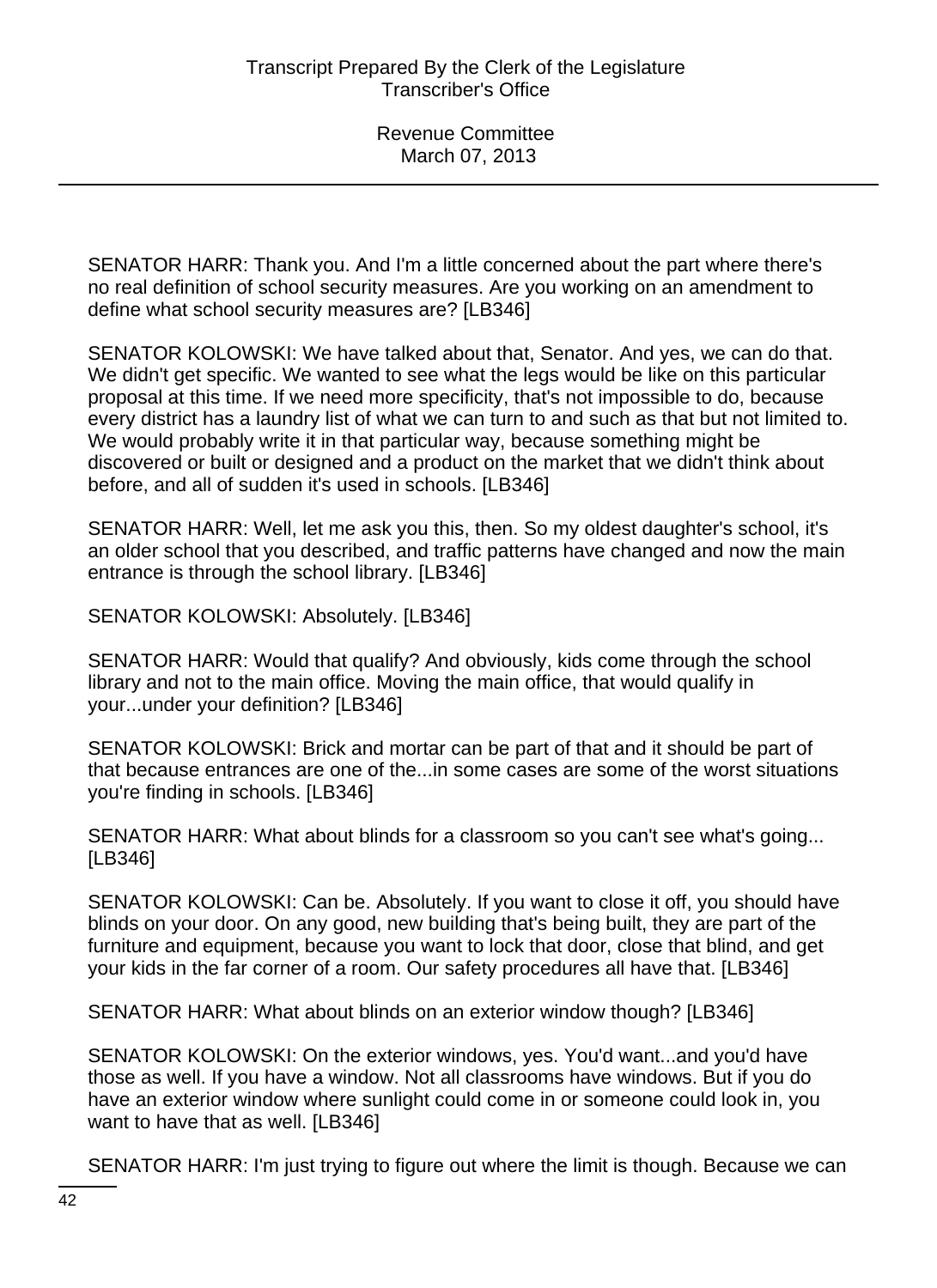make almost anything a security issue. And so I'm concerned about making this overly broad so that every year it's just an automatic vote, and it gets back to Senator Hadley's concern... [LB346]

SENATOR KOLOWSKI: Yes, sir. [LB346]

SENATOR HARR: ...that we've now added one penny. [LB346]

SENATOR KOLOWSKI: Well, we can be prescriptive. That's not a problem to get those things, because it's very common knowledge as far as your laundry list of what you want to do in security. It would be up to that local district to decide what their laundry list would be like. And that's...again, a good part of this bill is local control; not here's your state-mandated laundry list, you can only pick from this. [LB346]

SENATOR HARR: So, in essence, what you're saying is we're abdicating...and maybe abdicating is a strong word. But as far as oversight, the oversight comes in the two-thirds vote... [LB346]

SENATOR KOLOWSKI: Yes, sir. [LB346]

SENATOR HARR: ...and the two-thirds vote then would be determined largely on we can decide that by election of those members. [LB346]

SENATOR KOLOWSKI: Yes. Right. You're responsible for and answering to your public at the local level. [LB346]

SENATOR HARR: I will quit asking questions if you promise Angelo will not come up. Otherwise, I have a couple more. [LB346]

SENATOR KOLOWSKI: I can't promise but I...we could negotiate that. [LB346]

SENATOR HARR: Okay. I will quit then. (Laughter) [LB346]

SENATOR HADLEY: Senator Hansen, I believe you had a question. [LB346]

SENATOR HANSEN: Yes, thank you. Senator Kolowski, you and I have talked briefly about this when you introduced the bill, and I really appreciate it, and I'll repeat some of the things I talked to you about that day. But these school kids aren't President Obama's kids and they aren't the Department of Homeland Security's kids. They're our kids. They're...each and every one of them is our kids in these school districts. I hate to pay property tax. I really do. I think we have a responsibility to keep those kids safe. And I have three granddaughters that are still in school, and I looked at the list of schools in Lincoln County, and it runs all the way from \$182,000 a year to \$17,000 a year in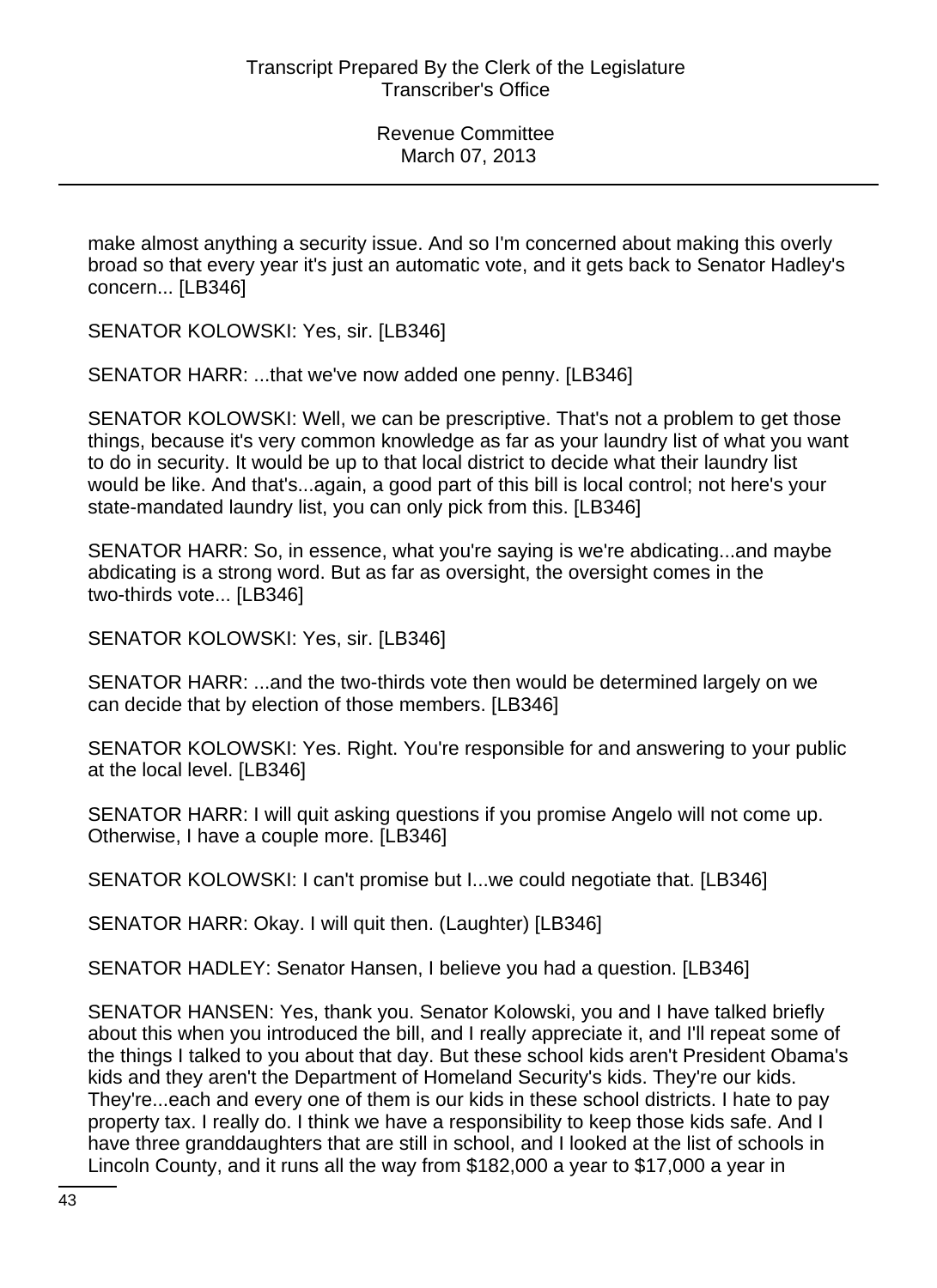different school systems. We're not talking about any new schools in my district, so it's all rehabbing schools. Some are ten years older or less. You walk up to the front door and it's airy, it's light, it's bright, but it's not safe. [LB346]

SENATOR KOLOWSKI: That's right. [LB346]

SENATOR HANSEN: It's up to the school board to do that, to make those schools safe, to keep our kids safe. And I think that they ought to...you know, the 1 cent and it lists it there, the two-thirds, every vote every year is very important. It may only take five years to make the whole school secure--secure to the standards that they feel is right. And it may not be state standards and it may not be federal standards, but it's the standards that they feel comfortable with and will be responsible for. And I think that's great. The 1 percent, there's no long-lasting 1 percent vote, is there? I mean it's up to the school board. [LB346]

SENATOR KOLOWSKI: On a yearly basis. Yes, sir. You'd have to bring this up on a yearly basis. [LB346]

SENATOR HANSEN: Um-hum. It's on a yearly basis. [LB346]

SENATOR KOLOWSKI: Correct. [LB346]

SENATOR HANSEN: And it may take five or ten years for some schools. But do you really think that the schools will use that extra penny just for revenue, general revenue sources? [LB346]

SENATOR KOLOWSKI: Well, they shouldn't. [LB346]

SENATOR HANSEN: Don't they have to...would they have to justify the security measures that they put in? [LB346]

SENATOR KOLOWSKI: That would be the anticipation on my part that they would, depending on this laundry list of security realm of what they could buy, you put that on their shoulders and have them define it as to what their needs are for that particular school. [LB346]

SENATOR HANSEN: Would the list that Senator Harr was asking for, would that be just a starting point for schools? [LB346]

SENATOR KOLOWSKI: Yes, sir. [LB346]

SENATOR HANSEN: And whether they can afford to lock off some of those...to replace some of those glass doors with steel doors and lock them, and then the interior walls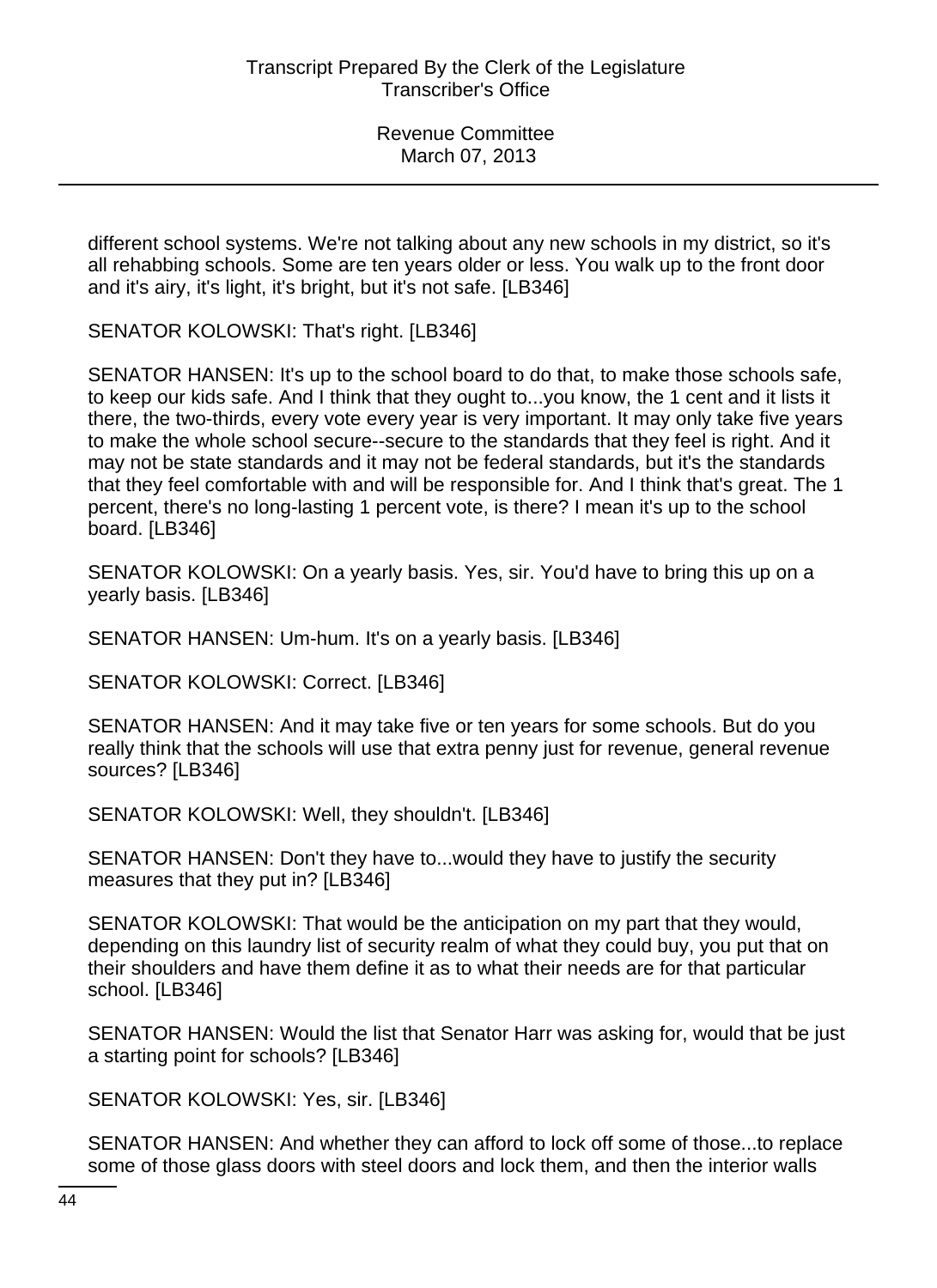that you're talking about? [LB346]

SENATOR KOLOWSKI: Absolutely. [LB346]

SENATOR HANSEN: It's going to be an expensive thing for some of the schools in my district, because they are open and airy, and...but they're not necessarily safe. And we want to...you know, turn a light on. And this place would be more appealing if they'd turn some lights on in here. We have the blinds but we don't have the light, so it's kind of dark and dingy, but...and the schools needs to be bright but they also need to be safe. And I really appreciate you bringing this bill. [LB346]

SENATOR KOLOWSKI: Thank you, sir. Also keep in mind the regular operating budget on a yearly basis is another source that the district can go to as they build their budget on a yearly basis, depending on where their levy is and how much room they have to add something. And this would give them a penny beyond that. If they're up at the top of their...hitting the lid, this gives them a penny on top of that. So I am trying to keep it as open and flexible, and then those districts would have to decide those things themselves. Local control. [LB346]

SENATOR HANSEN: Thank you. [LB346]

SENATOR KOLOWSKI: Thank you, sir. [LB346]

SENATOR SCHUMACHER: Thank you. I just have one question. To the extent we have an obligation to have these additional security measures in place to protect our children, do we owe those security measures to the students in parochial schools also? [LB346]

SENATOR KOLOWSKI: As a society I would say, yes, we do. But that's up to their administration, their board of control to make those decisions. And if they need assistance on that, with the resource people that they don't have in their particular district, I would hope they would ask the public schools to assist them when they have much more experience perhaps doing some of these things than what happens in a parochial school or a private school. They may not have the additional personnel with this kind of knowledge. Now they could hire it, of course, and I have...there are people that do this full time, Senator. But, of course, we owe it to all students at every level, but we're in charge of the public schools and that's our main obligation. I wouldn't want any school to be neglected but we have our...by statute, our responsibilities, and they have chosen to be where they are. [LB346]

SENATOR SCHUMACHER: But we heard testimony the other day that we could not...we do not have the capacity to absorb the 38,000 kids that are there. So should we rather than do this particular mechanism, find out a way to subsidize the bulletproof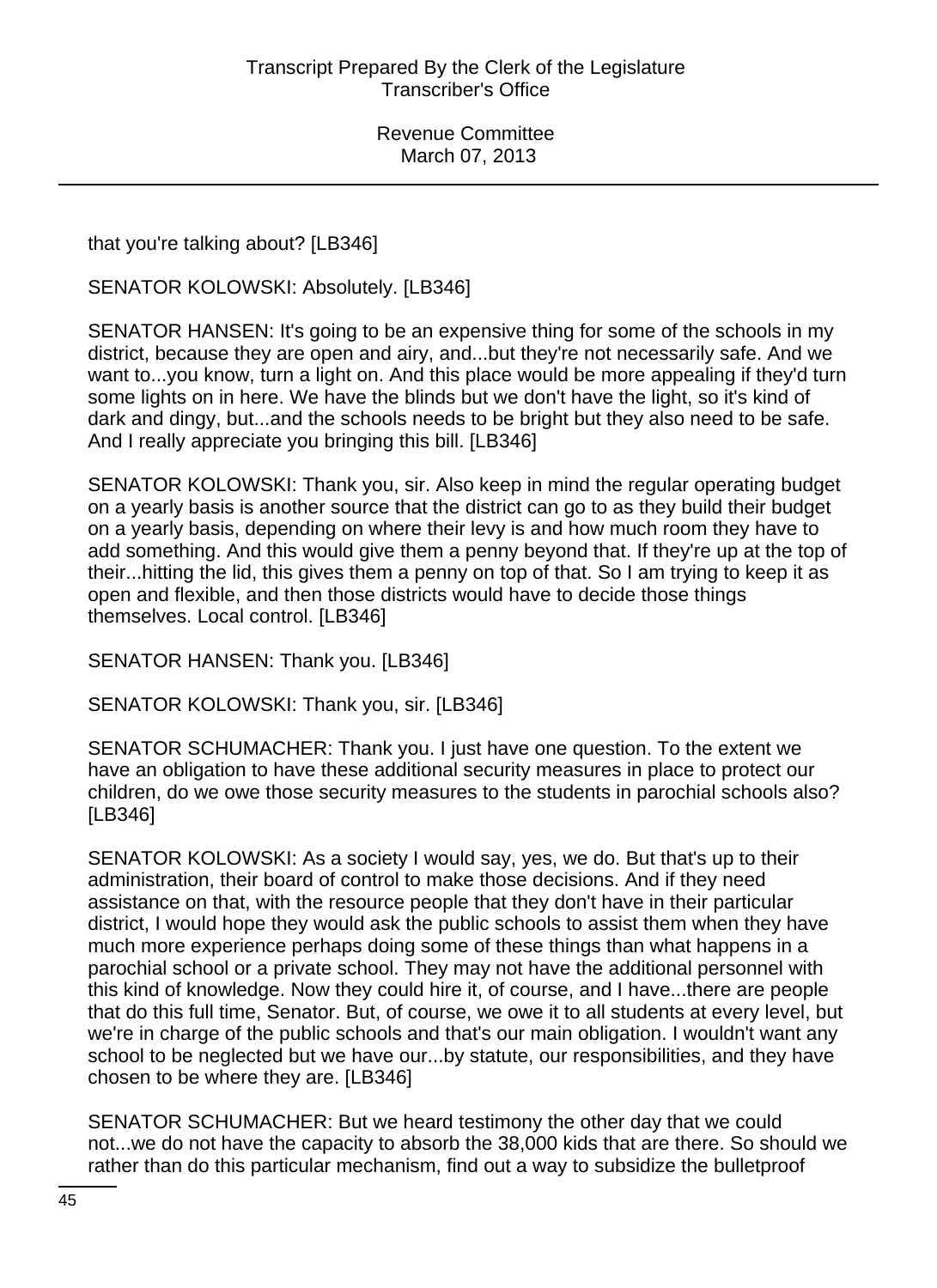class or whatever it takes in order to make all of our children safe in school? [LB346]

SENATOR KOLOWSKI: Ideally that would be nice, but reality is a dollar issue I'm sure that we'd have to look at. And I know you're asking that not to get onto a church/school issue or a debate or a back and forth on anything like that, but the issue is one that would have to be discussed in the community, and if they do something on their own that's up to that community but it's not something mandatory that we have. We have the responsibility for the public schools and that local board has it for their local school. [LB346]

SENATOR SCHUMACHER: You would probably feel pretty sick if a parochial got blown away just as if a public school got blown away. [LB346]

SENATOR KOLOWSKI: Terrible. It's a terrible situation if that would happen to anyone. [LB346]

SENATOR SCHUMACHER: Any other questions from the committee? Seeing none, any proponents? Welcome. [LB346]

RON JENSEN: Thank you, Chairman Schumacher and members of the Revenue Committee. My name is Ron Jensen, R-o-n J-e-n-s-e-n. I'm a registered lobbyist appearing before you this afternoon on behalf of the National Rifle Association in support of LB346. This is kind of unusual for me. I believe it's the first time I've ever testified for this client at any place other than the Judiciary Committee. Looking around, I think I may enjoy this more. We'll see. (Laughter) I'm pleased to come here this afternoon on behalf of the NRA and testify in support of this important piece of legislation. While the national discussion goes on about what we can do to prevent another one of these horrible school mass shootings, this is what we can do, and we can do this now and it has much greater promise of preventing this from ever happening again than any gun control or gun reduction or gun confiscation or whatever legislation that we might consider. Those things are all speculative if not conjectural in this extreme. We know this will work. And nobody ever goes and gets into the county jail and shoots the place up because they can't get in there. Now I understand we don't want our schools to be fortresses. And if I may say so, I spent the first three years of my professional life as a teacher. My parents were teachers. My daughter is a teacher, a reading specialist actually, down in Florida. My son-in-law is a middle school teacher down there. And my granddaughter Delaney, I know is the brightest middle school student in all of Florida. I don't want them to work and go to school in a fortress. And when Commissioner Breed says we want schools to be open and welcoming places, I get that. I understand that. Also we don't want to take off our shoes or submit to a pat down to get on an airplane, but we do that. We put up with that and other things that a decade ago or two ago we might have considered an assault on our civil liberties or our lifestyle, because the world has changed. I obviously am concerned about my family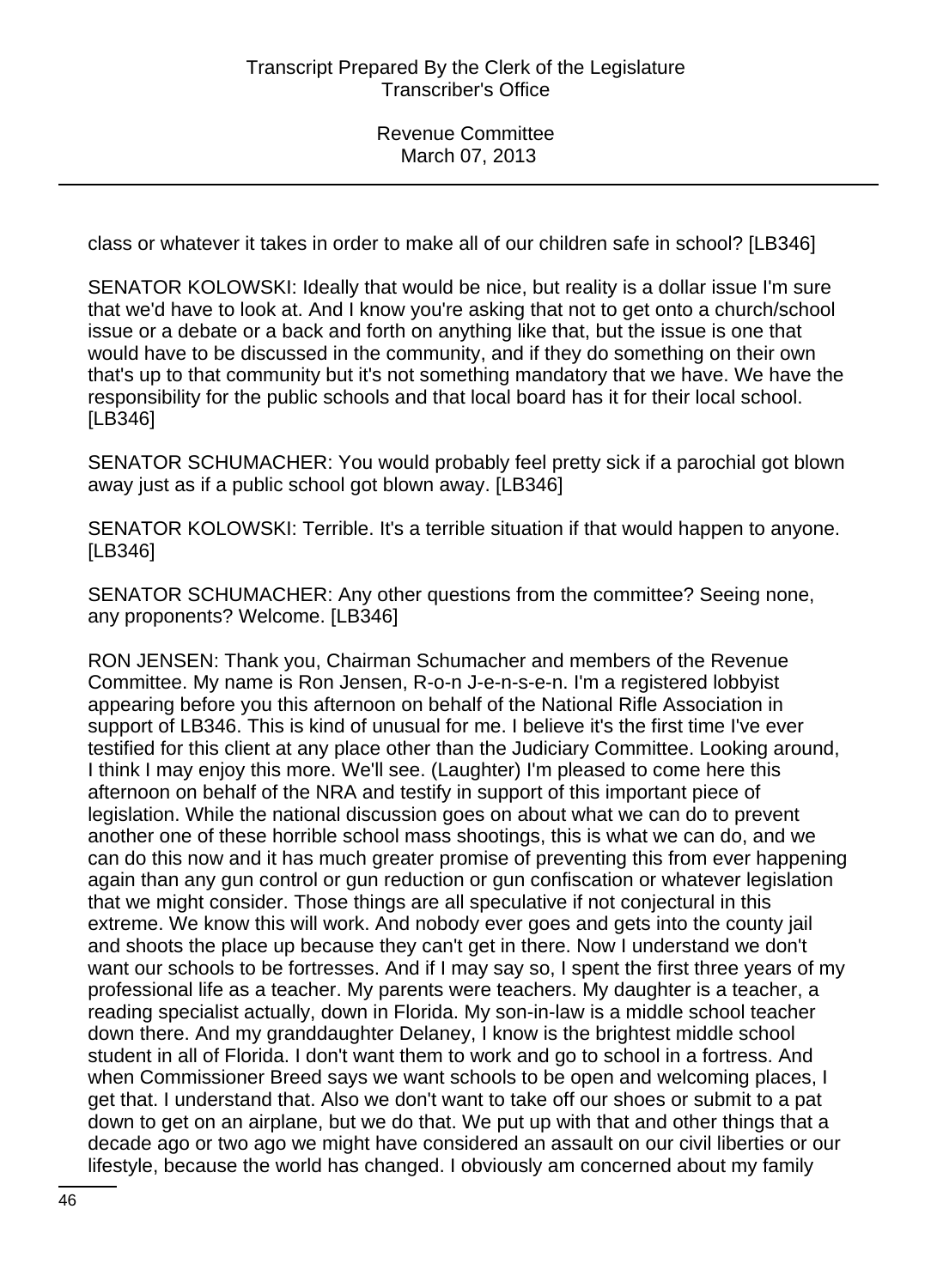members who go into a middle school every day, about their safety, about their well-being. I don't want them to work and go to school in a jail. But the most important thing to me, and I think the most important thing to any parent or grandparent and to any of us citizens is that at the end of the day they're safe. If we can't do anything else for our children in school, if we can't teach a thing, we ought to be able to keep them safe. And so I think this is a very welcome initiative and am pleased to come here today on behalf of the NRA and support it. I'll try to answer any questions. [LB346]

SENATOR SCHUMACHER: Senator McCoy. [LB346]

SENATOR McCOY: Thank you, Vice Chairman Schumacher, and thank you, Mr. Jensen, for being here this afternoon. Obviously all of us are touched by the tragedy out in Sandy Hook and what that means for not only the state of Connecticut but the entire country. As a dad of four kids, so I'm near that age, your heart breaks for those families and for that community and that school. As you appear obviously on behalf of your client, the NRA, does this speak to the push by...nationally, by the NRA, to have law enforcement officers in schools? Is that...I'm trying to gauge the reason why you would be here on behalf of the NRA on this. Is that a natural extension of that national push with Wayne LaPierre and to...with law enforcement in schools? [LB346]

RON JENSEN: It is indeed. And Wayne doesn't know I'm here today, but it is entirely consistent with the NRA's position on this. To the alternative, if we wanted to keep schools as open and welcoming places is that as human beings we can design a system that will let anybody come in but we can sort through the people that we don't want to come in there with a firearm. And to me that begs credulity that we can design and implement a system in this country that can keep anybody who shouldn't have a gun from getting one. I think this is an alternative that we know will work. [LB346]

SENATOR McCOY: So you would see this measure as whether it's video surveillance, brick and mortar for school entrances, that this measure, LB346, could also pay for the...to have those law enforcement or retired law enforcement, whatever the case may be, to be present in schools across the state? [LB346]

RON JENSEN: Sure. I read it that way and I believe Senator Kolowski responded to a question on that in the affirmative that it could include personnel. [LB346]

SENATOR McCOY: And my final question would be, and I think this is one that...just as with any national organization, which has a lot of membership here across our state, I think obviously the National Rifle Association has a lot of members across the state, I believe, all of which are taxpayers. Have you had the chance to hear from any of your membership across the state as to this measure on what this may mean? I mean, we all care very much about security, but have you had a chance to gauge your membership and gauge your membership on what this would mean from a taxpayer's standpoint?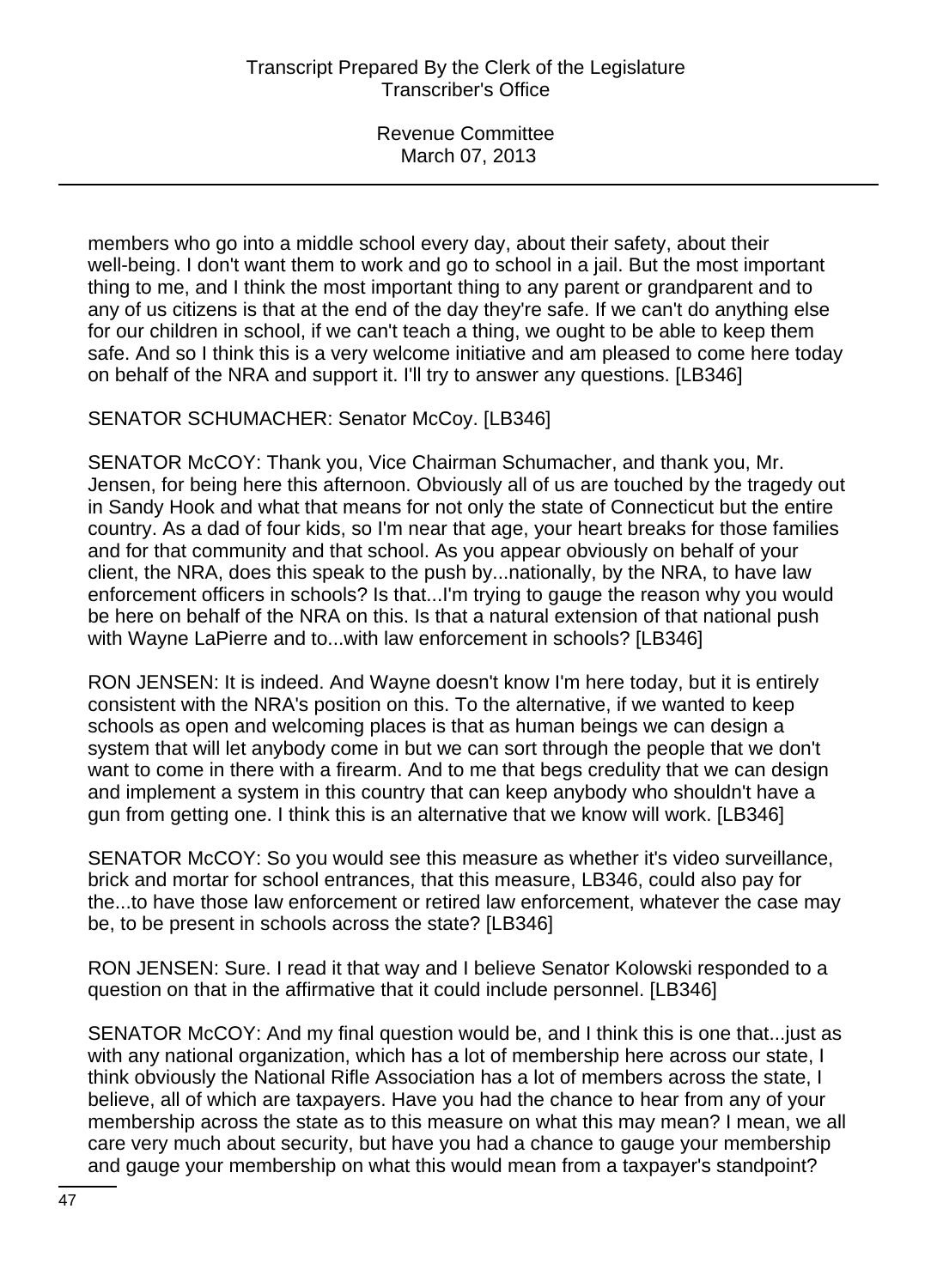[LB346]

RON JENSEN: No, and the way it's organized I wouldn't, okay? I report to a liaison person in Virginia and the NRA doesn't publish membership numbers and I don't know membership names. That's kind of compartmentalized. So I wouldn't have that kind of feedback. [LB346]

SENATOR McCOY: Do you know, has the National Rifle Association, since the Sandy Hook tragedy, do you know of any effort across the country to engage their membership, of which I'm one...I'm trying to remember in my mind if there's been anything that I've gotten in the way of e-mails or anything in the mail to kind of gauge what the interest of the membership is and what kind of measures could be undertaken to help secure schools from a tax standpoint, law enforcement of the schools? Because when we all heard that, I think the national reaction was, how are we going to go paying for that, for one? Even though that's an extremely vitally important effort, how are we going to go about doing that? Do you know, has the NRA sought to gain some perspective and opinions from membership across the country that you're aware of? [LB346]

RON JENSEN: Well, I'm a member too and I haven't received anything on it, so I'm with you. I'm guessing they have not. [LB346]

SENATOR McCOY: Okay. Thank you, Mr. Jensen. I appreciate it. [LB346]

RON JENSEN: Sure. [LB346]

SENATOR HADLEY: Any other questions for Mr. Jensen? Seeing none, thank you. [LB346]

RON JENSEN: Thank you very much. [LB346]

SENATOR HADLEY: Could I see a show of hands of how many people are going to testify on this bill today? I am going to use the light system if we could. That will mean 4 minutes a green light will come on, for a minute an amber light, and then a red light. We will not shut you off in mid sentence, but it's Thursday afternoon on a long weekend, so we'd appreciate your indulgence with us. Thank you, sir. [LB346]

ANGELO PASSARELLI: (Exhibit 8) Thank you. Thank you, Senator Hadley--I'm not going to say anything to Senator Harr (laugh)--and members of the Revenue Commitment. My name is Angelo Passarelli, A-n-g-e-l-o P-a-s-s-a-r-e-l-l-i. I'm an administrator with the Millard Public Schools and we are here in support of LB346, and we appreciate Senator Kolowski offering this legislation. On January 5, 2011, a seriously ill young man calmly walked into Millard South High School. He signed in. He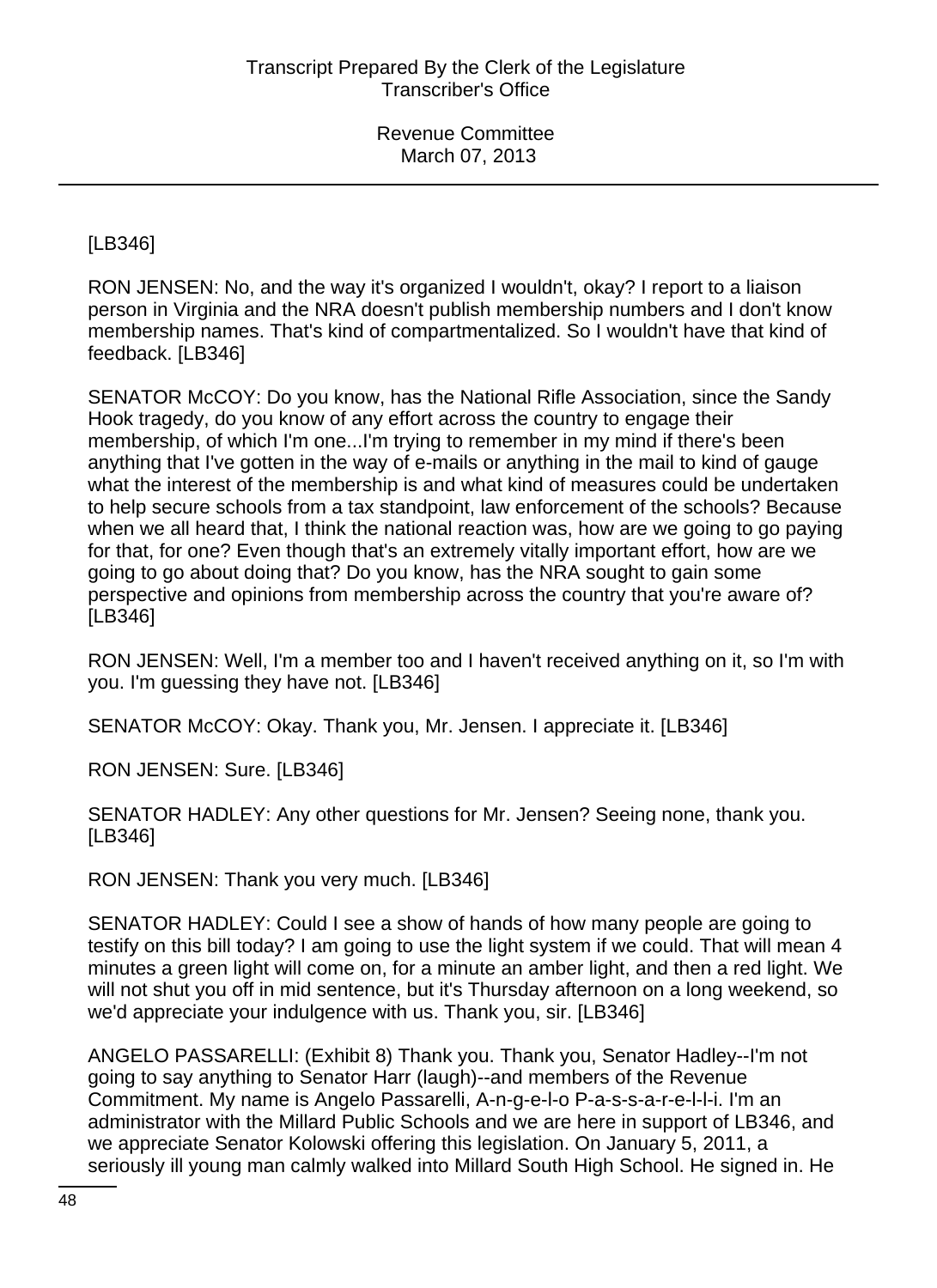Revenue Committee March 07, 2013

asked to see the assistant principal who had suspended him for an act of vandalism that had happened over the Christmas break. He walked into her office and he closed the door. He shot her several times. He walked out. He shot the principal who was on his way to her office to help. He drove off, took his own life in a nearby park. Vicki Kaspar, the assistant principal, died a few hours later. Curtis Case, the principal, sustained serious wounds. The only word I can think to describe this event is "tragic." We have taken a position in our district that we will not discuss these events unless by doing so it will help us heal or to help us move forward. We're not interested in going back. With that said, we think this bill will help us move forward. We have implemented a number of security measures that increase our confidence that we are doing everything in our power to protect our students and staff, and that's all it does is increase the confidence. It doesn't guarantee anything. We have security resource officers in each of our high schools and our alternative high school. We have half of our middle schools have resource officers. We have adopted new procedures for students who have been suspended or expelled. We've hired a number of security consultants who have helped us update our practices and we review those practices every year. Senator Kolowski mentioned that we are in the middle of a bond issue that has a multimillion dollar security component that will be implemented in each of our facilities, including locking all doors after school starts and using video buzzer systems to gain entry from there on. It also includes systems for monitoring perimeter doors. Our schools are like most schools, were built in a time when security was not an issue. A typical high school of 2,400 students has anywhere from 40-50 outside doors. All of those present a security risk of some kind. We are modifying entrances and closing those open concept schools that were great ideas back in the '80s and '70s when they were built, when I taught. And then we're putting locks on classroom doors that can be accessed from inside the classroom, when they have to go outside with a key...try to find a key, go outside the classroom to lock the door. We will undoubtedly spend millions of dollars on building modifications. Security resource officers come to us at a cost. Each security resource officer costs our district about \$50,000 with a matching amount from the Omaha Police Department or from Douglas County. Middle school officers cost about \$35,000 with a matching amount again from the city or county. I testified in the Appropriations Committee on Monday that Millard is in the midst of a perfect storm. We have increasing numbers of students and declining revenues. We are a low spender. In fact, we're 244 out of 247. I'm not sure I like to brag about that. This means that dollars we spend on security for our staff and students come directly out of programs and teachers. We have reduced 60 positions in the past three years due to budget constraints, and the future doesn't look much better. Senators, we need that additional levy authority so that we can meet the security needs of our district. And I included a couple graphs there for your information. Thank you. [LB346]

SENATOR HADLEY: Are there questions for Mr. Passarelli? Senator Sullivan. [LB346]

SENATOR SULLIVAN: Thank you, Senator Hadley. Thank you, Mr. Passarelli. I may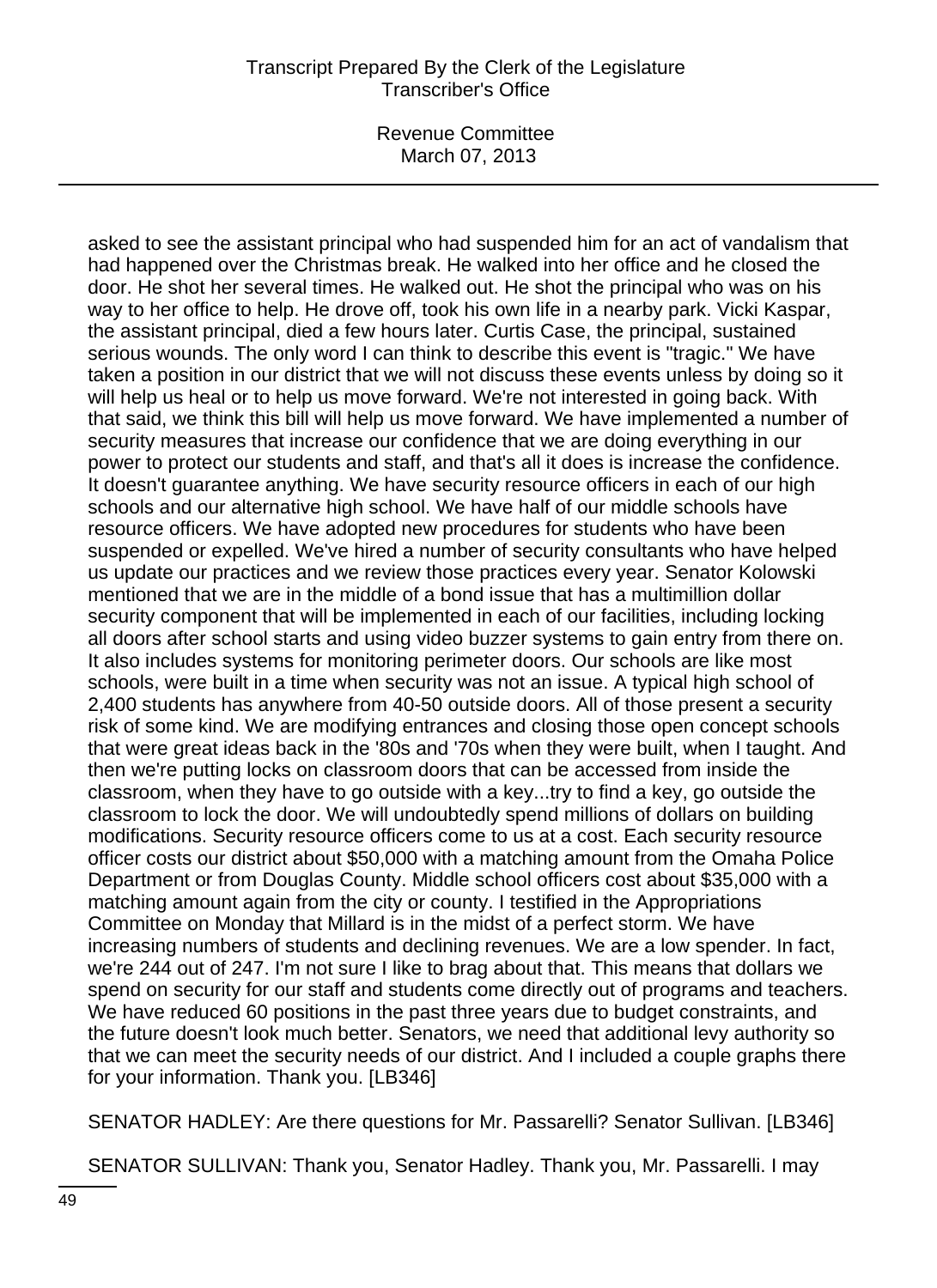have missed it, but what additional features are you going to be implementing with this bond issue that you're hoping to get passed? [LB346]

ANGELO PASSARELLI: We're looking at card readers that will swipe a card; security badges for our students, as well as we have them for our staff already; those kinds of things. But basically it's the basic ones. The lock sets. We found out the other day that to change a lock set on a typical door is about a \$250 expense. So there will be multiple ways to spend the money that this 1-cent levy would offer. We have a number of things, including a perimeter monitoring system, so all those doors, any of those doors is opened, a camera would view that door and somebody in the front office would know about it. So those are the kinds of things that we want to do, kind of integrating the systems that we have in place. And as Senator Kolowski said, the cameras are old. We have to refurbish those and get cameras that actually work and so you can see. [LB346]

SENATOR SULLIVAN: What about this relationship you have with the Omaha Police Department. That's sharing the expenses of staff, is that what you're doing? [LB346]

ANGELO PASSARELLI: Correct. We share those expenses. It started out as a full-fledged grant where they covered all the costs and now it's a 50-50 sharing of those costs. It's a good...hopefully it will continue, but again this would be one of the things we could use the additional levy authority for is the personnel costs associated with the security resource officers in our schools. [LB346]

SENATOR SULLIVAN: So many times in responding to these situations it's often said, well, we are treating a symptom and not the underlying problem. And I don't know all the details and you indicated you don't want to go back, but in this discussion going forward have you looked at the issue of mental health and dealing with these circumstances? [LB346]

ANGELO PASSARELLI: I totally agree with you, Senator. There are so many issues with our students that we need to address. This was a seriously ill young man. Like I said, he calmly walked into the school and it wasn't like he came in firing. He was a student that had been suspended. Well, it would not be unusual for that student to ask to see the assistant principal. And the way it happened probably any of the security measures we're talking about would not have stopped him unless there was a metal detector; that might have had some impact. And then just, like I've heard spoken about today, we don't want to turn our schools into lock-down facilities, but we want to make sure we're taking every reasonable step we can to make them safe for our students and for our staff. [LB346]

SENATOR SULLIVAN: Thank you. [LB346]

SENATOR HADLEY: Senator Pirsch. [LB346]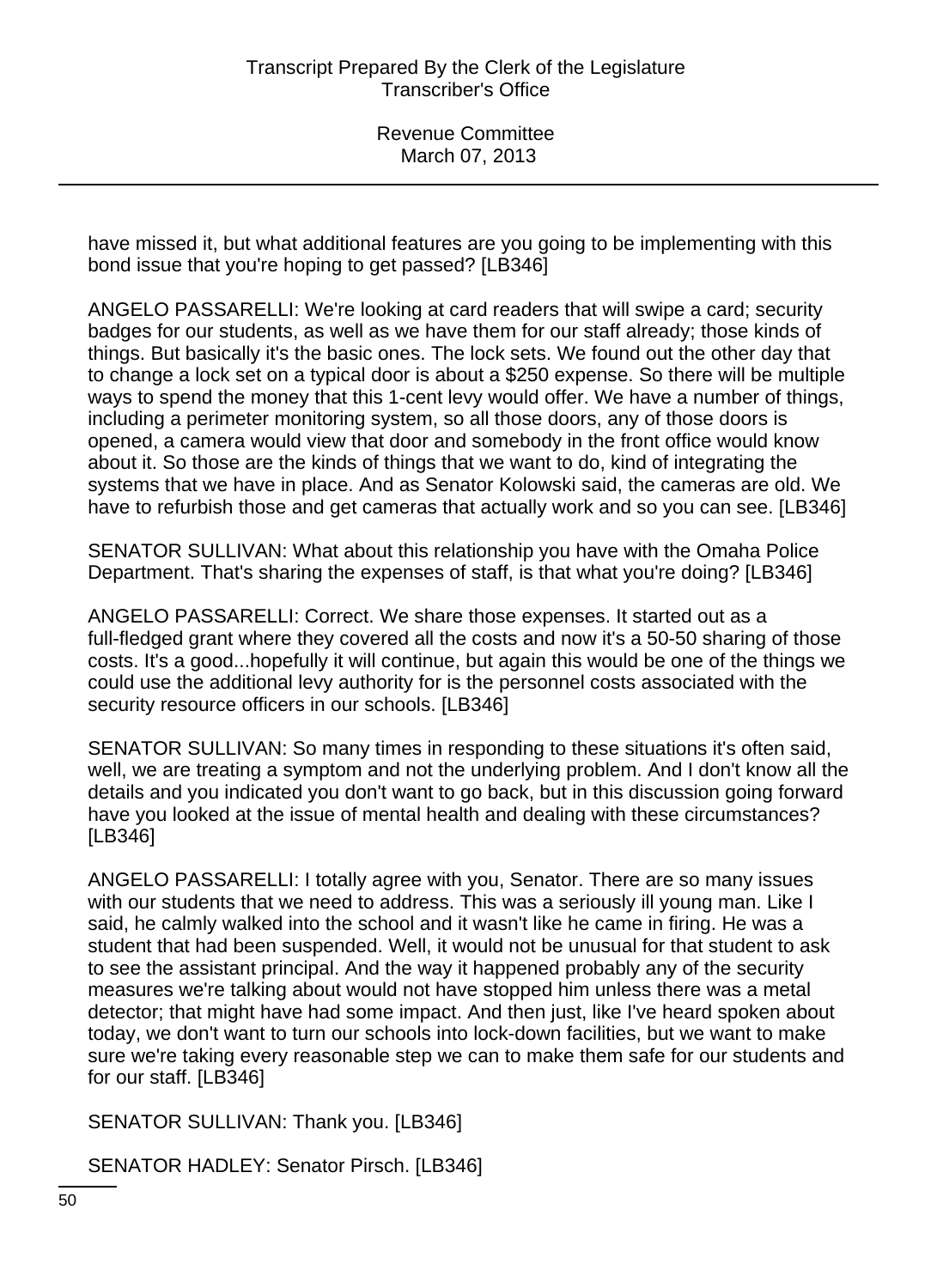SENATOR PIRSCH: And thank you, Mr. Passarelli. I appreciate your testimony here today. And you have three high schools in your Millard district, right? [LB346]

ANGELO PASSARELLI: Yes, and an alternative high school as well. [LB346]

SENATOR PIRSCH: And alternative high school. Right. And they're relatively big populations, right? What are the populations of Millard West, North, and South? [LB346]

ANGELO PASSARELLI: Yeah. North has about 2,400; 2,000 at South; and about 2,300 at Millard West. [LB346]

SENATOR PIRSCH: So some of the largest schools in the state. [LB346]

ANGELO PASSARELLI: So they're large high schools, some of the largest in the state. [LB346]

SENATOR PIRSCH: And one of them is in my district notwithstanding, you know, Senator Hansen's claim on the high school. But I did want to just ask you, with respect to some of your intended uses, card readers, security badges, and lock sets, in...so anybody who commits these types of acts, there's mental health issues, is it a...in utilizing the card reader, security badges, and lock sets that you were talking about, are those primarily designed against outside; in other words, nonschool-related, whether student, faculty, staff type of individuals? Or are these features for perhaps imbalanced students like the one that occurred? [LB346]

ANGELO PASSARELLI: I think for both. The example of the young man that had been suspended, his badge would have been, whatever, deprogrammed, so that it would not have allowed him to come in through a locked door. So there are things that we can do. Now we put...we don't have that ability now, so we put pictures of those students that are suspended at the front desk. We do have a security resource officer desk that sits right in the front entry of the building. But again, this was a student that we knew, recognized, and we brought him in. [LB346]

SENATOR PIRSCH: Yeah. Thank you. [LB346]

SENATOR HADLEY: Senator Schumacher. [LB346]

SENATOR SCHUMACHER: Thank you, Senator Hadley. And thank you for your testimony today. Millard has a football team, doesn't it? [LB346]

ANGELO PASSARELLI: Oh yes, we do. [LB346]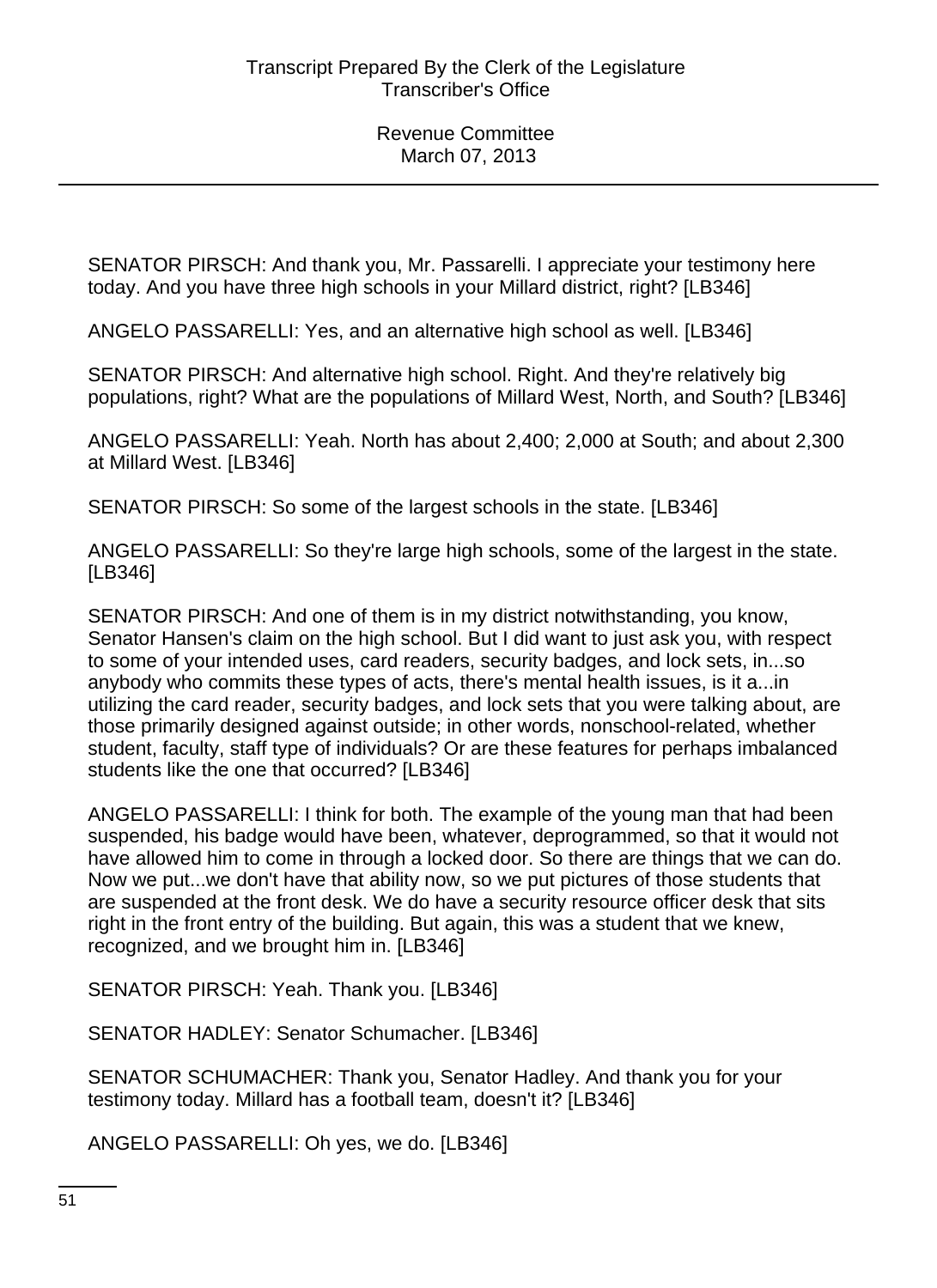SENATOR SCHUMACHER: Okay. And when they play ball, is it inside of an enclosed stadium? [LB346]

ANGELO PASSARELLI: No. It... [LB346]

SENATOR SCHUMACHER: And it's open to the public. I mean, you can see it from a half mile, a mile away probably, if you're positioned right. [LB346]

ANGELO PASSARELLI: Correct. Friday night lights. [LB346]

SENATOR SCHUMACHER: What...in that setting, what's stopping somebody from ramming the crowd with an SUV or opening fire? [LB346]

ANGELO PASSARELLI: Yeah. Good point, Senator. There's probably nothing that stops that. [LB346]

SENATOR SCHUMACHER: And so do we have to build an enclosed stadium with guards at the door? [LB346]

ANGELO PASSARELLI: Yeah. And I would say no. I'd say we were going to take the reasonable steps we can. Like I said, we want to do what we think we can prevent, knowing that we can't prevent everything. [LB346]

SENATOR SCHUMACHER: You know, if we want to, we could say all football has got to be played behind a guarded stadium. Your school buses, are they armored? So any nut case... [LB346]

ANGELO PASSARELLI: They do have cameras. [LB346]

SENATOR SCHUMACHER: ...can riddle them with bullets at any time. [LB346]

ANGELO PASSARELLI: Correct. [LB346]

SENATOR SCHUMACHER: So to what extent are we doing here, exactly the kind of behavior when we're at the airports and we're going through taking our shoes off, everybody in line realizing that probably is not doing a nickel's worth of good, or they're taking our pocket knives to make us feel safe, when anybody probably realizes that's not doing much good at all. What of this, all this activity, is going to produce anything more than an illusion of safety if somebody wants to take out a group of kids? [LB346]

ANGELO PASSARELLI: I think Senator Kolowski alluded to the fact that sometimes we're buying seconds by that, having a locked door. Right now, our classrooms are so open, we ask them to huddle in the darkest corner of the room during a code red. And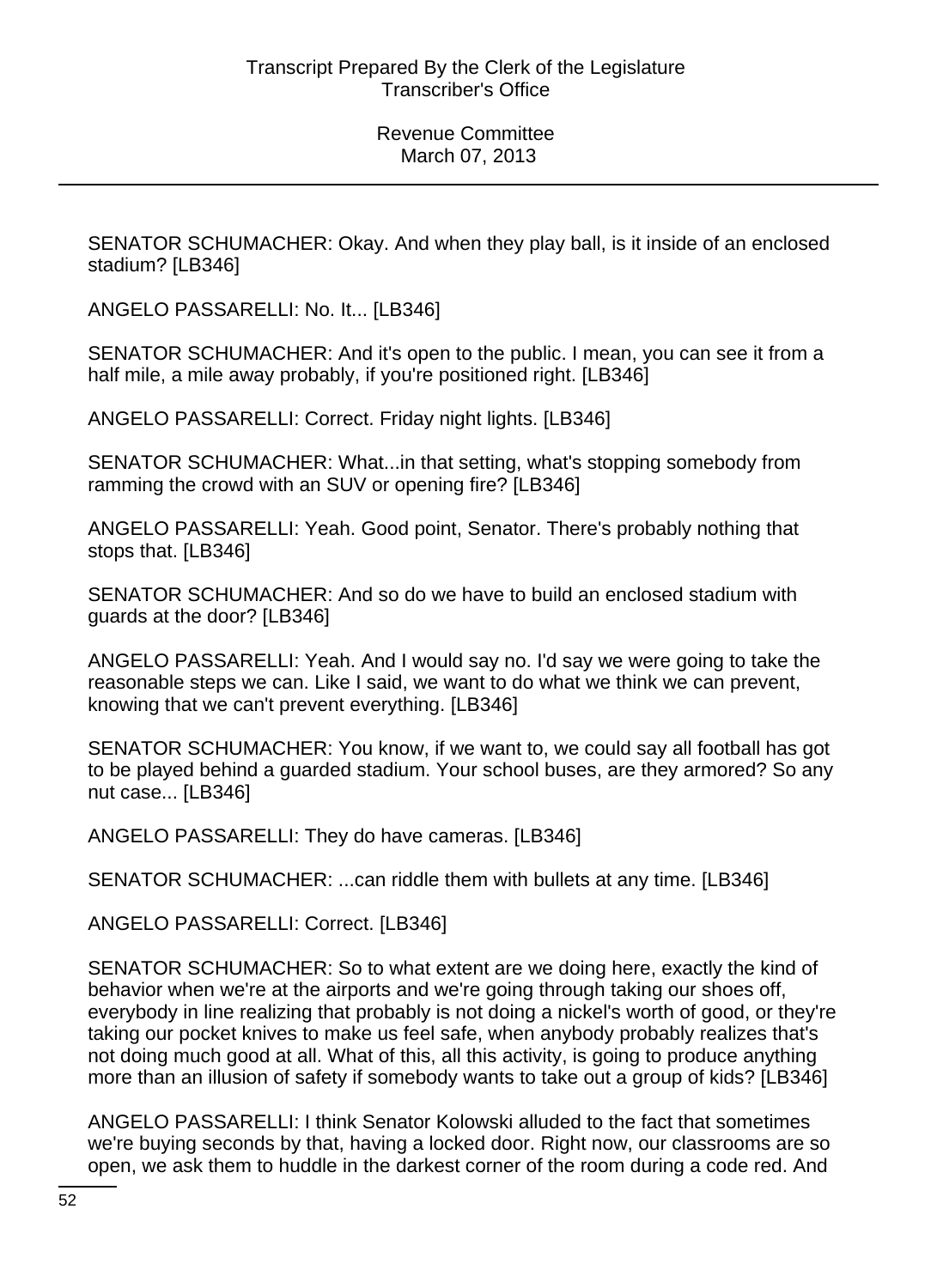Revenue Committee March 07, 2013

all of our schools were in code red that day. I talked to people who were on the opposite end of our district and they said it was the scariest moment of their life when they went into a code red and not knowing what that was. And that code red, they were in there for about 30 minutes before we released them and found out that the incident was isolated to one school. But they were huddled in an open classroom, no door, trying to calm the students that were in there. And the students, of course, were asking those kinds of questions. So I think a door provides a reasonable amount of security. It's not an unreasonable expense to go through. So I think those are things that we can do and that will offer more than just that appearance of safety. [LB346]

SENATOR SCHUMACHER: But we're costing somebody here conceivably \$17 million a year, and that isn't even covering the parochial school kids. And we are leaving all kinds of loopholes for anyone reasonably bright enough to get through, whether it's the football stadium or the unarmored school bus that is sitting waiting, packed full of kids, waiting for somebody to ram with a gas-laden vehicle. So at what point do we set a standard of care and what should that be? I mean, is it, you know, just what we feel and what we can emotionally stir up at a school board meeting that we've really got to have armored school buses? I mean, shouldn't we be setting that standard of care here rather than trying to let that kind of either fear or precaution or whatever...or gee, that school has got armored school buses, why doesn't our school have armored schools buses? Isn't that kind of our job here? [LB346]

ANGELO PASSARELLI: Well, I think we have a very reasonable elected, locally elected boards of education that can handle those kinds of questions, Senator. I would stand with their decision on that. They look for the safety of our kids and they look for the reasonableness of those kinds of approaches with our taxpayers as well. [LB346]

SENATOR SCHUMACHER: But in this committee we see it all the time, and this state is doing this and we've got to match it. This state is doing...so all of a sudden you have a very expensive race to precautions which it's really hard to say what is the efficacy of. And you know, at what point do we say, that's life? [LB346]

ANGELO PASSARELLI: Yeah. And I'm not sure I can answer your question, Senator. [LB346]

SENATOR SCHUMACHER: Thank you. [LB346]

SENATOR HADLEY: Senator McCoy. [LB346]

SENATOR McCOY: Thank you, Chairman Hadley. And thank you, Mr. Passarelli, for being here today. Is the Millard school district, are you at the levy lid right now? [LB346]

ANGELO PASSARELLI: Actually, Senator, we are not. We have about a penny and a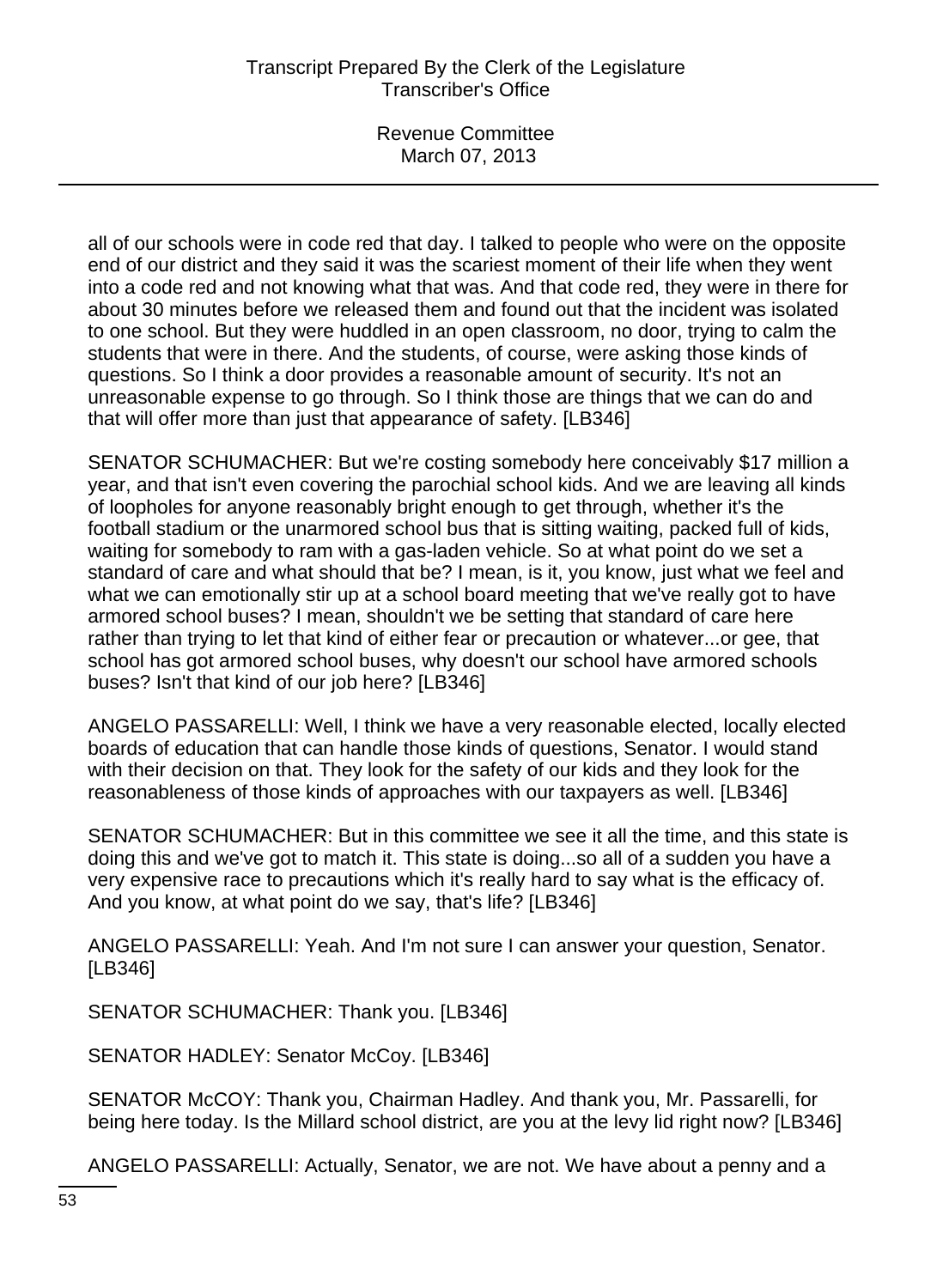half left on that levy lid. It is our intent that that will be added on this next year. We have been using our reserve that we have had in place, but we are at a point now where we don't...we can't use any more of our reserve. [LB346]

SENATOR McCOY: I see. And I noticed from your testimony that you had said we are in the middle of a bond issue that has a multimillion dollar security component. Is there...is the whole bond issue security? [LB346]

ANGELO PASSARELLI: No. It's \$80 million, and we could probably...it depends on who you get to put the numbers together. Well, what is security? Enclosing a classroom? Is that security or is that a renovation? It can be both. So I would say \$6 million is on security devices strictly and probably \$30 million in additional things like lighting in parking lots and enclosing classrooms and classroom lock sets and things like that. But it certainly has an educational component as well, and we will gain benefit from that. [LB346]

SENATOR McCOY: And so when you say in the last couple lines of your testimony, and we need the additional levy authority, you're saying you need that in addition to the penny and a half you have left? [LB346]

ANGELO PASSARELLI: Correct. Because we would like to move to security resource officers in all of our middle schools next year, and that expense alone would warrant those kinds of expenditures. [LB346]

SENATOR McCOY: Thank you. [LB346]

SENATOR HADLEY: Thank you. We appreciate your coming down to see us. [LB346]

ANGELO PASSARELLI: You bet. Thank you. [LB346]

SENATOR HADLEY: The next proponent. [LB346]

JON HABBEN: Good afternoon, Senator Hadley, members of the committee. My name is Jon, J-o-n, Habben, H-a-b-b-e-n, executive director of the Nebraska Rural Community Schools Association. I've served four schools in an administrative capacity, one of the smallest in the state to one of the largest in our organization, and all four of those schools had different issues that needed to be dealt with in order to be secure and safe. Those differences meant that the costs in each school were different and the impact on the spending side of the budget was different. And this bill allows that local decision to review those particular needs relative to that particular school district and, of course, relative to what the school board and the patrons believe they should have, and then to access that penny if they need to do so. If we're talking about our nonequalized school members, the budget authority may be an issue for them but the levy isn't. But if you're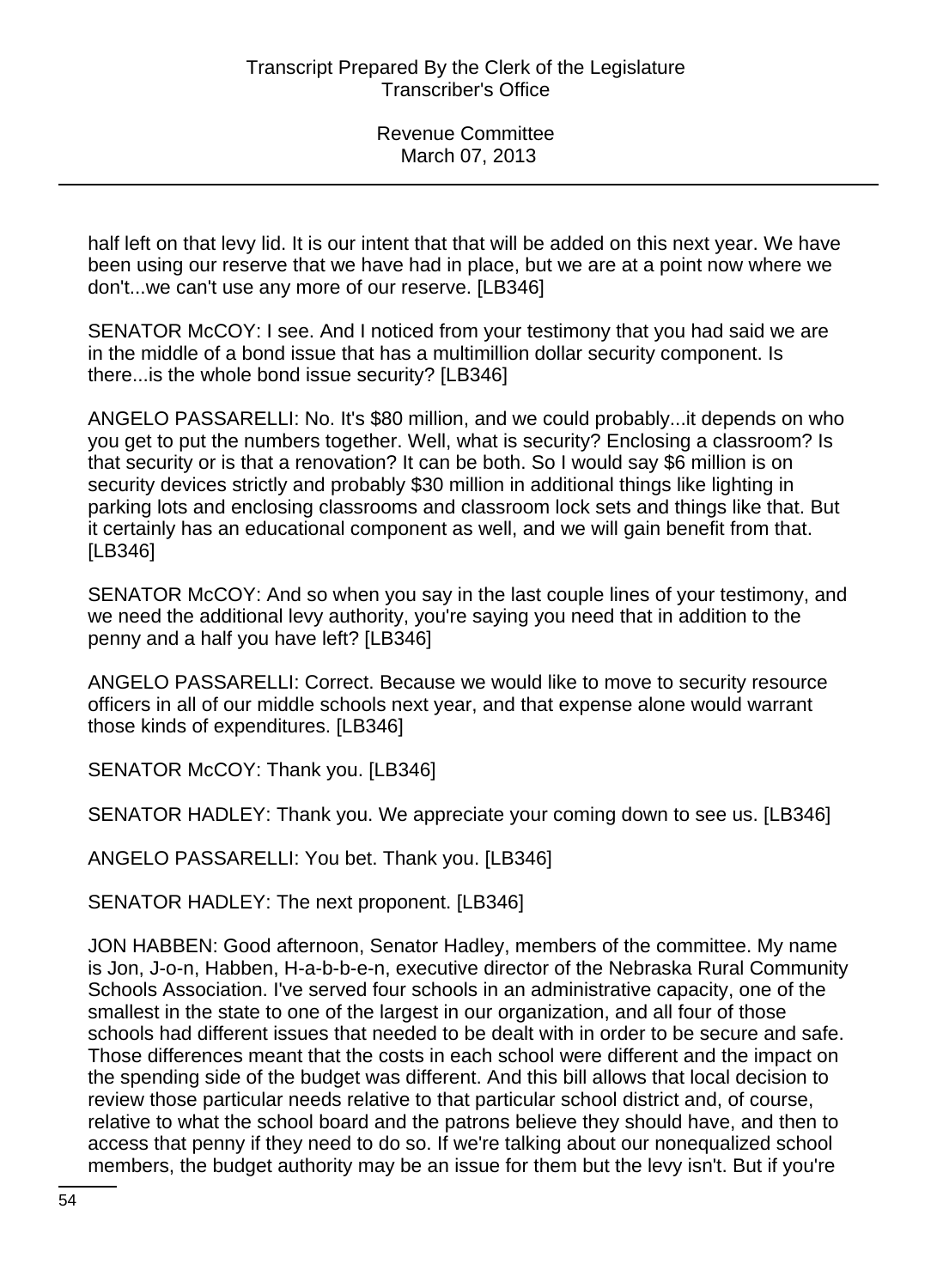Revenue Committee March 07, 2013

talking about our other members that either the general fund alone or maybe the general fund plus a couple cents on the building fund takes them to \$1.05, they would need that levy to be able to accomplish these things. In the four schools that I was in, in all four of them there were intruders that came into the buildings. The level of threat differed, of course, between each of the four. In a couple of circumstances they were students; in a couple of circumstances they were parents. But before we started going to the trouble of locking all the doors, they got in. We began to wise up just like everybody else has, and we started with the least costly safety security measures and moved forward. We had schools with movable classroom walls. We had schools, an older building, for example, where the door locks all would have had to have been replaced. In another building all the doors would have had to have been replaced. There are all kinds of these things that occur in a variety of ages of buildings across the state. But that local school board can assess that. They can bring in the specialist to make recommendations about what can be done here and there, how much it costs to do this and that, what type of effectiveness for the dollar, so to speak, might they gain. But the threat is there. No need to review all of that. It's obvious. The question is, are we going to allow that local school board to have a tool to be able to further deal with these issues and these needs, if they in turn need to do so? Questions about should...what about the buses, what about the football field, what about the gym on Saturday when the wrestling tournament is going on? Oh yeah, those are real. This talks about being able to deal with the school day, but we've got issues beyond that and we do worry about them. Thank you. [LB346]

SENATOR HADLEY: Are there questions? Senator Schumacher. [LB346]

SENATOR SCHUMACHER: Thank you, Senator Hadley. I expect you've dealt with attorneys for your school organization and you've sat in board-type meetings. At what point, if you asked the attorney, well, you know, should we put armor on our buses because the school district down the road has armor on their buses, what do you suppose that attorney is going to say? [LB346]

JON HABBEN: Well, those questions have come up, by the way. And what the attorneys tend to tell you is those are decisions that you need to make based upon what you believe you need to do. What the attorney will do is give you an example of how vulnerable you are if you do this and don't do that. When I'm talking about bringing in the specialists, I'm also talking about bringing in the people who are security specialists, not simply the school attorney. And a lot of times those security specialists, of course, they're selling equipment, but at the same time they can help you get to those conclusions that you need to get to or that you believe you need to get to. And you may change your mind. [LB346]

SENATOR SCHUMACHER: And the attorney or the insurance company that covers the school liability is going to refer to a thing called a standard of care. What is the standard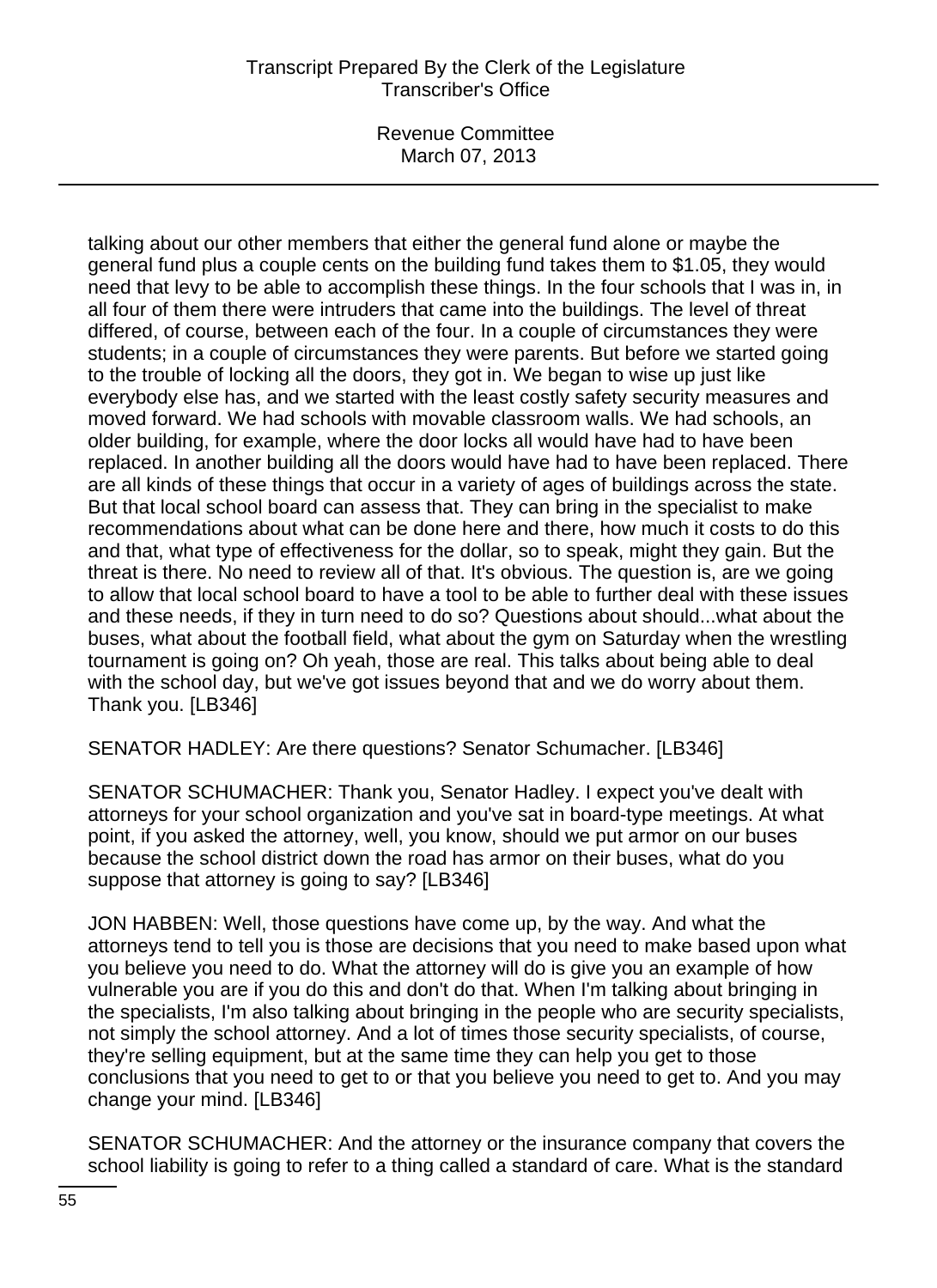of care? And to the extent some external force does not set that standard of care and everybody has got to feel around in the dark by themselves to figure out what it is, then suddenly the standard of care is in a ratchet motion, if somebody starts doing it, upward; and the roof goes off these expenses. [LB346]

JON HABBEN: I think the standard of care issue is a good point. The reason being is not all school boards are going to see it identically and their facilities aren't identical as far as putting solutions into place. But part of the standard of care is your own decision making and taking into account the experts that have come in to give you appropriate guidance. It's not just the standard of care of the neighbor. It's the standard of care that you can reach in your district, and it's not the same in every district. Some things are impractical to do and would not be included in the standard of care. Other things everybody...for example, when you start talking about making sure all exterior doors are locked, so you have to have good enough doors and door locks to be able to do that. That would fit a standard of care. But when you go to armoring a school bus, I doubt that that would fit simply because the cost factor of that circumstance is well beyond what school districts can accomplish. If you bought a school bus lately, they're 80 grand before you ever do anything like that, so. [LB346]

SENATOR SCHUMACHER: Thank you. [LB346]

SENATOR HADLEY: Senator Pirsch. [LB346]

SENATOR PIRSCH: And thank you. You have taken a look at the language, is that right, of the bill? The... [LB346]

JON HABBEN: Um-hum. [LB346]

SENATOR PIRSCH: So...and just getting back to kind of a comment of a previous testifier here today, so the language in line 11, it says, simply able to levy for school security measures. There might be certain times where there might be something, a wall I think was the illustration, that may be useful for, to some extent for security measures, may be useful for a renovation type of...given the, you know, the new use or need of the student. How do you...should there be a qualifying thing primarily for...in other words, some measures primarily for school security? Would that be a qualifying type of word that you think would be helpful so that it's not subject to subjectivity? [LB346]

JON HABBEN: Well, I think...and the question to Senator Kolowski was about defining the term "security measures" or creating a list or what does it mean. Yes, I think those are valid questions simply because you can...I can tell you, for example, that in the first school I was at we would have needed to build walls to have the appropriate security measures in place. The next question: Is that a general fund obligation, a special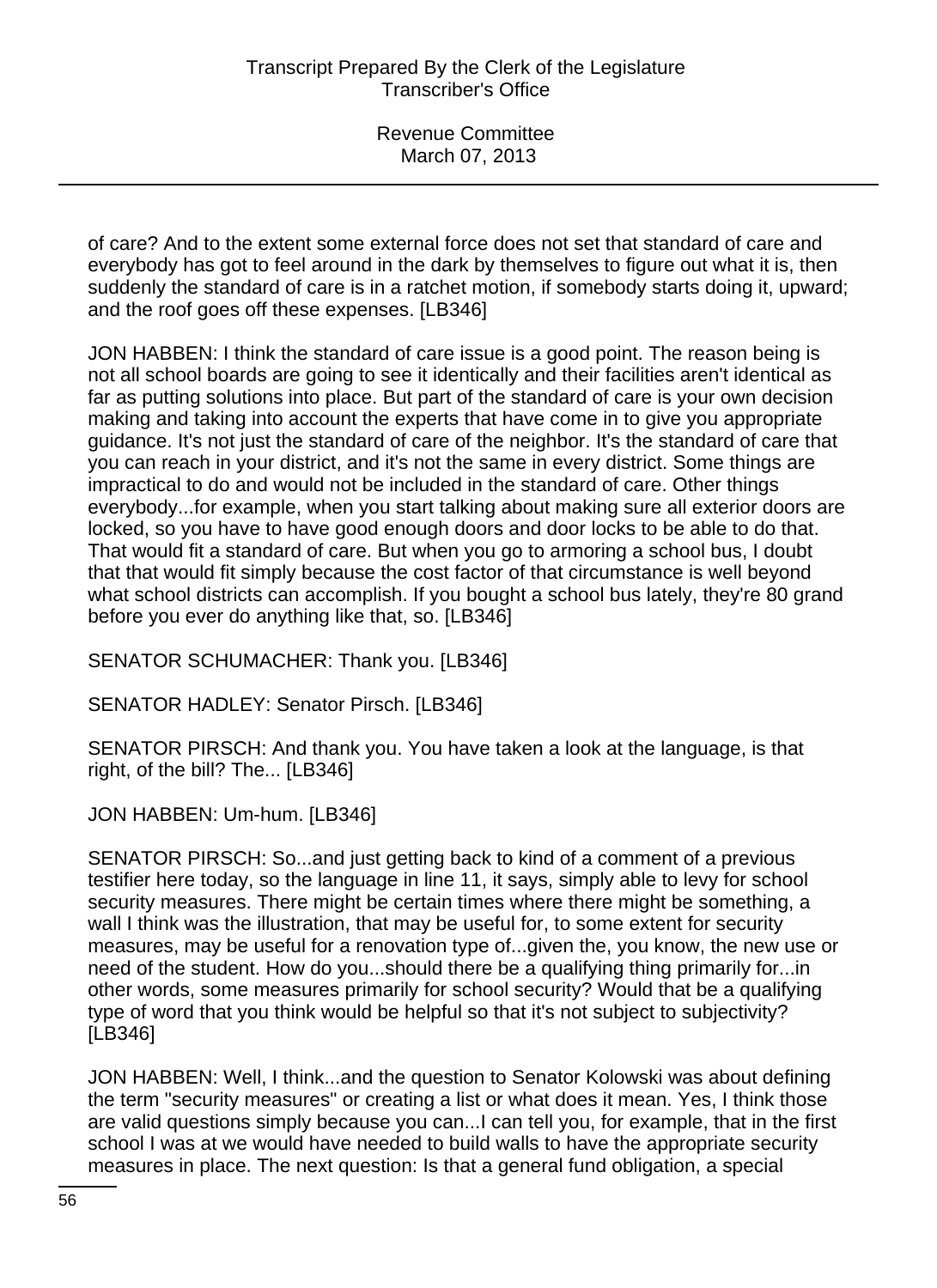building fund obligation, or would it fit this obligation? And I think you can make a case for it being in any of those three categories. I think you have to go back and say my intent for building that wall is..., and I think you start with that point. And if you haven't built that wall until you get to a point of defining your security needs, I would hope that you could make a case that that wall be included in that 1-cent levy override to use that money for that purpose. [LB346]

SENATOR PIRSCH: Okay. [LB346]

SENATOR HADLEY: Just so I understand this, if I...if my quick calculations were right, we have about 74 districts that are under a dollar right now for their levy. [LB346]

JON HABBEN: Yes. [LB346]

SENATOR HADLEY: So effectively this would not...this legislation would not impact them; is that a fair statement? [LB346]

JON HABBEN: Well, on the exclusion from the budget it would. [LB346]

SENATOR HADLEY: It would. [LB346]

JON HABBEN: But on the exceeding the \$1.05, that penny, no, I don't see that it would have any effect on those. And right now we have 102 nonequalized schools; and one would assume that the additional penny would not be of help to them. But the budget exclusion...the issue of budget authority is very significant across all school districts, including nonequalized. That would certainly be of help to them. [LB346]

SENATOR HADLEY: Secondly, would you think that there should be some kind of mechanism for reporting either to the Legislature or the Department of Education that if there was...if there is an override...or you know, the two-thirds vote, and that we're going to use this money for security, that we get some idea of what happens? You know, what is this being used for throughout the state? [LB346]

JON HABBEN: District accountability for... [LB346]

SENATOR HADLEY: Yeah, district accountability. [LB346]

JON HABBEN: ...that board accessing that penny. It's hard to speak to what level of accountability. It may be just accountability to your own taxpayers. But I understand your point and I think accountability has to be built in somewhere. [LB346]

SENATOR HADLEY: Okay. Because I would agree that somehow it would be nice for the Legislature to know that if we do give this authority, that we get at least a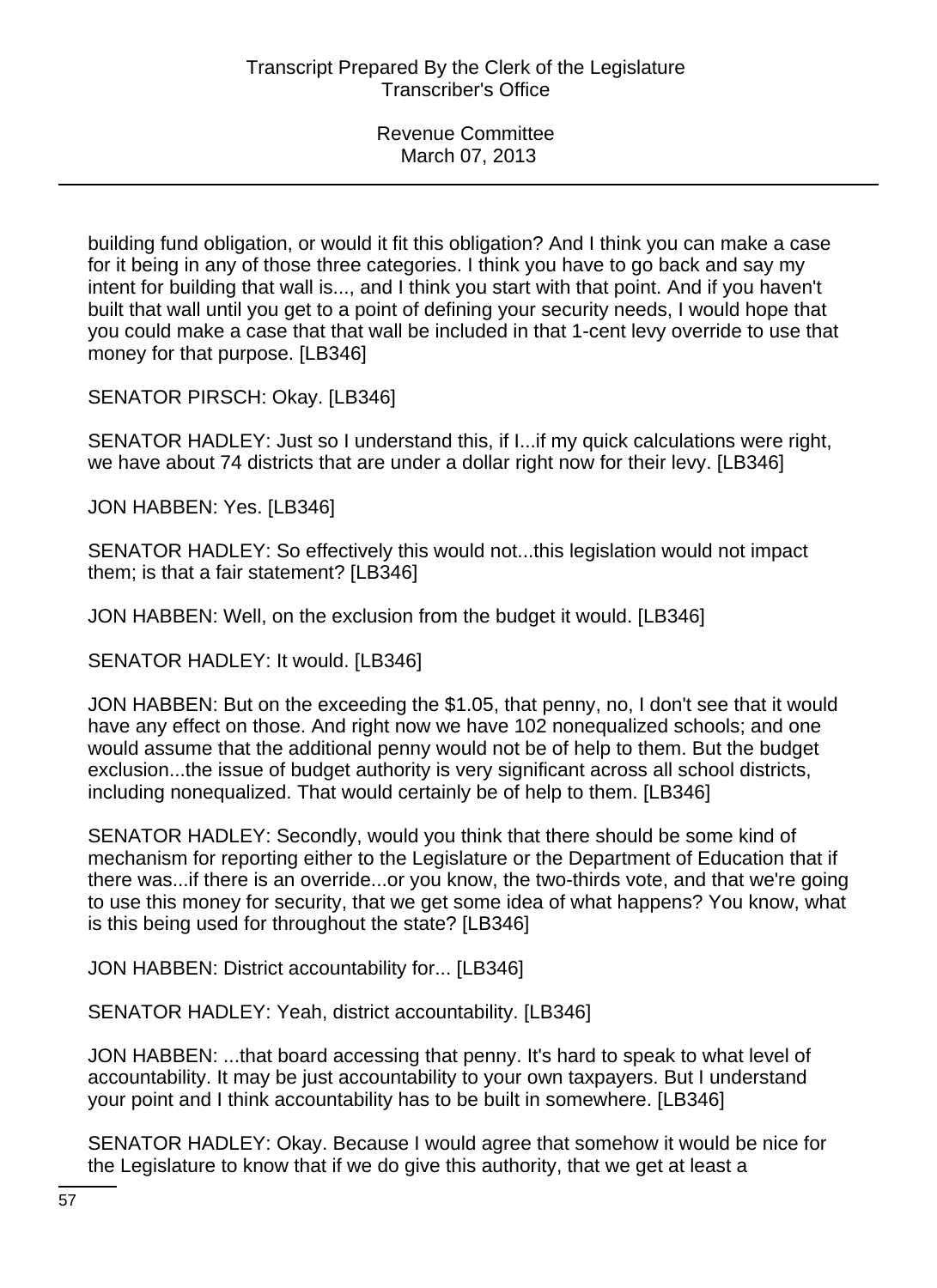10,000-foot view of what types of things districts are doing and why they're doing it. [LB346]

JON HABBEN: Understand that. Yes. [LB346]

SENATOR HADLEY: Okay. Thank you. Any other questions? Thank you, Jon. [LB346]

JON HABBEN: Thank you. [LB346]

SENATOR HADLEY: Further proponents. [LB346]

CONNIE KNOCHE: (Exhibit 9) Senator Hadley and members of the Revenue Committee, my name is Connie Knoche. I'm the finance director for Lincoln Public Schools. C-o-n-n-i-e K-n-o-c-h-e. And I'd like to read for you into the record a letter from John Neal who is the assistant to the superintendent for governmental affairs. And as currently written, this bill would provide the authority to local school boards duly elected by the citizens that they represent following a two-thirds majority vote to raise the local levy above the statutory limit up to 1 cent for the sole purpose of providing funding for security measures necessary to protect students and staff. We see three benefits to this bill becoming law. (1) It meets the need with additional funding that a dozen years ago no one projected to be an educational expense. This bill would finally provide a funding stream that recognizes it as a new and a unique expense for schools that if not provided for with a funding stream like the one provided in LB346, would continue to pull support and funding away from learning. (2) It puts the decision to access this authority in the hands of the duly elected representatives of the community whose purpose is to weigh the cost and the benefits accessing this funding stream for the entire community. The board is the right accountable body to ensure that this funding is accessed only when a specific security improvement is needed and not add this funding permanently. And (3), finally and most importantly, the bill is focused on improved security measures but it does not require that it be spent on a specific security program to the exclusion of others. This flexibility is critical in providing efficient and effective use of this funding. For instance, one school board may analyze their school's needs and access the required funding for school resource officers. Another school district board of education might already have a plan for school resource officers but sees a need for security cameras. Another school district board of education might not have school resource officers but has analyzed their security needs and determined that providing a safe, secure place and activities for students after school and at school is the best way to ensure student safety. All of these could be supported. All of these could lead to safer and more secure students, and all of these allow a greater opportunity for students to focus on learning as others provide for their safety. Lincoln Public Schools supports LB346 because it puts into the hands of the locally accountable board the authority when needed to better provide for the security of students and staff without impacting the funding that should be focused on student learning. And we work closely with the city of Lincoln. We have a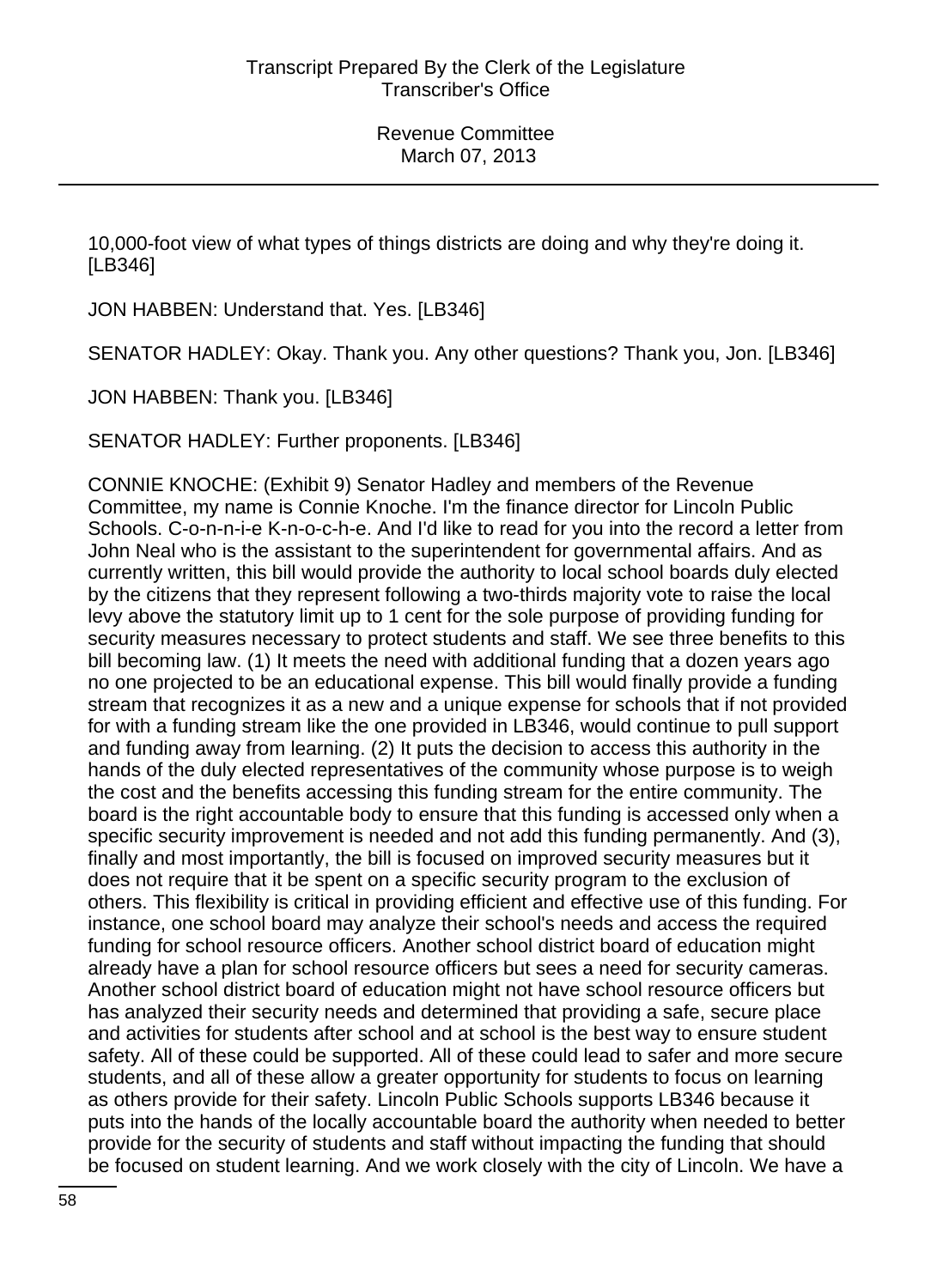good working relationship with them, with the school resource officers. And I have a letter for you from the city of Lincoln, from Tom Casady, the director of public safety; and they are also in support of LB346. [LB346]

SENATOR HADLEY: Thank you, Connie. Are there questions for Ms. Knoche? Seeing none, thank you for coming down. We appreciate it. [LB346]

CONNIE KNOCHE: Okay. Thank you. [LB346]

SENATOR HADLEY: Next proponent. [LB346]

RUSS UHING: My name is Russ Uhing and I am also from Lincoln Public Schools. Connie had talked about some of the fundamentals of the bill and I want to talk a little bit about the student side of things. My first name is Russ, R-u-s-s, the last name is Uhing, U-h-i-n-g, and I'm the director of student services for Lincoln Public Schools. And one of the things that our office oversees is the implementation of safety and security procedures in Lincoln Public Schools. At LPS, our main mission calls for providing the highest quality of education for all of our students, giving our young people hope and opportunity for the future. We're committed to teaching and learning and meeting our community's high expectations for student achievement and accomplishment. But we also know that students will only find success when they attend school in an inviting, supportive, and safe place, in classrooms that enhance a student's physical and emotional well-being. Imagine that you are at your workplace and you are in an environment that you feel unsafe in. I'm not sure that any of us would be very productive and many times we probably wouldn't even bother to show up because we would be concerned about our physical safety. Now imagine an 11-year-old child being in a classroom and not feeling completely safe. Our students cannot accomplish their own serious work, the work of learning, unless we fulfill the basics for them, ensuring they are comfortable and secure. Safety and security do make a difference in the way our children are educated. Now, rest assured, we believe we have done much to ensure safe schools in Lincoln Public Schools; but, in fact, after the events of Sandy Hook, we have had many calls from parents and community members. We visited many PTOs, and various community groups invited us to talk and share with them what we do to help keep our students safe. We welcomed those calls and we certainly understood them. The safety of their children is a parent's greatest concern, and if you talk to our building administrators they will tell you that one of the things that will keep them awake at night is a concern about their children's safety. So we are responding appropriately with a serious review of all of our security plans and procedures, as well as an in-depth review of our facilities. As a result, we believe some serious renovations in our schools would serve the best interests of our students' needs. As was mentioned earlier, until recently schools were basically built and designed for instruction, not safety. We need to ensure all children in our school district have the opportunities to thrive in safe, healthy, and safe classrooms. This bill would allow school districts to provide students with the best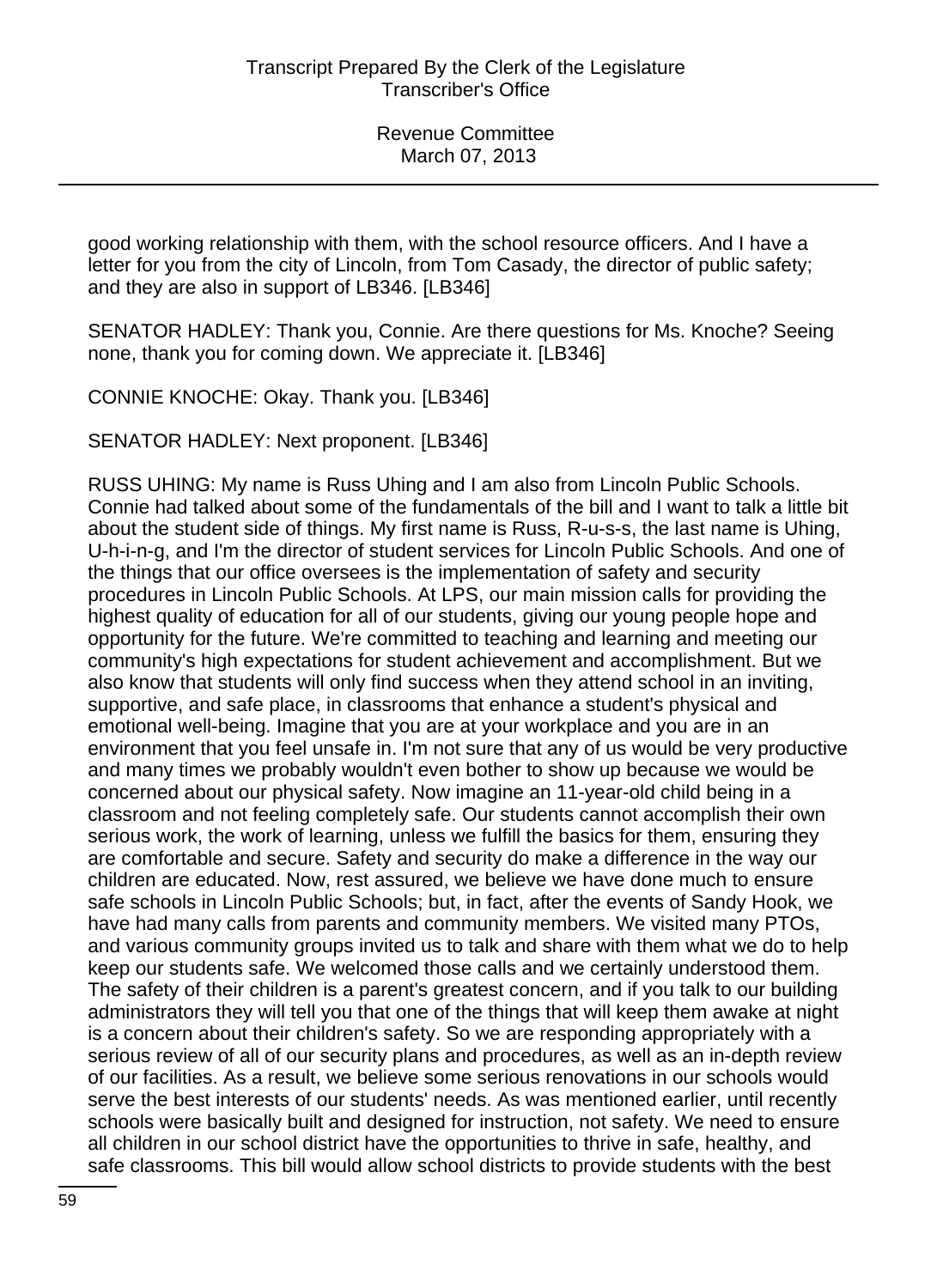environment possible for learning, for a path to high school graduation, career, and college success. I appreciate the opportunity to visit with you and would be willing to answer any questions in regards to Lincoln Public Schools and our security. [LB346]

SENATOR HADLEY: Any questions? Senator Schumacher. [LB346]

SENATOR SCHUMACHER: Thank you, Senator Hadley, and thank you for your testimony. Is the probability today any different from five yeas ago of some nut doing mayhem? [LB346]

RUSS UHING: I'm not sure that I can speak to the probability of it, but I do think that we continue to look at updating and improving our security systems. And I guess if there is a benefit of things that happened from Columbine or Sandy Hook is that best practices is learned and, you know, schools try to develop a better system of safety. So as far as the probability to your...you know, to answer your question of probability, I would say that it's probably no different today than it was before, but we do try to implement systems to help prevent it and limit the instances. [LB346]

SENATOR SCHUMACHER: Thank you. [LB346]

SENATOR HADLEY: Thank you, sir. We appreciate your coming. Next proponent. [LB346]

JOHN BONAIUTO: Senator Hadley, members of the committee, John Bonaiuto, J-o-h-n B-o-n-a-i-u-t-o, representing the Nebraska Council of School Administrators and the Nebraska Association of School Boards. And we appear in support of this bill. And Senator Hadley and I had a discussion about this issue before session actually started; and, to our surprise, Senator Kolowski was already thinking about it and introduced a bill along the lines that the two associations were thinking. And one of the things that our groups struggle with is one of the questions Senator Hadley asked, is going to your taxpayers and asking them if you can raise their taxes to do things in the district; and we take that very seriously and are very cautious about that, so. I think I will confine my comments to the bill and maybe how to operate within what the bill is suggesting. It would be nice to have some definition, but an open definition, because there are things that may come up that would make perfect sense but if the safety measures are defined too narrowly it might not be able to get done, and so I'll touch on that in a moment. But narrow use makes perfect sense. And it's a sliding levy. It doesn't have to be a penny. If a district's needs are not that great, it could be less. And then the question might be, how long do you levy for? And again, I think as we look at those types of questions, we might all of a sudden be talking about a plan, and having a plan that talks about this is going to require us to levy for a year or two years or three years and then a report of our progress on the plan or some type of a review. There are those ongoing expenses. And as you heard, there will be some one-time expenses, and you might not have to revisit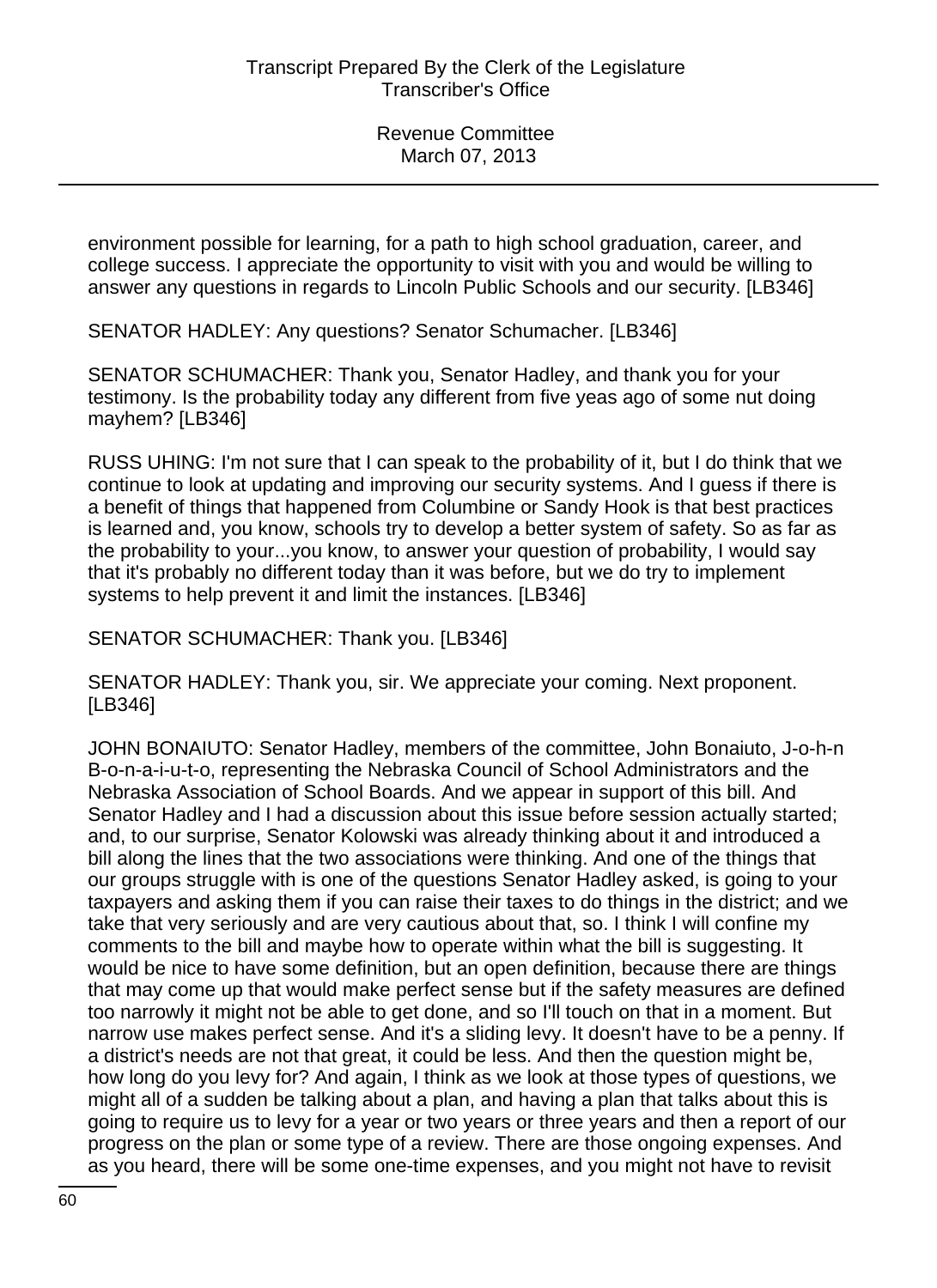the one-time expenses for a number of years. But if you're talking about a resource officer and doing some sharing, that could be an ongoing thing; but then having a mechanism to review that and carry it forward. I'm sure that the idea here isn't to allow a district to levy and to develop a fund and carry a balance. It's to do a specific thing and then once that's completed that levy should go away until possibly it needs to be revisited. So I think there are a number of things that could be done for accountability that would be workable and manageable. But we support the local control and allowing administrators and boards to work with this. So thank you very much. [LB346]

SENATOR HADLEY: Questions for Dr. Bonaiuto? Dr. Bonaiuto, would you envision that if you were a prudent board member that you would use part of this, assuming you did pass the chance for an additional levy, part of it to hire a consultant to be sure that you're getting the correct advice on security issues? [LB346]

JOHN BONAIUTO: Absolutely. Yeah, I think that would be something that should be done because we're not experts in this area and there's so much out there that I think the School Administrators Association and the School Boards Association, without question, could assist their districts in finding reputable people that would be able to advise administrators and boards about what good practices would be. And when we talk about facilities and how different they are, I think it would be just really important for someone to look at the facility and say, you know, here are the things that you should do; here's the most important, and here a list and here are the things, and maybe order of importance that might be done. And that would give a board some sense of direction. I also--and I had this in my notes--think that you could require a special hearing to have a board...the two-thirds or supermajority is a great idea and...but I think you also want to have the community come in and talk to the community. I know that parents, after the Sandy Hook thing, you know, they just are concerned. And so you need that discussion. And we're not talking about arming teachers or administrators or any of those types of things. But there are things that we...years ago, when the levies went into effect, we never had a discussion about this. I know in the mid-'90s when we talked about the general fund and doing away with the building fund, we talked about, gosh, maintenance; and we were talking about boilers and other things, roofs. But we didn't talk about how do you secure your facility. [LB346]

SENATOR HADLEY: I guess the last thing I would ask or make a comment on is, you know, I really do want to protect the school boards and the administrators also in case something were to happen that, you know, that they have some protection against angry parents or whoever it might be that, quote, we didn't do enough or didn't do the right thing or didn't ask for the levy, so I just think that's something that, you know, has to be a part of the mix for individual school boards to look at when they're looking at these kinds of situations. [LB346]

JOHN BONAIUTO: Couldn't agree with you more, Senator Hadley, that it is important.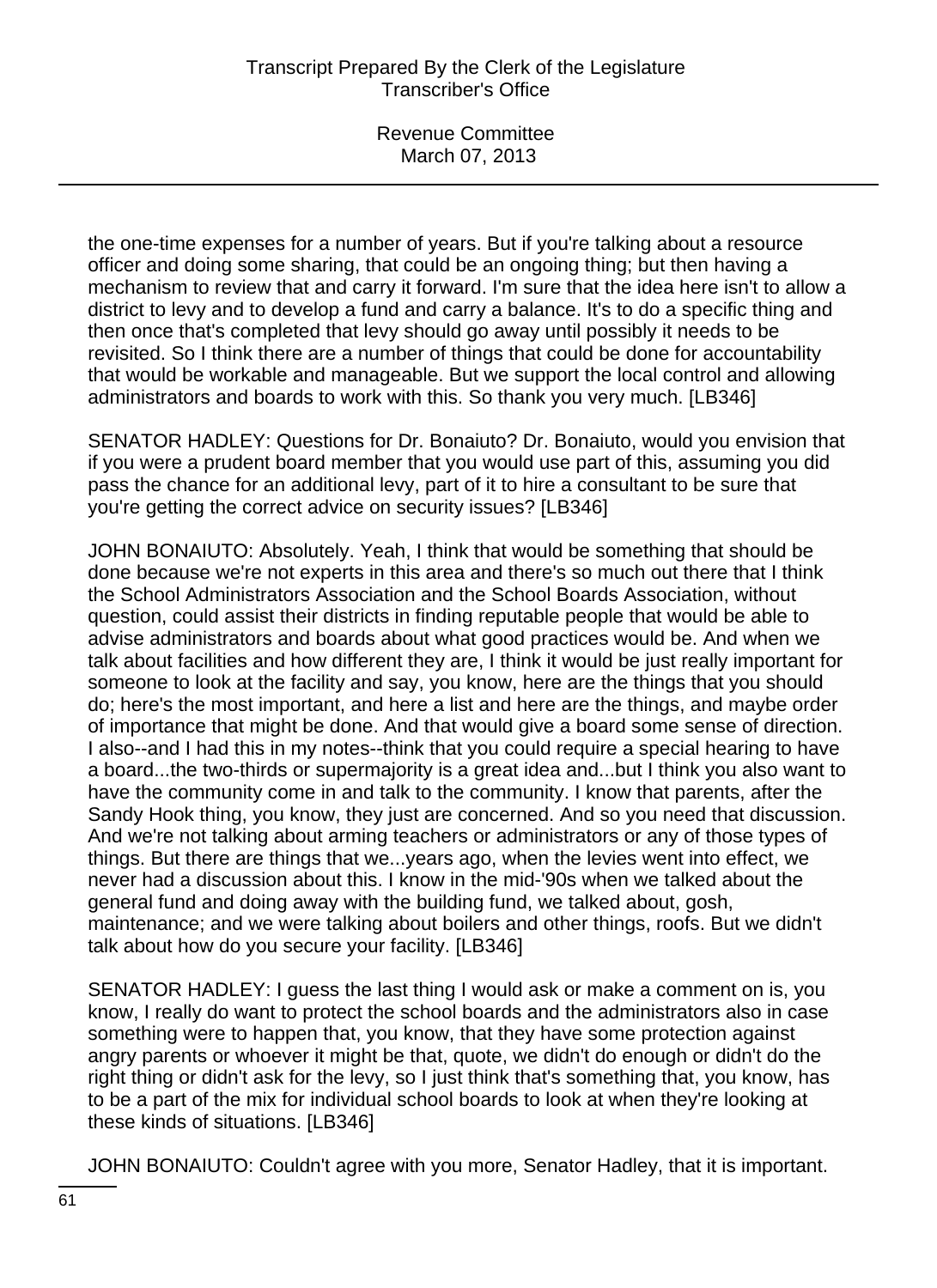And as I listen to Millard and what's happening in other areas of the state, I think it's important to share this kind of insight that they're getting from the people they're working with so that boards and administrators are feeling that they're doing the right things and they're not ignoring what needs to be done. Interestingly enough, and I know it's late, I was listening to a news show yesterday morning and it was a community out east and struggling for funds. And the local police department was assigning the patrolmen to schools, and that's where the patrolmen would go and do their paperwork. And they would be in the school and, you know, they would still be on call, but their presence would be there and they, you know, would be a positive presence. But I think communities are thinking about creative ways to have a security presence. [LB346]

SENATOR HADLEY: Mr. Bonaiuto, you don't think any of those funds would be available for me to keep the Revenue Committee from storming my office here in the Capitol, would it? [LB346]

JOHN BONAIUTO: (Laugh) You know, there may...that electric door; but, Senator, I thought that's why you officed in a safe. [LB346]

SENATOR HADLEY: Well, it is. [LB346]

JOHN BONAIUTO: Does that... [LB346]

SENATOR HADLEY: I don't have a big enough door yet. So thank you, Dr. Bonaiuto. [LB346]

JOHN BONAIUTO: Thank you, Senator. [LB346]

SENATOR HADLEY: Next proponent. Yes, sir. [LB346]

STEPHEN SEXTON: (Exhibit 10) Honorable Senator Hadley and members of the Revenue Committee, good afternoon. My name is Stephen Sexton, S-t-e-p-h-e-n S-e-x-t-o-n. I live in Fremont, Nebraska, where I've served as superintendent for the past 16 years. I'd first like to express my gratitude and appreciation for the opportunity to be here this afternoon to support LB346 and address with you what I consider to be a paramount issue relative to the safety, health, and welfare of security of children and adults associated with public schools. Having served nearly 50 years as an educator in a number of schools in a number of states, I've seen quite a few changes in education and the issues that surround it. As a result of those, I recognize that safety and security have become the center of attention, given events of the past few decades, and particularly those of recent months. The issue of school security in my view is a broad matter and it goes far beyond the issue of active shooter incidents, but also includes maintaining control, I believe, and keeping out of the educational environment those individuals who should not be there. Tragic events of many different kinds have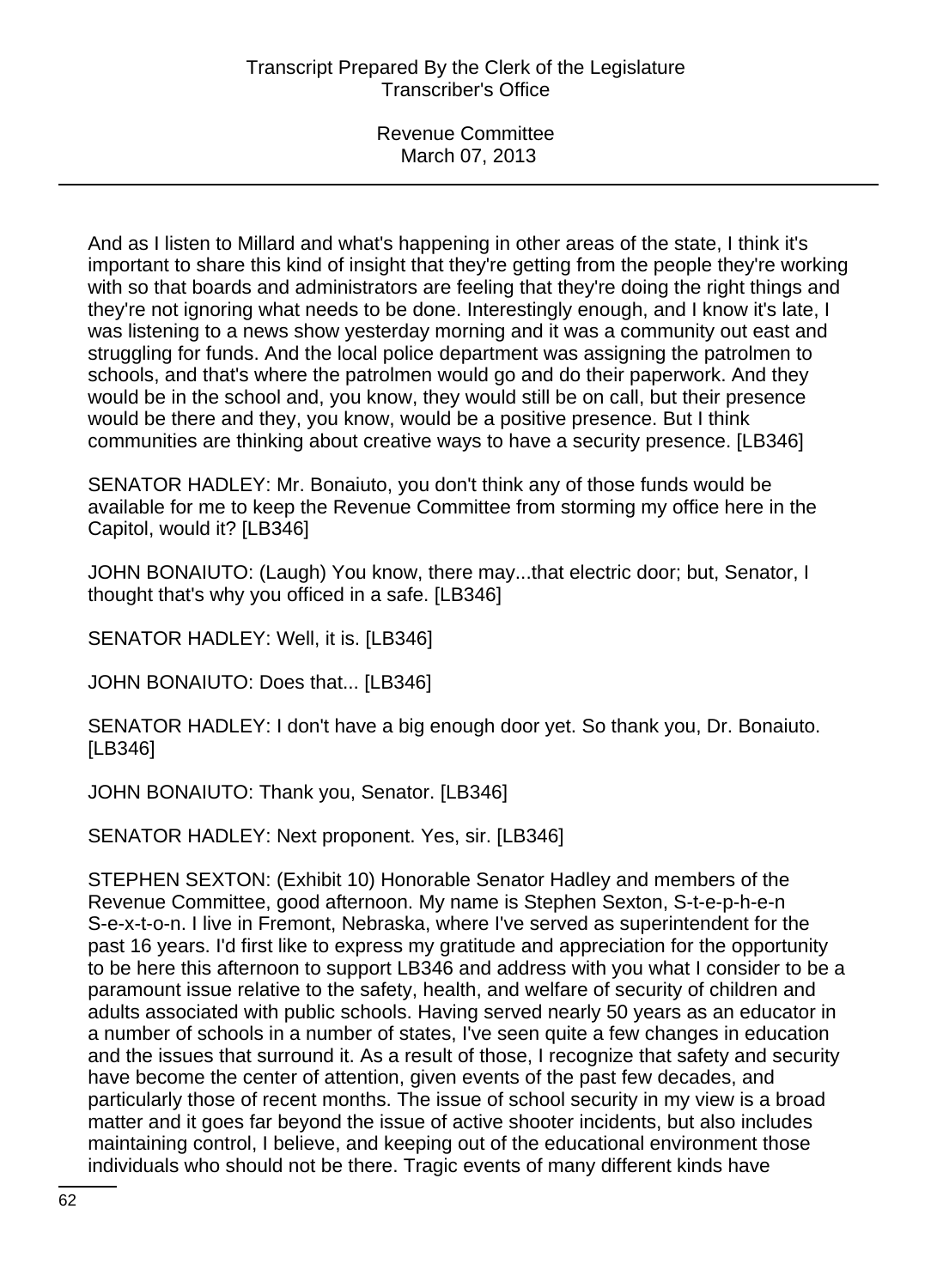Revenue Committee March 07, 2013

occurred in schools; and while these events may not necessarily be common, the nature of the school, which has been alluded to this afternoon, which was originally intended to be an open, inviting environment, can provide easy access to those intent on doing harm. The importance of safety of children and adults working in our schools really is nothing new. I think that concern has been around ever since probably schools were created, although it wasn't at the forefront. What I believe is new...and the frequency of events, is the fact that such occurrences are communicated more quickly, more broadly than ever before and in more depth because of advances in communications and I believe the apparent presence of violence in society and a desire of certain individuals to do harm for others. Education is no real stranger to violence, which ranges, frankly, from assault to an example of the school bombing in Bath, Michigan, in 1927 that claimed the lives of over 35 children, 6 adults; and the shootings in Jonesboro, Arkansas; Littleton, Colorado; Nebraska; and Newtown, Connecticut. I was superintendent of schools in Chadron, Nebraska, when early one February morning in 1995 a young teacher by the name of Andy Pope was just beginning his class on a lower level of Chadron Middle School. It was at that time the 7th grade student approached the entrance to the classroom and shot him. It truly was because of a large number of fortuitous events that this was not a much greater tragedy. Now this was a long time ago and I'm depending on memory which becomes frail, more frail each day I'm afraid, but as I recollect, the reports were that had the entry been a half an inch either way Andy Pope wouldn't be the athletic director of Chadron Public Schools. At any rate, while there are no guarantees and no school is immune to hostility and bloodshed, some precautions such as those regarding entrances, as has been alluded to, surveillance, vigilance, and processes can reduce the attractiveness of schools as a target. I've had members of law enforcement express to me their concern generally that schools are considered to be a soft target, largely because of their nature. I believe based on my own experience that lack of resources is a major obstacle challenging the schools. While LB346 can by no means be a complete solution, it at least would provide a means to access funding from boards of education to address some of the issues without utilizing resources that need to be spent on the many dimensions of educating children. I'd like to thank you for the opportunity to address the committee and share with you a perspective of the superintendent who's been an administrator in several districts that have seen their share of tragedies. Thank you for the opportunity to be here. [LB346]

SENATOR HADLEY: Mr. Sexton, I believe you're retiring, isn't that correct? [LB346]

STEPHEN SEXTON: That's what they tell me, sir, at the end of next year. [LB346]

SENATOR HADLEY: Well, I just wanted to go on record thanking you for all your service to the public education in Nebraska. And I know that education in Nebraska is a better place because of all the years of your service. So I wanted to specifically thank you for that. [LB346]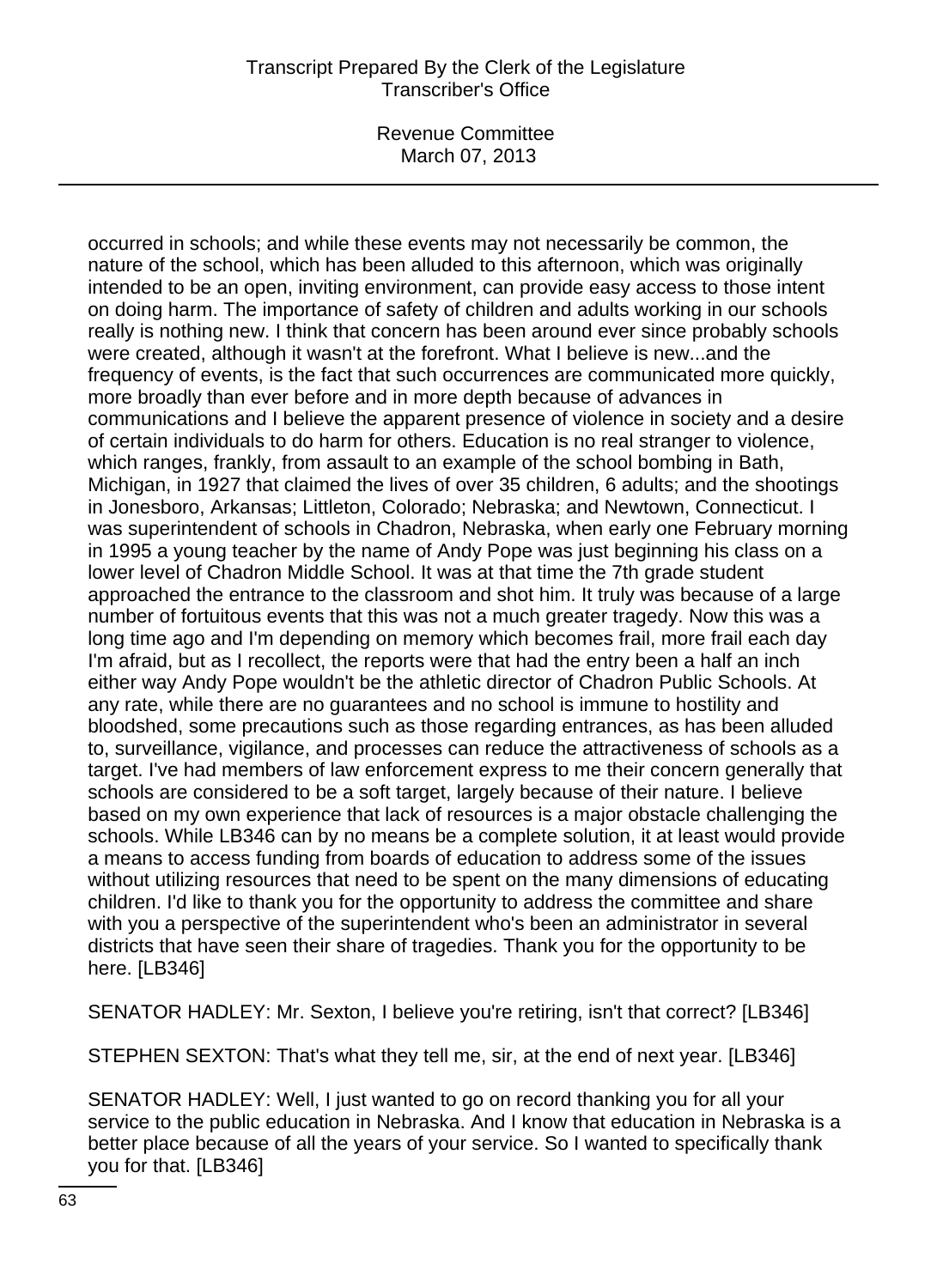STEPHEN SEXTON: Those are kind words. Thank you, Senator. [LB346]

SENATOR HADLEY: Senator Janssen. [LB346]

SENATOR JANSSEN: Thank you, Chairman Hadley. It's interesting reading this article, I think you handed this out, that says, and this is a quote from the school teacher in Chadron, by the way, he said: If I had asked all the staff to put together a list, this kid would never have made anyone's list, and there's a lot of teachers with a lot more experience than me. He described Shane as a quiet student who participated in class. It's kind of scary; there were no signs that this kid was in trouble. That is kind of scary actually. [LB346]

STEPHEN SEXTON: Absolutely. [LB346]

SENATOR JANSSEN: That's more of a comment. And I would echo what Senator Hadley said about your service obviously to the school district in Fremont. And I know you're having a worthy replacement that's coming in. I'm looking forward to that, and hopefully he brings his daughter to play basketball at Fremont High School as well. (Laughter) [LB346]

STEPHEN SEXTON: I've been asked if we recruited her or recruited him, but she comes as part of the package I understand. [LB346]

SENATOR JANSSEN: Thank you. That would be great. [LB346]

SENATOR HADLEY: Thank you, Superintendent Sexton. Thank you, we appreciate. Next proponent. [LB346]

LARRY SCHERER: (Exhibit 11) Good afternoon, Senator Hadley, members of the Revenue Committee. My name is Larry Scherer. I'm here today on behalf of the Nebraska State Education Association to support LB346. And we thank Senator Kolowski for bringing this bill in. It basically does two things. One is it allows additional levy authority specifically for school security; and, two, it allows an exemption from the budget lid. One of the handouts that you're getting has a ranking of school districts by their levy under the lid, and there are about 67 that are either at the lid or within a penny, and those could all benefit by having the extra penny. So they're not all rural; they're not all urban. On the rural side of it, I think Mr. Habben mentioned that it's probably the budget lid part of it that's more important. And last year the budget lid was a half percent for I think about 200 schools. And this year I think it's proposed to be 1.5 percent, which obviously is fairly low. And they could really use it in situations where they need to make these improvements for security. In addition, having the spending authority, the levy authority, they also need the ability to spend the money. So those two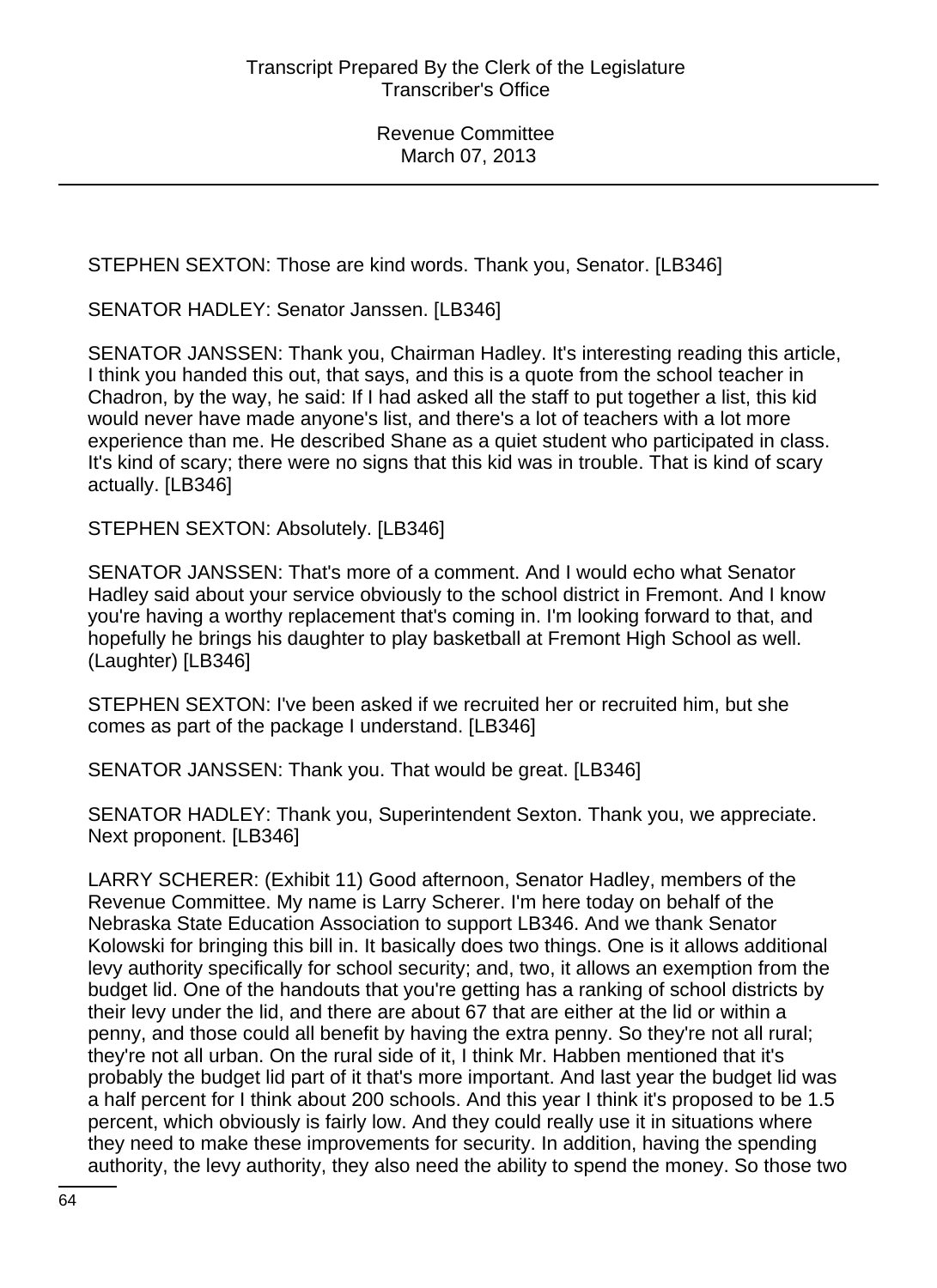things go hand in hand. From NSEA's perspective, the safety and lives of students, teachers, administrators, school cooks, bus driver, secretaries, professionals, paraprofessionals, as well as members of the public who are visiting, are of paramount importance. Currently, in the levy cap statute, there are exemptions for groundwater management for an additional cent and also some authority for community colleges to levy money for retiring bonds for facilities. Not minimizing these at all, it seems that the safety and security of students and our staff in the schools are at least as important. One of the issues raised in the fiscal note was whether this could possibly lower state aid and the issue of what about schools that have already been doing school security. And I think that could be worked out and needs to be worked out so that that doesn't happen and either to reduce state aid or increase it. It's meant to be revenue neutral I think as much as possible. Just a couple other comments, that's basically my testimony. But teachers don't want to be put in the authority...in the position of competing for resources with something as important as school security. And sometimes that happens when you're negotiating. And that's one reason we support this. Another issue I think Senator Sullivan brought up was what things can be done in addition? And some of the softer things: counseling. Counselors are overburdened in schools, there's not enough of them, recognizing when a student has a problem and dealing with it. And sometimes mediation, victim offender, a lot of students feel like they're victims. Whether they are or not is possibly questionable. And dealing with violence--as a society we're so desensitized to violence that it's not real and perhaps there needs to be some component of sensitizing students to violence again so that they recognize it for what it is. The definition question--I think that we would agree there needs to be some definition of school security, probably a broad one. I think the aspect of technical assistance should be included in that to get a good handle on it. Perhaps the state should have some priority list of the things that are good investments for schools, but then allow schools to choose from those. Also as an accountability measure, currently under the lid law, the budget lid, there is a report done on the things that are exempted from the budget lid and this would be added to that. And you could receive that, Senator Hadley. The annual school finance report would have a particular section on this because there's another fund created for this. And through that mechanism perhaps a report from the Department of Education could be made to the Legislature. The private schools issue was brought up, and certainly a student, a life, no matter where it's at, is the same value. The fact is private schools aren't under a levy cap, and there is a financing authority actually created by the state for bonding that could be used by those private schools to address security issues. So it's a rare day when we're on the same side as not only the school administrators, the school boards, and rural schools but also the NRA. And so we think there must be something to this bill and hope you amend it as needed and put it out for debate. Thank you. [LB346]

SENATOR HADLEY: Larry, would you say and spell your name just so the transcribers can... [LB346]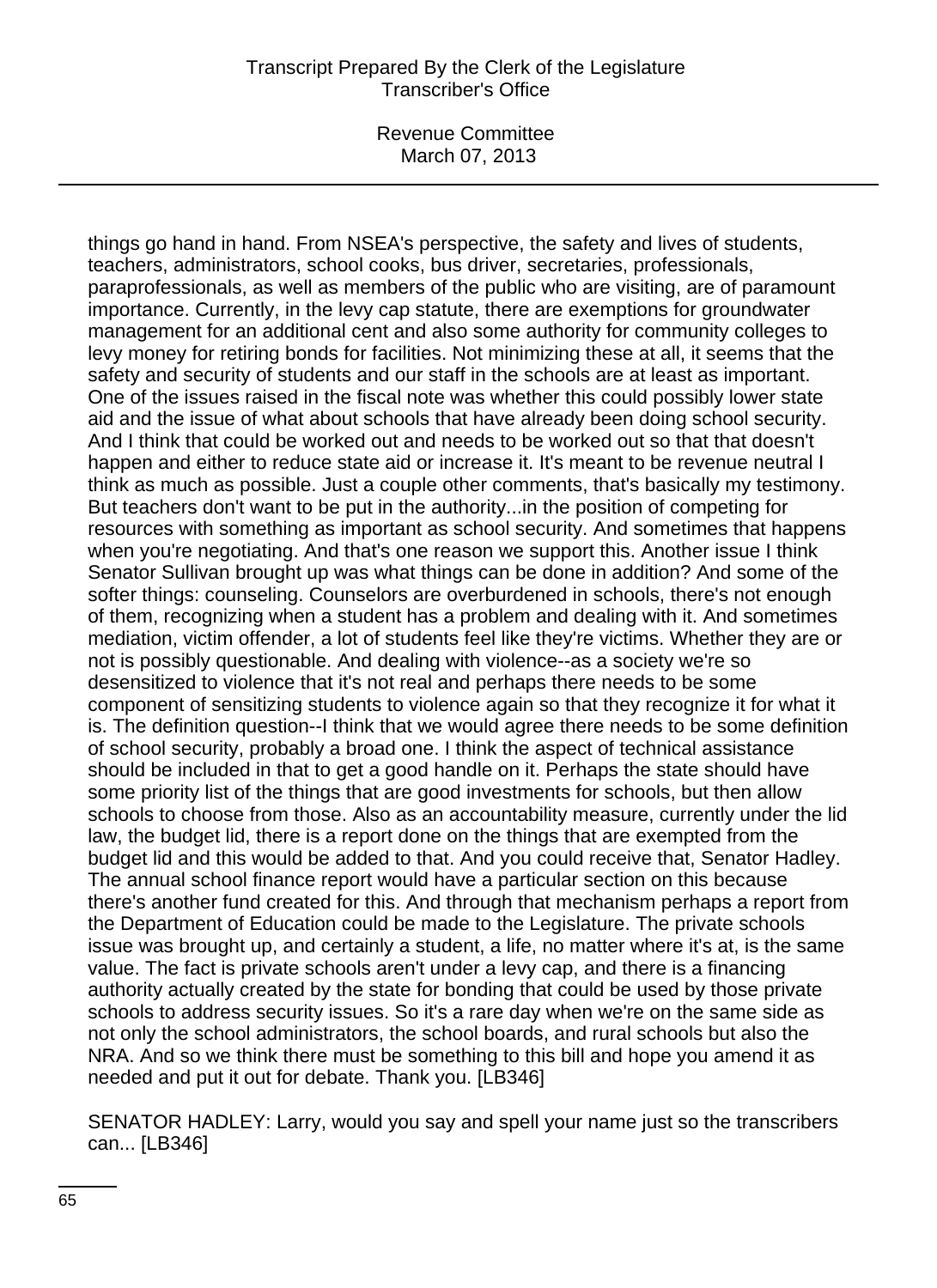LARRY SCHERER: Yes. It's L-a-r-r-y S-c-h-e-r-e-r. [LB346]

SENATOR HADLEY: Thank you, Larry. Any questions? Thank you. We appreciate your coming in. [LB346]

LARRY SCHERER: Thank you. [LB346]

SENATOR HADLEY: Next proponent. [LB346]

JOHN LINDSAY: Senator Hadley, members of the committee, for the record my name is John Lindsay, L-i-n-d-s-a-y, appearing as a registered lobbyist on behalf of OPS. I'm just going to summarize this rather than going through it because of the hour. Agree with many of the proponents prior to this about the need. I would add that I think most administrators in the state right now would think every day about the safety and security of the kids under their watch. So it's not...I don't think it's a question of bringing security forward because of recent tragedies. I think it's more likely that this could allow some security plans to be accelerated because the funding would be there. OPS right now takes pride in providing a safe, secure learning environment through things as security personnel; identification badges for staff, for visitors, for students; visitor sign-in processes at each entry, monitored; training; and other measures that we come up with. The types of things that we would envision should the board choose to do so might include...or some examples might include remote card access systems, building entries with video and controlled release systems, security cameras with monitoring, classroom door lock and frame replacements, and remote video and door release access systems to control multiple entry points to a building, as you heard from a prior testifier, at least at some of the larger school districts, very large buildings with multiple access points which would need to be monitored. With that, I'd be happy to answer any questions and urge the advancement of the bill. [LB346]

SENATOR HADLEY: Any questions for Mr. Lindsay? Thank you, Mr. Lindsay. Next proponent. [LB346]

JOE KOHOUT: Chairman Hadley, members of the Revenue Committee, Joe Kohout, K-o-h-o-u-t, registered lobbyist appearing today on behalf of Ralston Public Schools. I'm not going to go through my entire testimony. To give you a snapshot, Ralston serves about 3,000 students in six elementary buildings, a middle school, a high school, and an alternative high school. We currently levy...we maximize our whole levy, \$1.05, for operations. This additional...we don't have a building fund. This additional penny would garner us about \$150,000. When I asked the assistant superintendent what does that mean for us, he indicated that they had already bid out some security items that they desire. Only their high school has cameras. They had bid cameras for all schools, primary and secondary, cameras; controlled access; swipe cards and they had bid that. It would generate...that would cost the district about \$250,000. So we're looking at two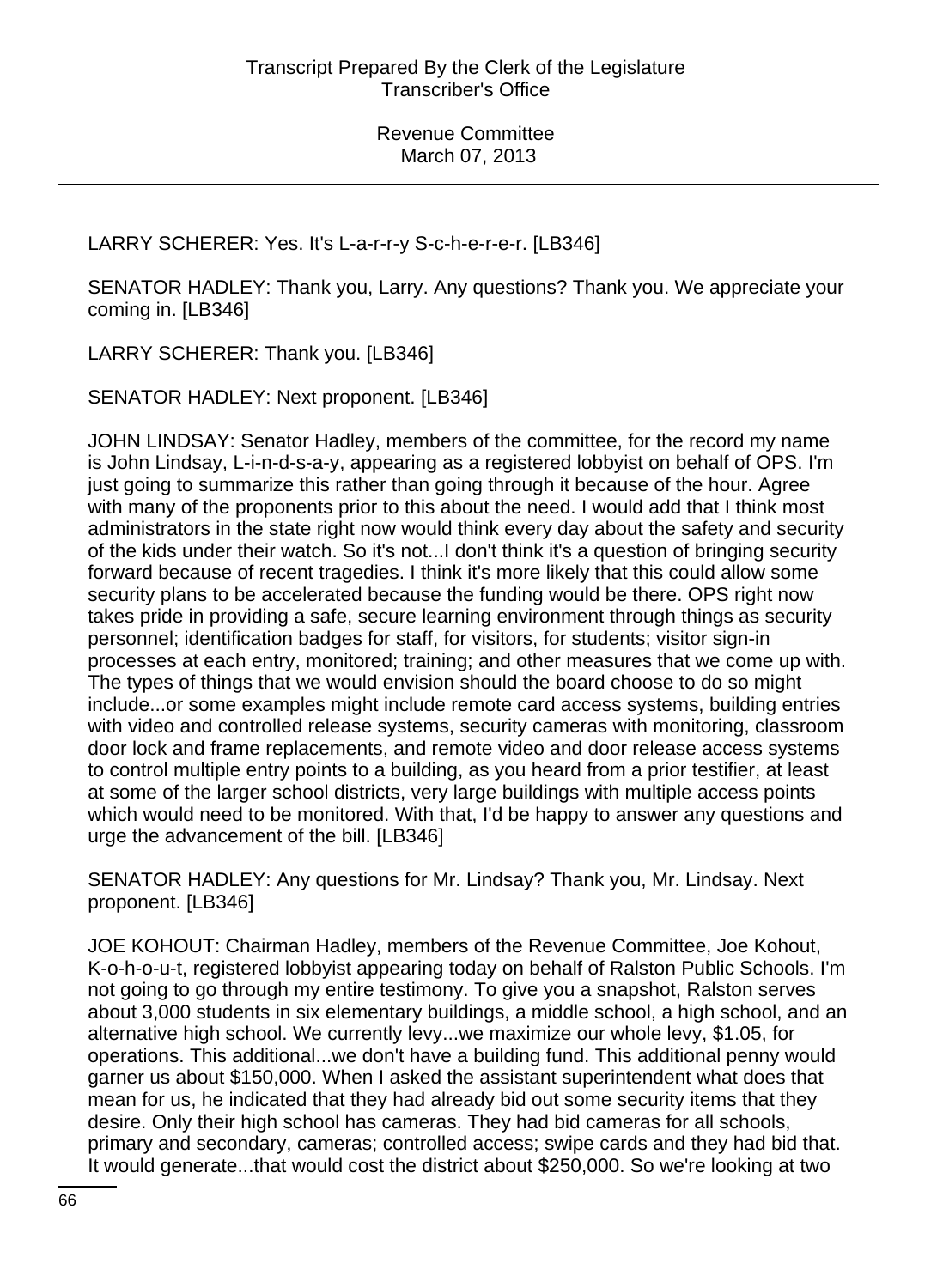years of levy roughly. Obviously, some additional costs may be needed ongoing to maintain. But one of the issues that also came up was the age of our buildings. A lot of the buildings that we have are 40...some of our buildings are 40 to 50 years old at a time when someone mentioned before the popularity of the open classroom. So we would be...Ralston was very interested in that part of it that could also be utilized for that purpose as well to close in some of those classrooms, depending upon what ultimately may come back from a recommendation that may come. So with that, I'll try to answer any questions you might have. [LB346]

SENATOR HADLEY: Seeing none, thank you. [LB346]

JOE KOHOUT: Thank you. [LB346]

SENATOR HADLEY: Further proponents. Opponents? Neutral? Senator, we're ready for your quick close. [LB346]

SENATOR KOLOWSKI: Chairman Hadley, thank you very much. Members of the committee, appreciate that and appreciate all the testimony that was given this afternoon. I did want to just conclude by tying all this back to again the affordability of trying to get some of the things done that we need done in schools for safety and security becomes a major issue, but it's not the only issue. What we do and could free up with this kind of levy money can turn us also back to our regular budget, if this was out of the budget, to deal with issues in the culture and climate of the building. And I do want to come back to that and just conclude with that because it's a very important piece. Because when you're looking at the entire structure of the school and what's going on, I think we need to ask ourselves those questions. Senator Schumacher's questions were right on target because you could escalate those things where you would be so scared you wouldn't want to get out of bed in the morning. And, you know, I'm with you on that and I understand that. I know when I had responsibilities for a football game at Buell Stadium in Millard, 8,000 to 10,000 people were there, but I had 6 cops with me that night and probably 6 squad cars as well. There's a lot different feel when you have that much security around you and the things that you're able to do. I think this mental health issue is extremely important, as was brought up. The guidance programs were also mentioned. Having the kind of antibullying programs in your school, all about working with those students so they adhere to your...buy into, adhere to, and replicate your culture and climate toward positive things. And no matter what the size of your school, there are things we can do and do do in secondary schools to make them a pleasant environment and one that kids would want to go to every day and hopefully with a minimum amount of fortress mentality, but having a good sense of anticipating a lot of things. I know from my own experiences--last two comments--my own experiences, we had more things cut off at the pass by students turning things in to teachers that would grab a kid out of class because they were on the verge of doing something. And that has happened many, many times during my tenure as a high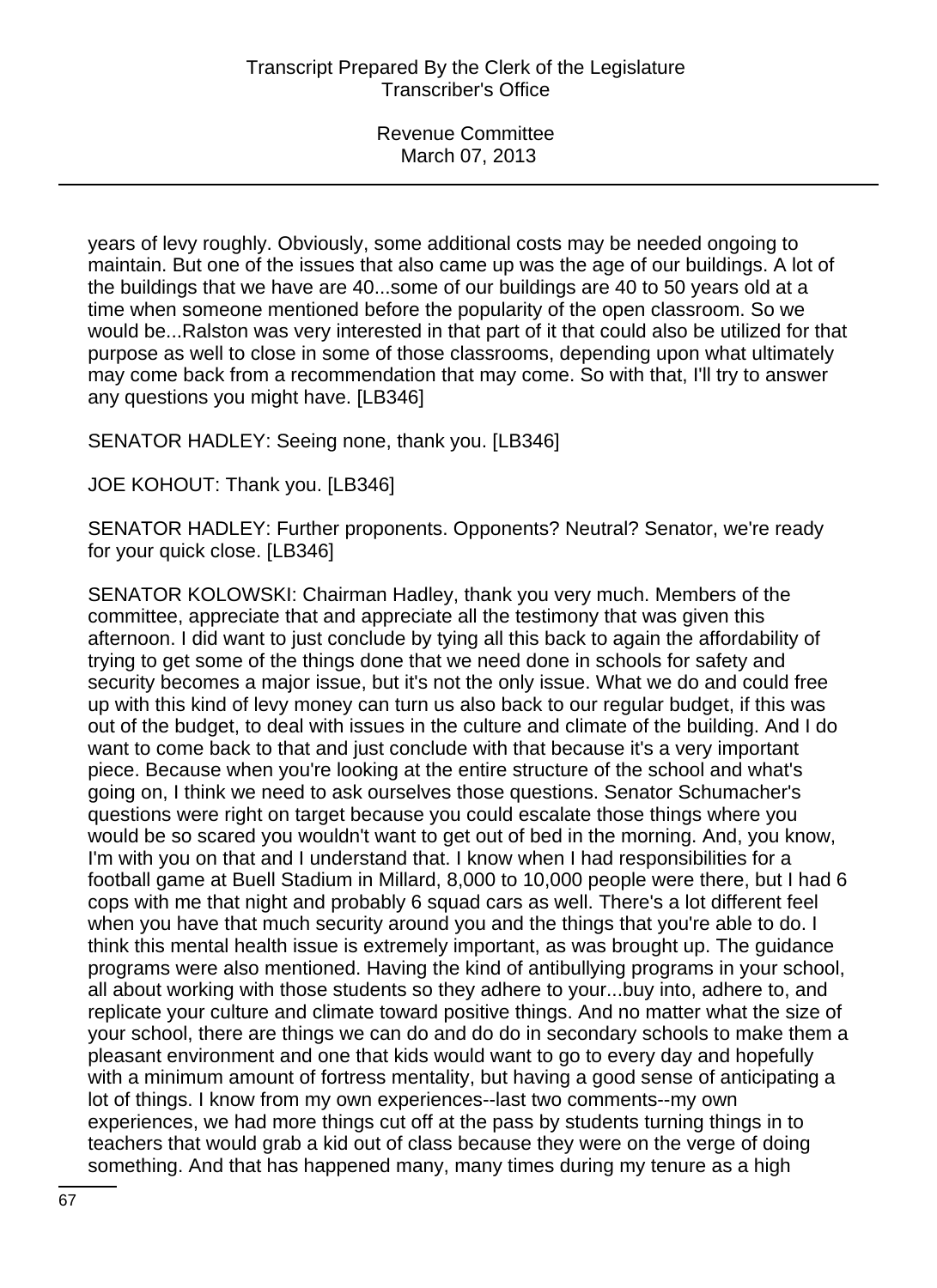school principal because they didn't want to see that one student go off the edge or endanger the school for the rest of the students that were there. I think that speaks highly of the kind of culture, climate that you try to set up that the students are looking out for one another because they know certain things happen and kids do have bad days and things happen in their lives. The last thing, I think this is probably going to turn into my priority bill. I think it's got great potential. Whatever we need to work out we can work out. And every superintendent and every principal I've talked to since the idea...inception of this idea have been extremely positive about this and they look forward to the opportunity to make their schools safer. But also we need to take it beyond that, as I said, to a larger picture of the culture and climate and what we might be able to do to enhance the school environment for every student. Thank you very much. [LB346]

SENATOR HADLEY: Questions? Senator Schumacher. [LB346]

SENATOR SCHUMACHER: Thank you, Senator Hadley. Thank you, Senator Kolowski, for introducing and calling this issue to our attention. One of the mixes that we've got to deal with is property tax, sales tax, income tax. We've had farmers in complaining that they don't have many kids but they're footing the bills for the urban population in the district that they are. Why the mechanism of property tax to meet this need rather than an income tax or a sales tax assessment? [LB346]

SENATOR KOLOWSKI: Well, it's one of the tools we do have and it's one we do use at the current time rather than get into a whole tax policy lecture or continue on in that direction. It's what's prevalent. It's what we can get to and what we can do and it's tied to the local decision making by that particular board to make their decisions at the local level to deal with their own situations, analyze it, and find out what they need to do and how they can get that done. [LB346]

SENATOR SCHUMACHER: But the farmers don't have any extra votes when they're voting for that board. The votes are in the urban area and they've been in here really, really complaining that how come all these new expenses get laid on their lap or the big share of them. [LB346]

SENATOR KOLOWSKI: Well, sir, in Millard we don't have many farmers so. [LB346]

SENATOR SCHUMACHER: You don't have that issue, but there's a big chunk of the state that that's the case. [LB346]

SENATOR KOLOWSKI: Well, yes, if you're taking the bigger picture. But I'm talking about whatever the local school district is and however it's made up--small towns, cities, medium size, large, whatever it might be--that's their prerogative. And think that's part of the beauty of this, it does go back to the local control decision making by that board,